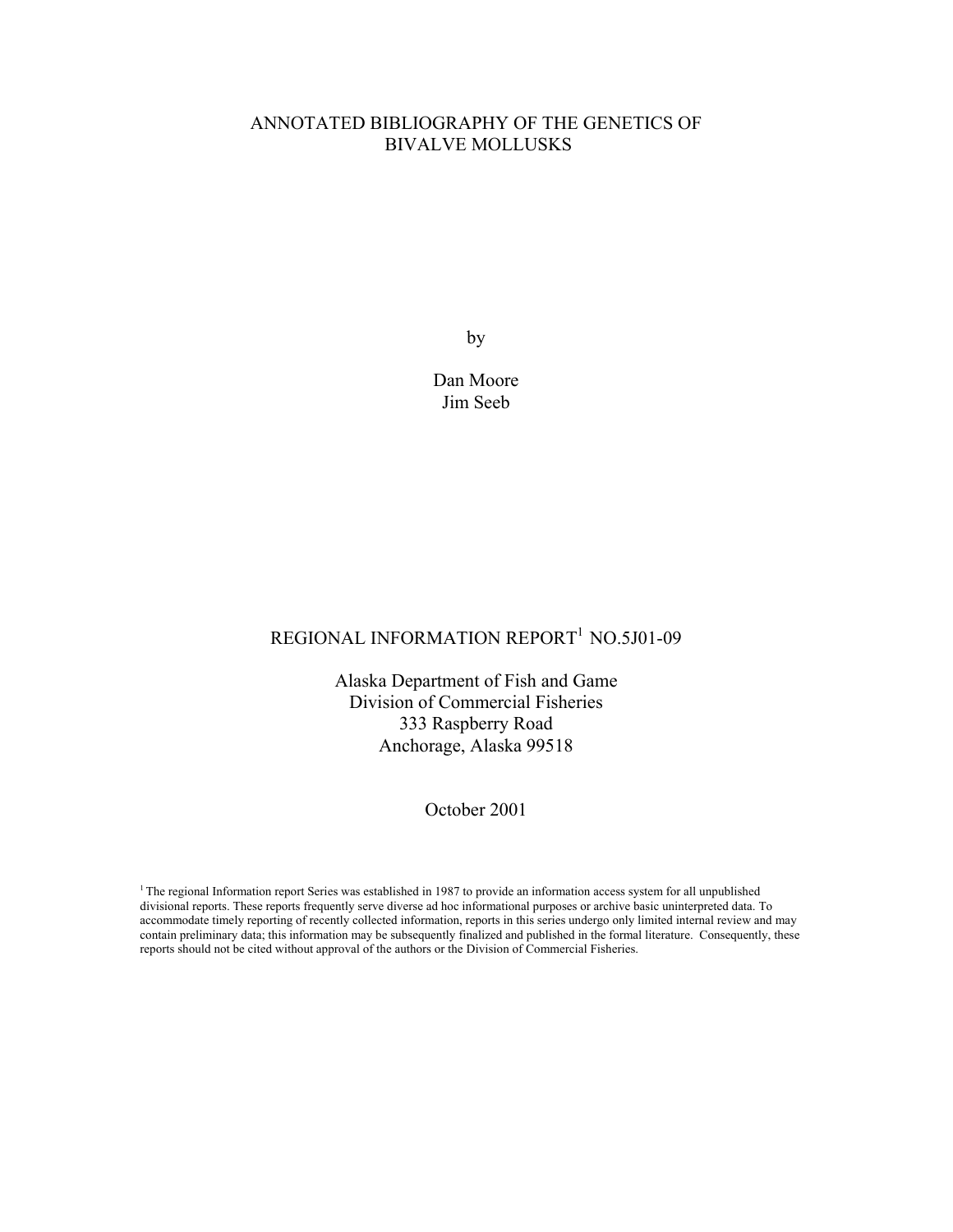# **TABLE OF CONTENTS**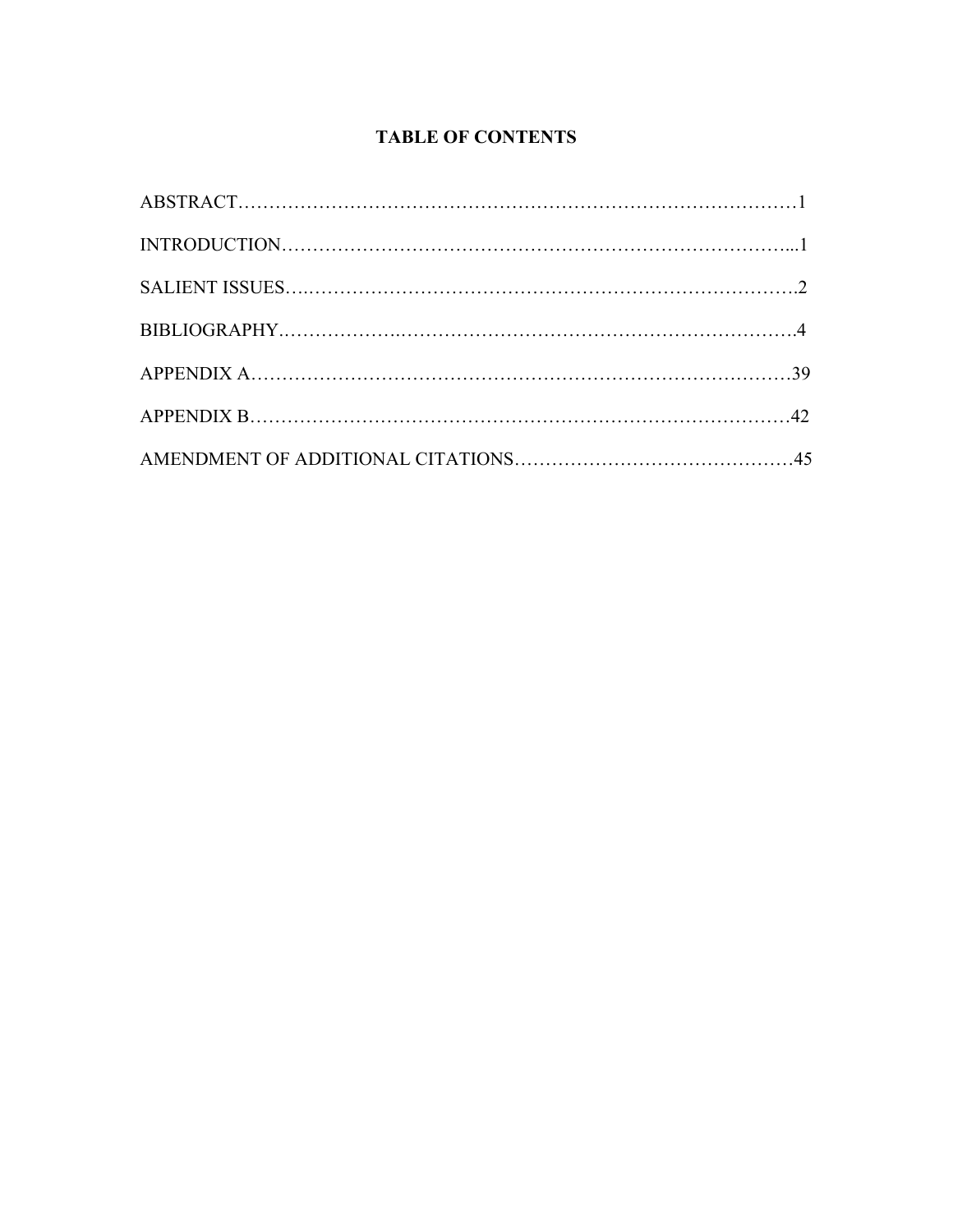#### **ABSTRACT**

Growth in the mariculture industry has lead to increased requests and inquiries to transport mollusks from various locations around the state to permitted and potential farm sites. A mollusk genetics policy is being developed and to better facilitate this process a search was conducted for the current literature in the industry. This is a preliminary literature search to help identify genetics issues related to stock transfer, and new citations continue to be added.

#### **INTRODUCTION**

This bibliography was prepared to support the deliberations of a policy review team tasked with developing guidelines, based upon genetic considerations, to regulate transport of mollusks in the state of Alaska. Transporting mollusks may put natural genetic resources at risk if hybridizations with discrete and locally adapted wild stocks erode natural production. Growth in the mariculture industry has lead to increased requests to transport mollusks from various seed locations around the state to existing and potential farm sites. The policy review team needs to balance the responsibility of helping to facilitate development of the emerging industry while protecting the genetic integrity of the wild populations that support commercial, subsistence, and sport fisheries (Appendix A).

The modern mariculture industry began developing in Alaska in 1988 when the Aquatic Farm Act was signed into law (AS 16.40.100 – 16.40.199). While the initial emphasis was on the culture of imported oyster spat from the Pacific Northwest (RaLonde 1993), the industry wanted to develop culture other species of mollusks. The State of Alaska built a shellfish hatchery in Seward which opened in 1997 and is currently operated by a private organization. Multiple species, including oysters, littleneck clams, geoducks, rock scallops, and cockles, could be cultured in the hatchery. A potential transfer of hatchery stocks of these species to remote farm sites further exacerbates genetic concerns.

Conclusive information on the boundaries of discrete stocks would help to provide an unambiguous framework within which to regulate mollusk transport. In the absence of conclusive information, Alaska adopted an informal policy permitting transport of stocks within but not among Commercial Fishery Regions I, II, and IV in the Gulf of Alaska (Southeast, Southcentral, Kodiak/Aleutians). This guideline incorporated the expectation of RaLonde (1993) that these three areas generally delimit discrete zones of larval drift (Appendix B). Some scientific studies suggest that some species subdivide into genetically discrete populations on a much finer scale.

This bibliography was generated cross-referencing species with issues. Searches were first made within the files and library of the State of Alaska Gene Conservation Laboratory. The majority of the literature search was conducted using the Alaska Resources Library and Information Services (ARLIS) librarian. Topics of the search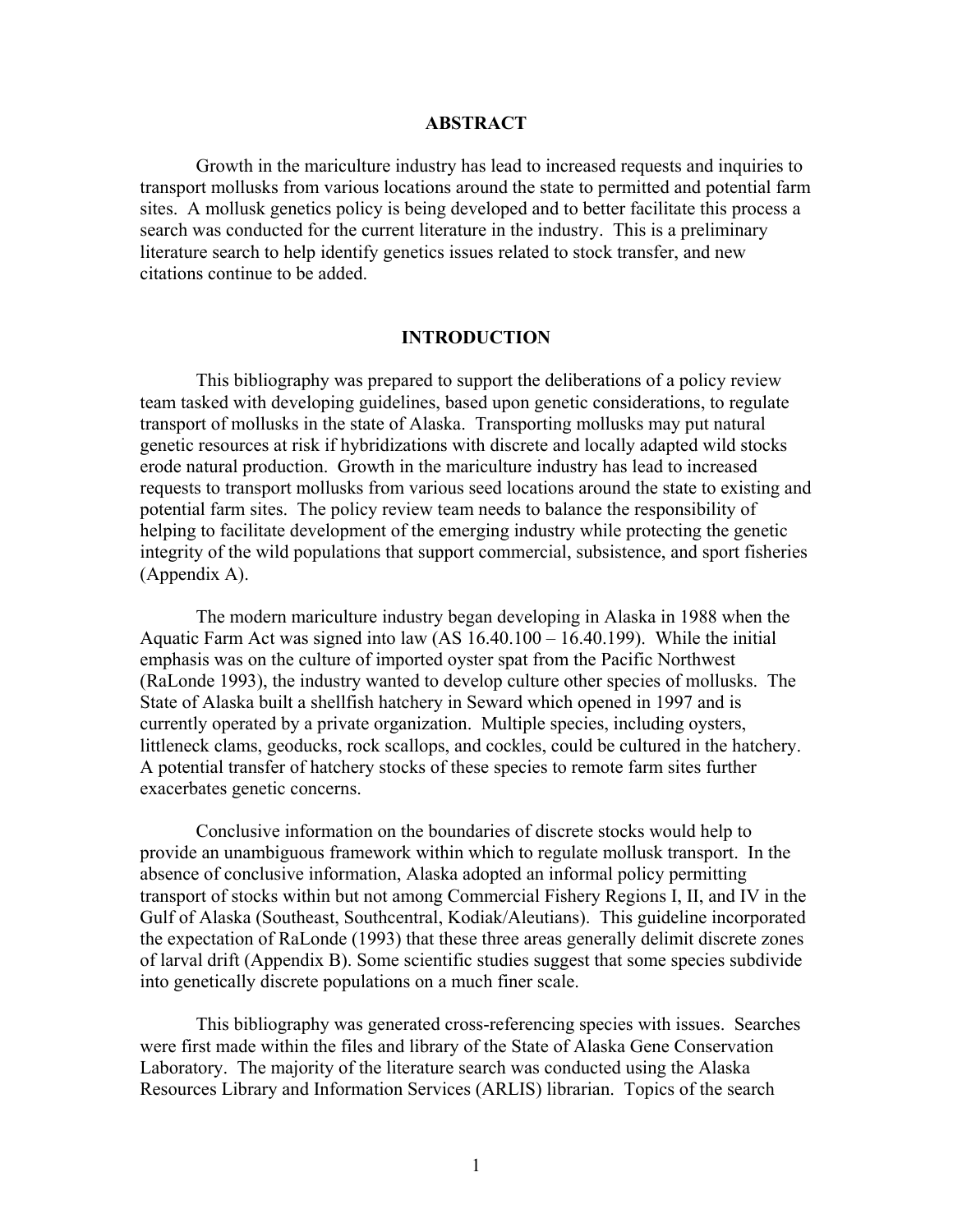included scallop genetics, Science Citation Index searches on particular authors, stock transfer and introduction, triploid/sterile shellfish development, broodstock design, development and protocols, and Alaskan rock scallop and geoduck range and distribution. The citations received were reviewed for relevancy and compiled in alphabetical order by main author.

# **SALIENT ISSUES**

During development of the bibliography four issues emerged that are particularly relevant to the development of a genetic policy in Alaska:

- 1. No reports of research into the genetics and population boundaries of mollusks in Alaska were found in any of the searches. How might state and federal agencies, universities, Alaska Sea Grant, or other institutions provide research to aid in the promotion of wild stock conservation in the presence of mariculture?
- 2. For each species: what is the appropriate geographic scale to restrict transfer? Are there species-specific life history and population genetic differences that would warrant special consideration? We found a clear lack of consensus on the geographic limits of stock boundaries and the implications of stock transfer.

Geographical subdivision of species into genetically discrete stocks was often observed (e.g., Adamkewicz 1988, Fevolden 1992, Beaumont 2000). Significant, very small-scale population differences are indicated in some studies of some species (Hilbish 1985 documents genetic differences between inshore and outercoast populations of mussels separated by less than 30 km). In these cases, stock transfer resulting in interpopulation hybridization would likely erode local adaptations, depressing these discrete native stocks (Adamkewicz 1988, Hilbish 1985, Koehn 1976, Koehn 1984).

Alternatively, in some cases, genetic homogeneity was observed for some species over large geographical areas (Grady et al. 1989, Dolganov and Pudovkin 1997).

In some cases of transplantation, genetically discrete mollusks failed to thrive in the new environment; authors speculate that stock transfer would have limited impact on wild stocks (Krause 1989, Metznerroop 1994).

At what scale should stock transfers be limited? What factors (such as demography, larval drift, salinity, current, substrate, competitors/predators, turbidity, depth, temperature—see Brand 1991) should the policy team consider when regulating stock transfer?

3. What hatchery guidelines are important to ensure maintenance of withinpopulation genetic variability in hatchery stocks? The relatively high fecundity of mollusk species may easily lead to inbreeding in a hatchery (Benzie and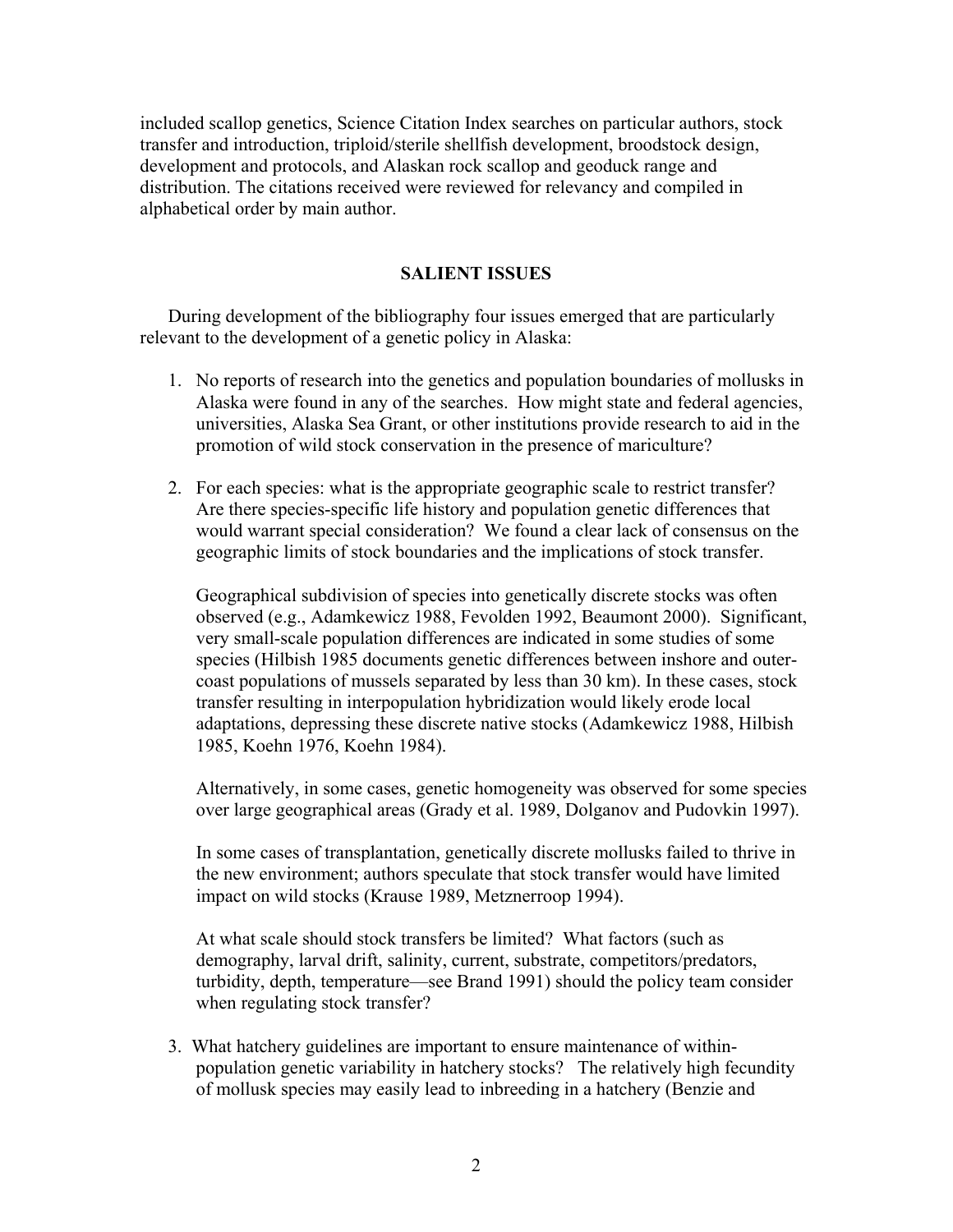Williams 1996). The stocking of inbred mollusks may negatively impact adjacent wild stocks of the same species.

4. Some states are promoting the use of sterile hatchery stocks to reduce the potential genetic impact of mariculture. Sterile shellfish cannot hybridize with wild stocks. Sterile hatchery stocks can be made through the production of interspecies hybrids or triploids (three sets of chromosomes; see review in Thorgaard and Allen 1988). Recent findings suggest that triploid sterility is not always permanent (Allen and Guo 1997). In what circumstances should the State of Alaska permit or promote the use of sterile hatchery stocks?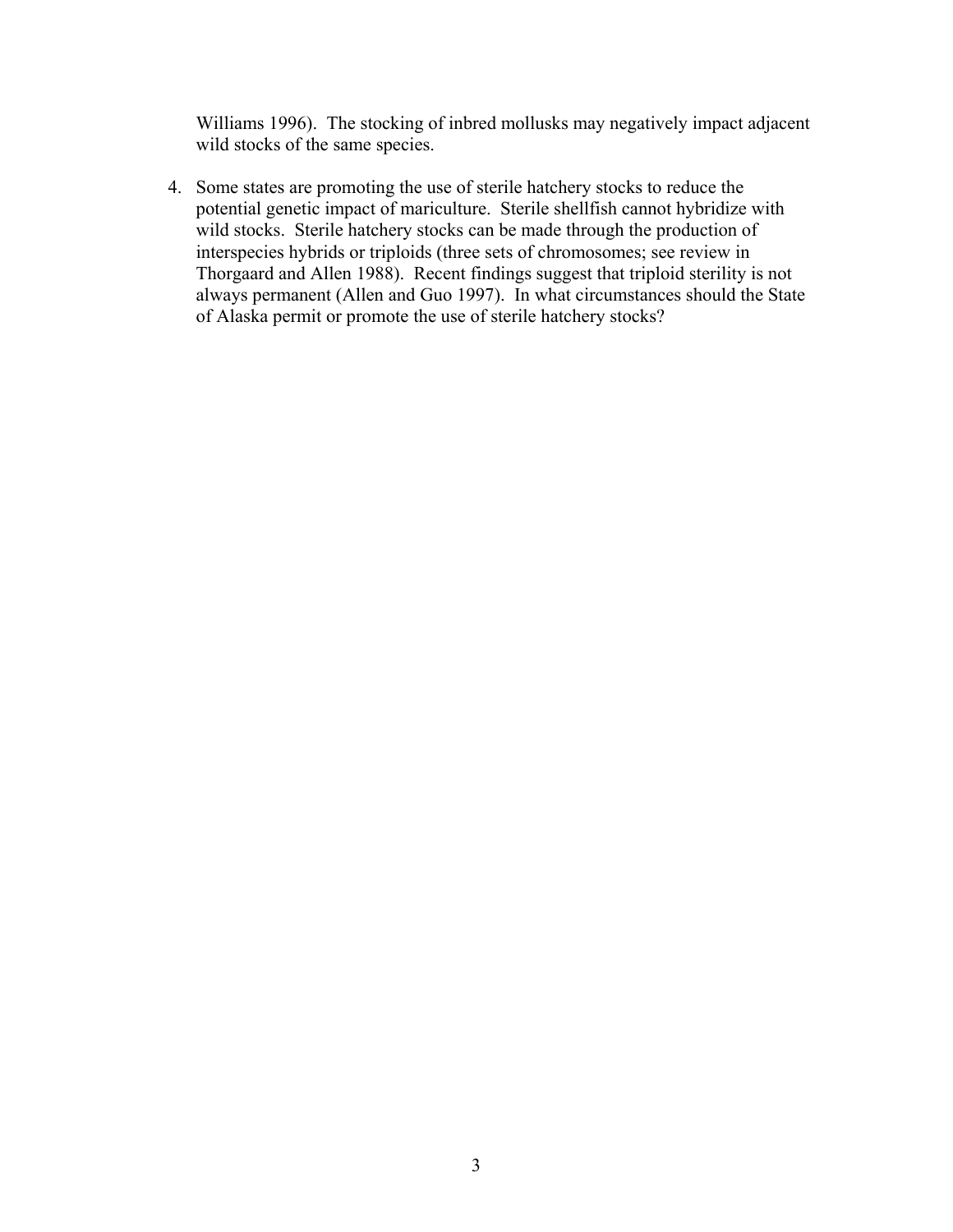# **BIBLIOGRAPHY**

Adamkewicz, L., Taub, S.R. and Wall, J.R. 1984. Genetics of the clam *Mercenaria mercenaria*. 2. Size and genotype. Malacologia. 25(2):525-533.

- Wild clams of known genotype individually induced to spawn and all gametes mixed
- Strong evidence that some alleles at the *Lap* locus have selective advantage

Adamkewicz, L. 1988. Geographical effects on growth rate in the hard clam *Mercenaria mercenaria.* Journal of Shellfish Research. 7(1):146.

- Conference abstract
- Test if *Mercenaria mercenaria* might be genetically adapted to local conditions
- Factorial cross of 3 geographically separated natural populations on east coast (USA)
- Strong/significant effect of parental origin on shell length
- Effect of parental origin shows a clear pattern

Allen, S. Jr., P.Gagnon and H. Hidu. 1982. Induced triploidy in the soft-shell clam. Journal of Heredity. 73:421-428.

- Methods and results of producing triploid clams to enhance commercially important species
- Cytochalasin B used to induce polyploidy
- Allen, S. Jr., H. Hidu and J. Stanley. 1986. Abnormal gametogenesis and sex ratio in triploid soft-shell clams (*Mya arenaris*). Biological Bulletin. 170:198-210.
	- Triploids did not mature and most had undeveloped gonads
- Allen, S. Jr. and S. Downing. 1986. Performance of triploid Pacific oysters, *Crassostrea gigas,* Survival, growth, glycogen content, and sexual maturation in yearlings. Journal of Experimental Marine Biology and Ecology. 102:197-208.
	- Triploids created with cytochalasin B
	- Triploid males half as much gonad as diploid
	- Triploid females quarter as much gonad as diploid
	- Triploids higher survival than diploids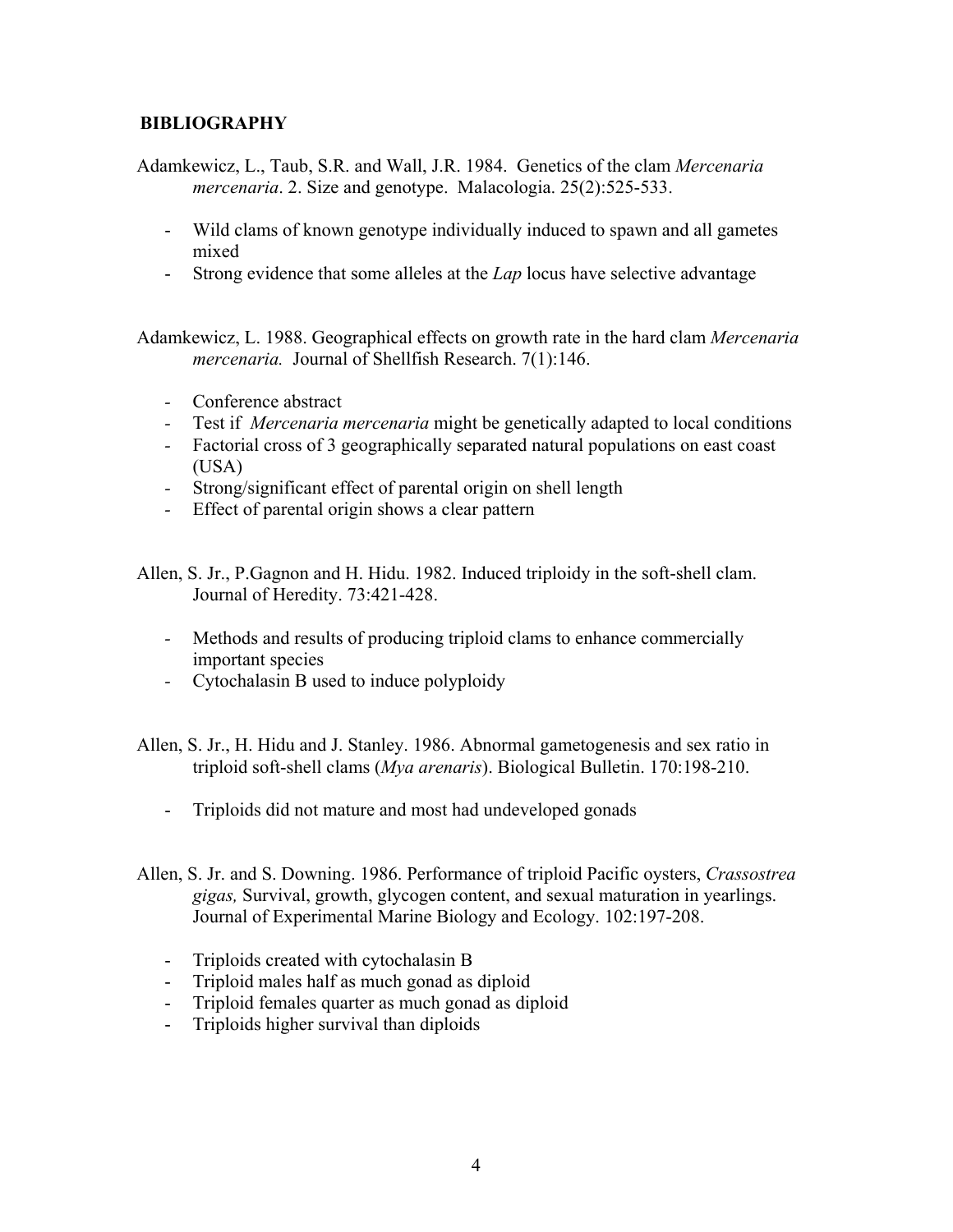- Allen, S. Jr. and S. Downing. 1990. Performance of triploid Pacific oysters, *Crassostrea gigas*: Gametogenesis. Canadian Journal of Fisheries and Aquatic Sciences. 47:1213-1222.
	- Cytochalasin B used to induce polyploidy
	- Gametogenesis retarded but not absent; some triploids fertile

Allen, S. Jr. and D. Bushek. 1992. Large-scale production of triploid oysters, *Crassostrea virginica* (Gmelin), using "stripped" gametes. Aquaculture. 103:241-251.

- Several factors examined to increase survival and yield of triploids

Allen S.K., P.M. Gaffney, J. Scarpa and D. Bushek. 1993. Inviable hybrids of *Crassostrea virginica* (Gmelin) with *C rivularis* (Gould) and *C -gigas* (Thunberg). Aquaculture. 113(4):269-289.

- Factorial crosses of three species of oysters
- Diploid and triploid hybrids were inviable
- Offspring can be produced but are inviable after 8-10 days, with little growth
- Introduction of *C. gigas* to the range of *C. virginica* will not have direct genetic impact because of lack of hybridization
- Allen, S.K. Jr. and X. Guo. 1997. Can we have our oyster and eat it too? A case for aquaculture parks using non-native species. Journal of Shellfish Research. 16(1):257.
	- Conference abstract
	- Potential ecological value as grazers and value to industry
	- Potential ecological harm if they supersede native species
	- Use of triploids may alleviate concerns
	- Triploid production by manipulation of meiosis of normal diploid oocytes not 100%, individuals all need to be screened
	- "Certified" triploids also seem to have instability of chromosome content
	- Tetraploid oysters crossed with diploids produce 100% (statistically) triploids
	- Crosses appear to have stable chromosome content
	- Use of triploids from tetraploid/diploid crosses may be promising for enhancement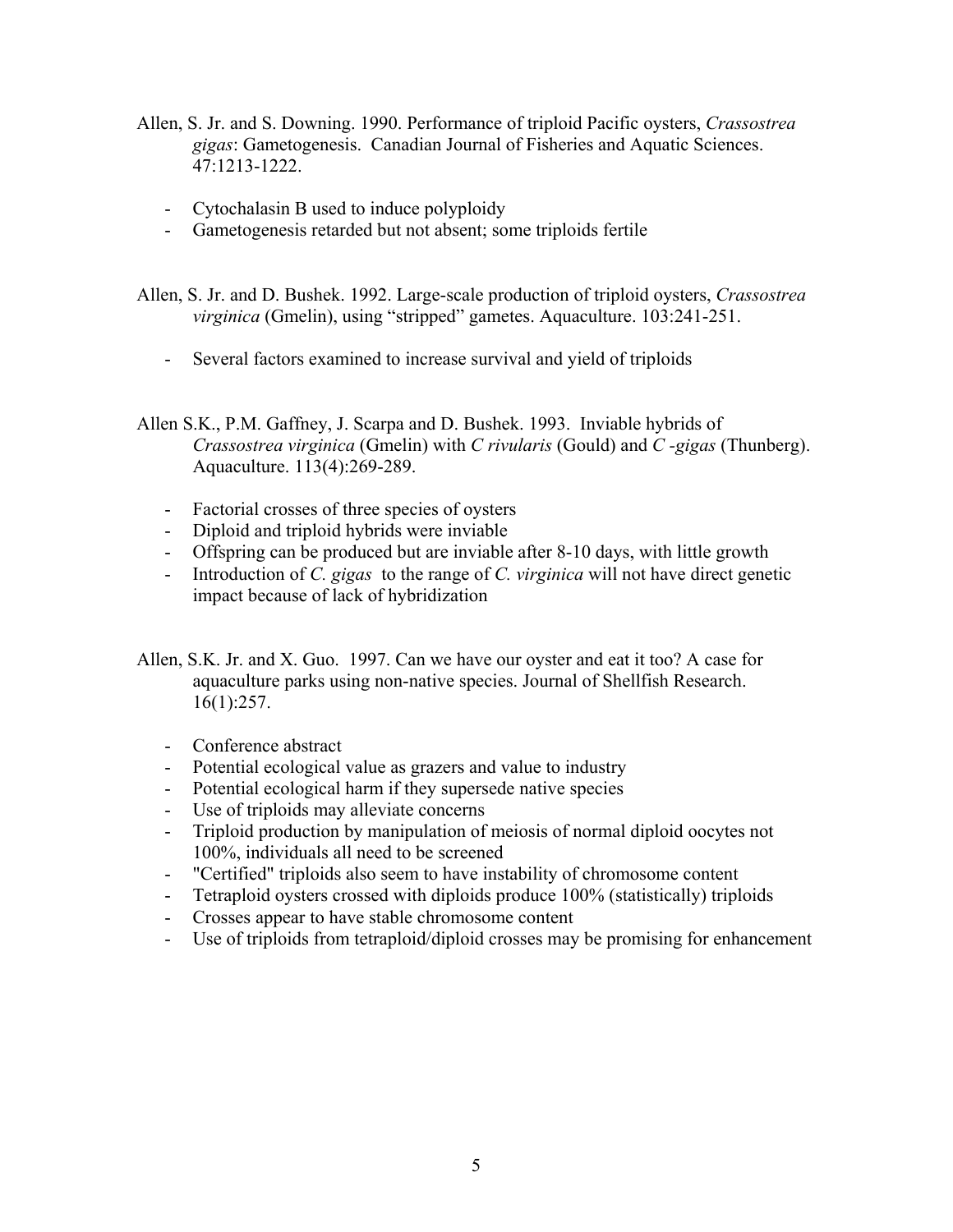- Allen, S.K. 1998. Aquaculture genetics and breeding technology center at the Virginia Institute of Marine Science: finally, a long-term opportunity? Journal of Shellfish Research. 17(1):317.
	- Conference abstract
	- Describes goals of the VIMS facility
- Allen, S.K. Jr. 1998. Commercial applications of bivalve genetics: Not a solo effort. World Aquaculture. 29(1):38-43.
	- Article outlines role of genetics in bivalve culture to date and describes a view of the future for bivalve genetics, particularly as it pertains to commercial application
	- Development and transfer of genetically improved stocks to industry must be a team effort
- Allen, S. Jr., S. Downing and K. Chew. 1998. Hatchery manual for producing triploid oysters. University of Washington. Sea Grant Program. University of Washington Press. Seattle. 27p.
	- Outlines methods for producing and verifying triploids
- Beaumont, A.R. 1982. Geographic variation in allele frequencies at three loci in *Chlamys opercularis* from Norway to the Brittany coast. Journal of the Marine Biological Association of the United Kingdom. 2(2):243-261.
	- Four relatively genetically isolated populations of scallops around the British Isles based on frequency differences at three loci in nine populations
	- Both random genetic drift and selection may be reason
- Beaumont, A.R. and M.D. Budd. 1983. Effects of self-fertilization and other factors on the early development of the scallop *Pecten maximus*. Marine Biology. 76(3):285- 289.
	- A 2 x 5 factorial mating involving self- and cross-fertilization and the use of stripped spermatozoa
	- Underlying genetic variation was evident at all stages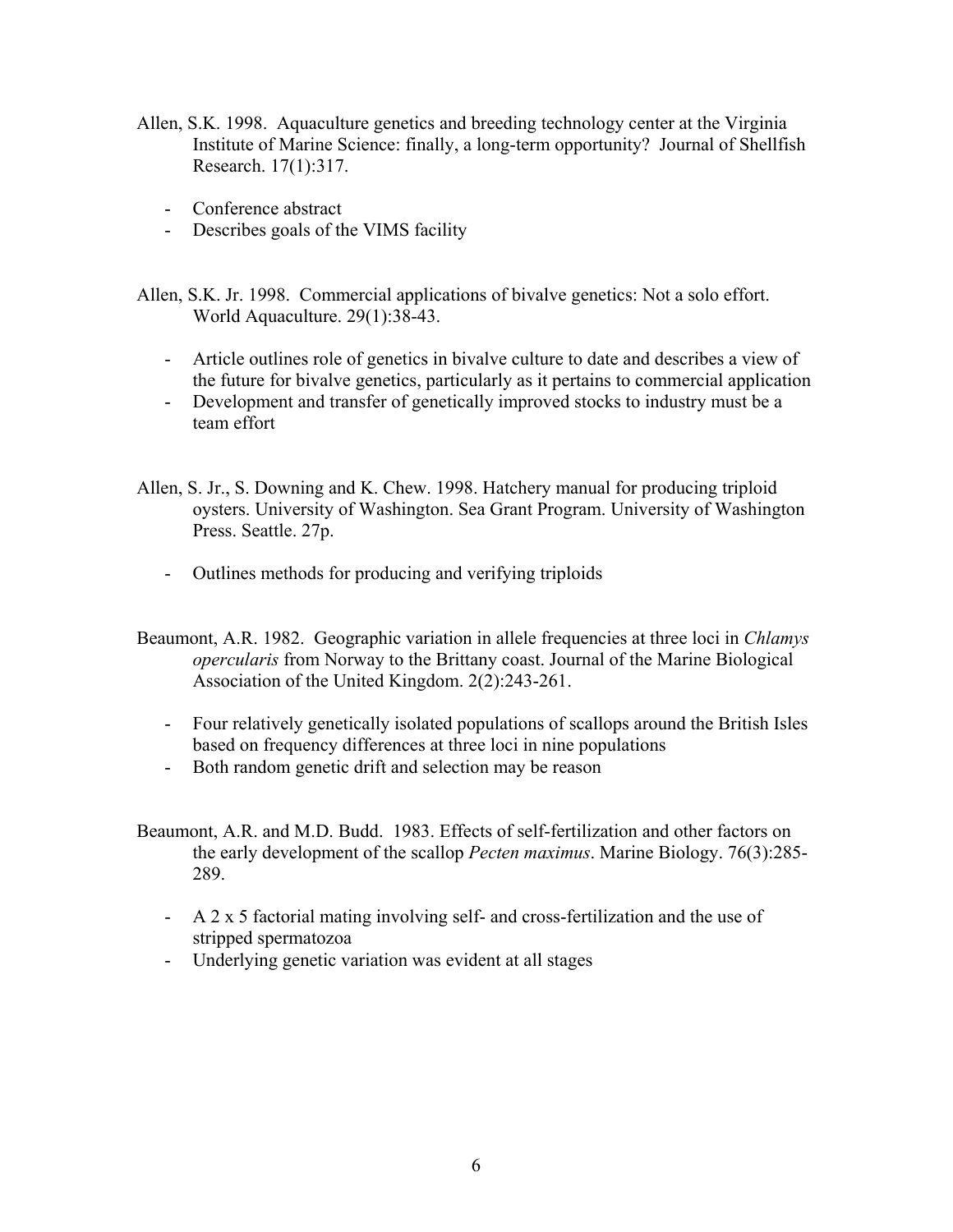- Beaumont, A.R. and C.M. Beveridge,. 1984. Electrophoretic survey of genetic variation in *Pecten maximus, Chlamys opercularis, C. varia* and *C. distorta* from the Irish Sea. Marine Biology. 81(3):299.
	- Genetic variation was investigated using starch gel electrophoresis
	- Number of polymorphic loci ranged from 50% to 73%
	- Results similar to those observed for several oyster species, but higher rates of polymorphism than reported for mussels and other scallops

Beaumont, A.R. 1986. Genetic aspects of hatchery rearing of the scallop, *Pecten maximus* (L.). Aquaculture. 57(1-4):99-110.

- Existing hatchery culture data reviewed and new data on the induction of triploidy presented
- Scallops shown to be genetically very variable natural variation valuable feature for hatchery broodstock
- Genetic and environmental causes of development variations

Beaumont, A.R. 1991. Allozyme data and scallop stock identification. Journal du Conseil, Conseil International pour l'Exploration de la Mer. 47(3):333-338.

- Significant differences between populations suggest little gene flow
- Differences between east and west coast of Ireland not maintained by strong selection but most likely restricted gene flow
- Unable to detect differences in local areas
- Within a normally isolated stock there may be occasional recruitment from an unusual source to due hydrographic conditions

Beaumont, A.R. and J.E. Fairbrother. 1991. Ploidy manipulation in molluscan shellfish: A review. Journal of Shellfish Research. 10(1):1-17.

- Paper explains details for ploidy manipulation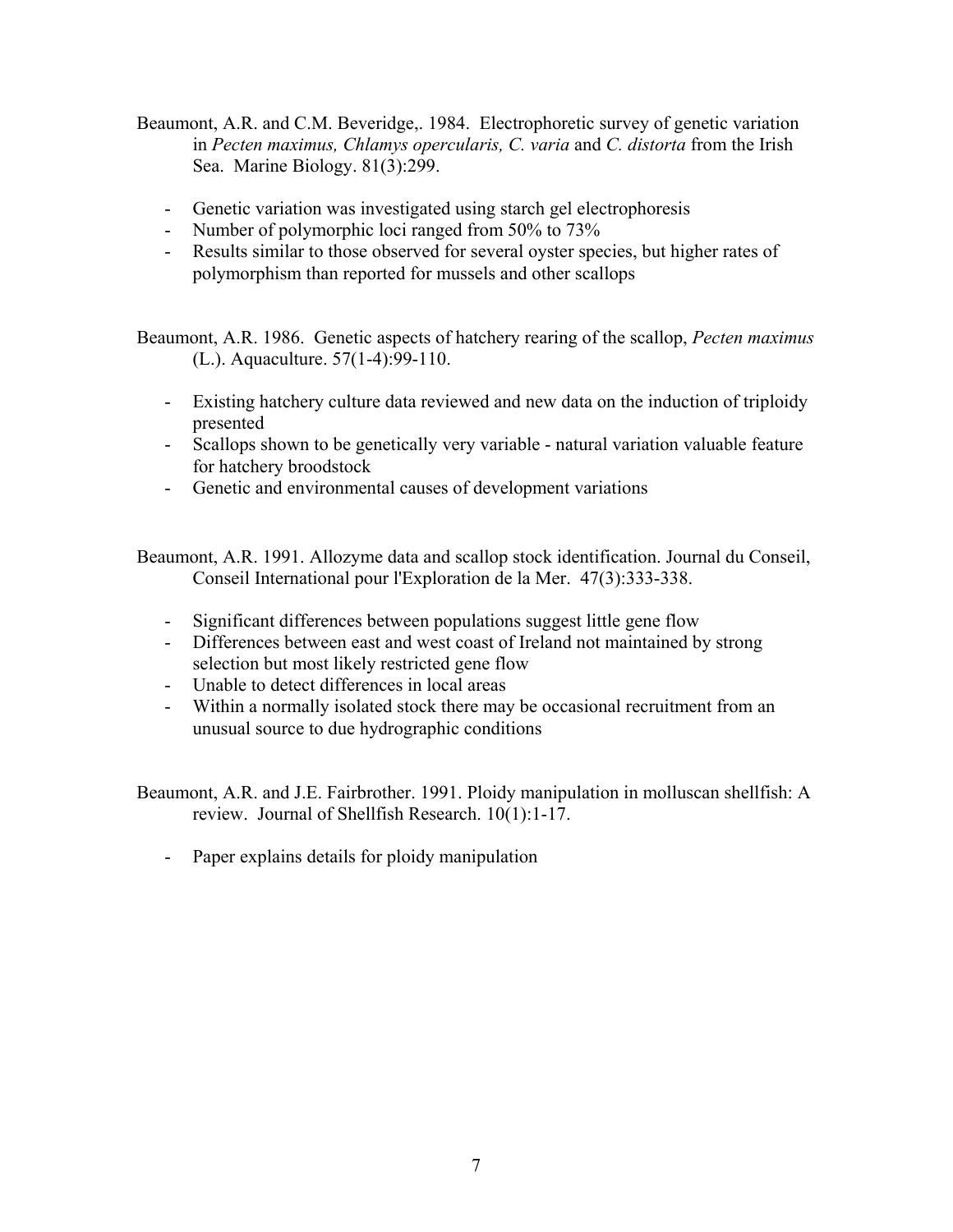- Beaumont, A.R., C. Morvan, S. Huelvan, A. Lucas and A.D. Ansell. 1993. Genetics of indigenous and transplanted populations of *Pecten maximus*: No evidence for the existence of separate stocks. Journal of Experimental Marine Biology and Ecology. 169(1):77-88.
	- 13 populations of scallop from Scotland, UK and Brittany, France examined
	- Deficiency of heterozygotes observed
	- Little post-transplant selection
	- High genetic similarity among all the populations surveyed and no overall differences between the Scottish and Brittany samples
	- Authors conclude that Scottish and Brittany scallop populations are, nevertheless, genetically distinct
- Beaumont, A.R. 1999. Genetic aspects to the transfer or introductions of scallop species. Book of Abstracts: 12th International Pectinid Workshop. School of Ocean Sciences, University of Wales-Bangor, Menai Bridge, Gwynedd, LL59 4EY, UK Conference Title: 12. Int. Pectinid Workshop.
	- Little attention has been given to the genetic consequences of stock transfers
	- Transfers between populations within the range of a species are most common
	- Main genetic concern for introductions is the possibility of hybridization
	- May be reproductive barriers to hybridization
	- With transfers, the genetic consequences will be related to (a) the genetic differences between the populations, b) the relative sizes of the source and recipient populations, c) the source of the transferred population (hatchery or wild), and (d) the length of time since the transfer took place
	- Risk of breakdown of co-adapted gene complexes following mixing and reproduction if populations are genetically very distinct
	- Small numbers of individuals (particularly hatchery produced) transferred into a larger population do not carry the full genetic variability of the source population, but are likely to have little overall genetic effect.
	- Mixed populations would be expected to achieve, over time and by natural selection, a maximum fitness but this may be different than the host or introduced population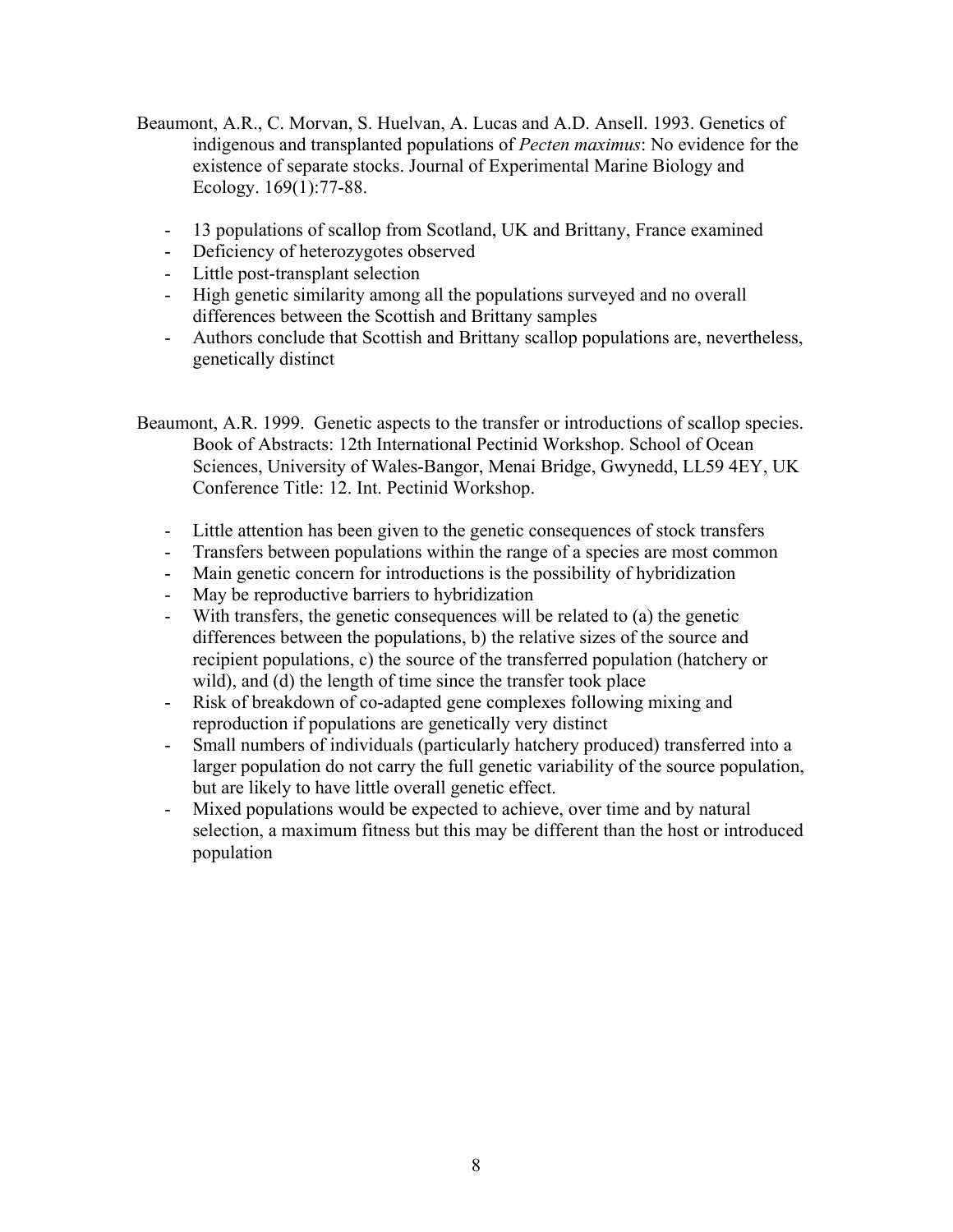Beaumont, A.R. 2000. Genetic considerations in transfers and introductions of scallops. Aquaculture International. 8(6):493-512.

- Main concerns about transfers usually ecological (i.e., interactions between long established plants and animals)
- Populations may be sub-structured by hydrographic forces such as a self recruiting circulating gyre
- Some populations never self recruit but are seeded from upstream
- Self-recruiting population will change genetically over time: mutation, recombination, and independent segregation of chromosomes at meiosis
- Changes from generation to generation by chance alone, random genetic drift
- Random genetic drift slow in large and fast in small populations
- Limited exchange of larvae between populations will tend to override random genetic drift
- Larvae settling away from source population may be under different selection pressures than parents, thus when differences are detected, it could be a result of random genetic drift, selection, or both
- Detectable population sub-structure continually broken down by intermixing from transfers. Unique genetic signature can be lost due to stocking
- American oyster in eastern Atlantic and Mexican Gulf homogeneous at allozyme loci but distinct in mtDNA and nDNA analysis (not always true with scallops)
- Hatchery progeny usually derived from few parents so represent small fraction of total variability of the source population. Number of individuals contributing to spawn may be much smaller than total adults available (in hatchery), due to sperm competition, high variability in fecundity, and early larval success

Benzie, J.A.H. 1994. Genetics of black-lipped pearl oyster (*Pinctada margarifera*). Journal of Shellfish Research. 13(1):331.

- Conference abstract
- High levels of genetic variation within populations and high levels of gene flow between populations widely separated geographically
- Early work emphasized the lack of geographic differentiation but recent surveys show significant genetic differences
- Differences were found between widely separated populations as well as geographically adjacent populations in island groups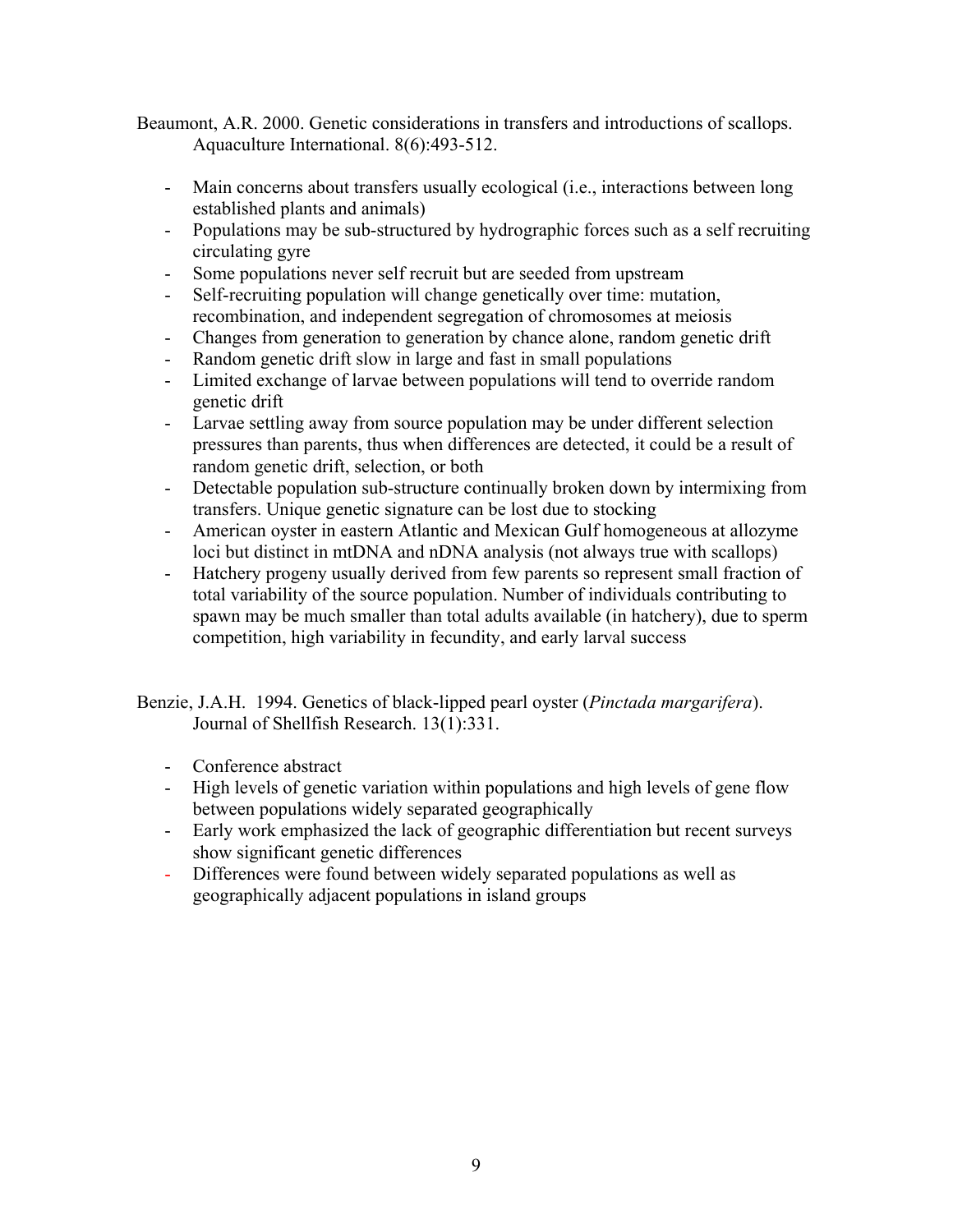- Benzie, J.A.H. and S.T. Williams. 1996. Limitations in the genetic variation of hatchery produced batches of the giant clam, *Tridacna gigas.* Aquaculture. 139(3-4):225- 241.
	- Hatchery production methods can result in differences between hatchery seed and wild stocks
	- Relatively small effective population size can lead to reduced genetic diversity in hatchery stocks
	- More adults and multiple stockings from variety of spawnings may reduce problem
	- Number of individuals contributing to spawn may be less than broodstock held because some individuals more successful than others at contributing to spawn
	- No genetic differences within regions but highly significant differences between hatchery batches

Beveridge, C.M., M.D. Budd and G.M. Burnell. 1985. Studies on heterozygosity and size in the scallop, *Pecten maximus*. *In* Proceedings of the nineteenth European marine biology symposium: Plymouth, Devon, U.K., 16-21 September 1984. Beaumont, A R; Gosling, E M; NERC Unit, Marine Science Laboratory, Menai Bridge, Anglesey LL59 5EH, UK. 443-454.

- Samples taken in three consecutive years and scored a 6 loci
- No significant differences in allele frequencies between year classes except *Lap*
- Significant deficiency of heterozygotes in *Lap*-I locus in two of the year classes
- Blake, S.G. 1994. Mitochondrial DNA variation in the bay scallop, *Argopecten irradians*, and the calico scallop, *Argopecten gibbus*. Journal of Shellfish Research. 13(1):277.
	- Conference abstract
	- Significant degree of overlap in shell morphology characters but no clear geographic boundaries delineating the ranges of the subspecies
	- Variation in the mtDNA of four geographically separate populations studied
- Brake, J.W., J. Davidson and J. Davis. 1999. Triploid production of *Mytilus edulis* in Prince Edward Island - an industrial initiative. Journal of Shellfish Research. 18(1):302.
	- Conference abstract
	- Developing triploids to increase harvest yield
	- Discussion of various methods to produce triploids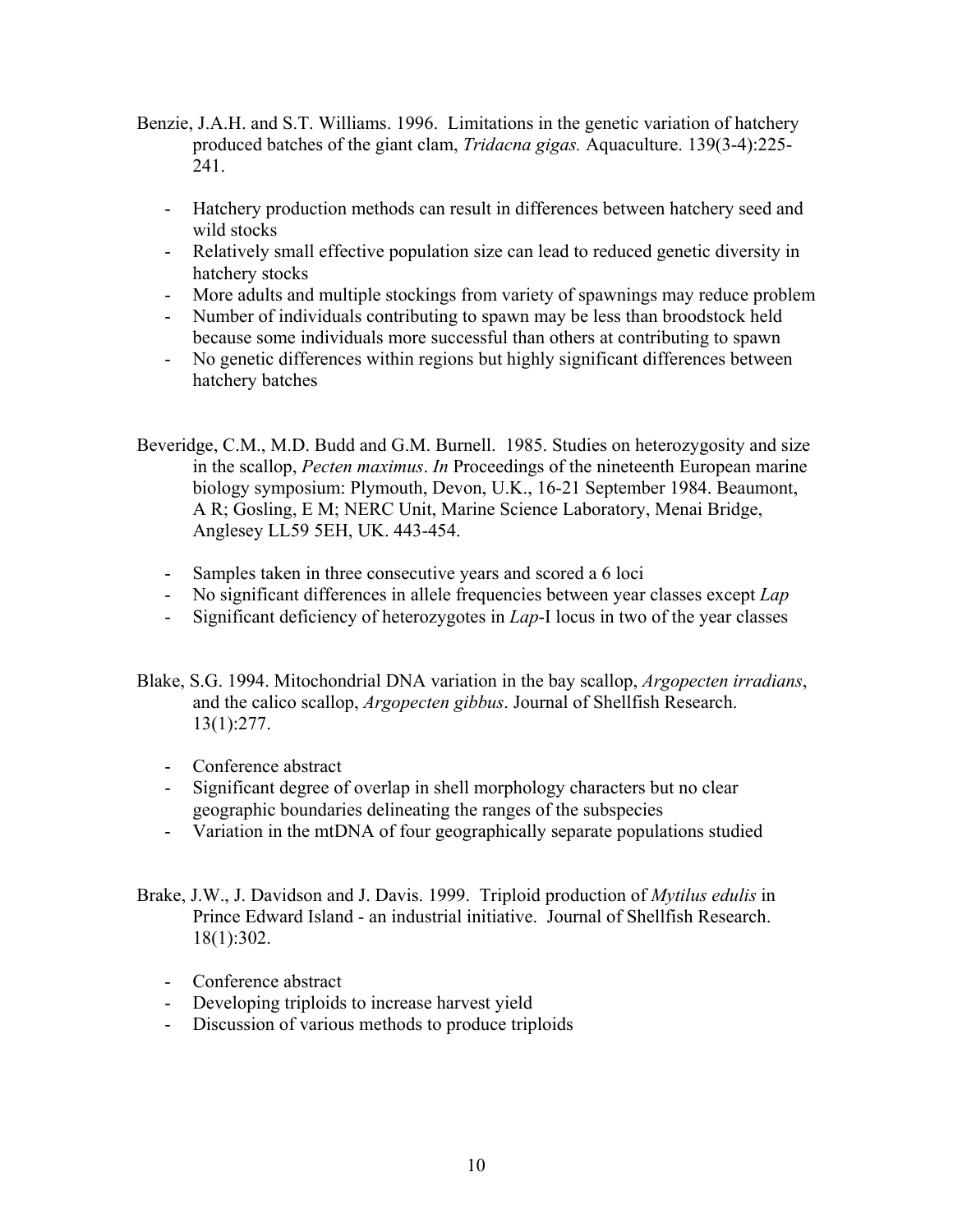- Brand, E. Von and A. Kijima. 1990. Comparison of genetic markers between the Chilean scallop *Argopecten purpuratus* and the Japanese scallop *Patinopecten yessoensis*. Tohoku Journal of Agricultural Research. 41(1-2):25-35.
	- Electrophoresis was carried out to determine the number of useful genetic markers in the population
- Brand, A.R. 1991. Scallop ecology: Distributions and behaviour. *In* S. E. Shumway, editor. Scallops: Biology, ecology and aquaculture. 517-584.
	- Factors effecting local distribution: salinity, current, substrate type, competitors/predators, turbidity, depth, temperature
	- Each scallop species has geographically and bathymetrically desirable range
	- Major scallop beds usually widely separated and thus very different, producing differences in population parameters
	- Differences in population and age structure may be from differing rates of recruitment
	- Major population centers often found in areas with gyres or two-layer circulation patterns which could provide mechanisms for larval retention
	- Four relatively genetically isolated populations of one species of scallop, however discovery of rare allele in a year class suggests occasional recruitment from elsewhere
	- Different beds within scallop grounds may be isolated due to hydrographic factors
- Bricelj, V.M. and M.K. Krause. 1992. Resource allocation and population genetics of the bay scallop, *Argopecten irradians irradians*: Effects of age and allozyme heterozygosity on reproductive output. Marine Biology. 113(2):253-261.
	- Electrophoretic analyses revealed a relatively low proportion of polymorphic loci and low level of heterozygote deficiency
	- High degree of temporal stability within and among cohorts based on allele frequency distributions
- Bushek, D. and S.K. Allen. 1989. Effective population size for shellfish broodstock management: Conflicts between theory and practice. Journal of Shellfish Research. 8(2):446-447.
	- Conference abstract
	- Loss of genetic diversity is inversely related to effective population size (N)
	- Sex ratio and family size can be used to maximize N
	- Practical culture methods being developed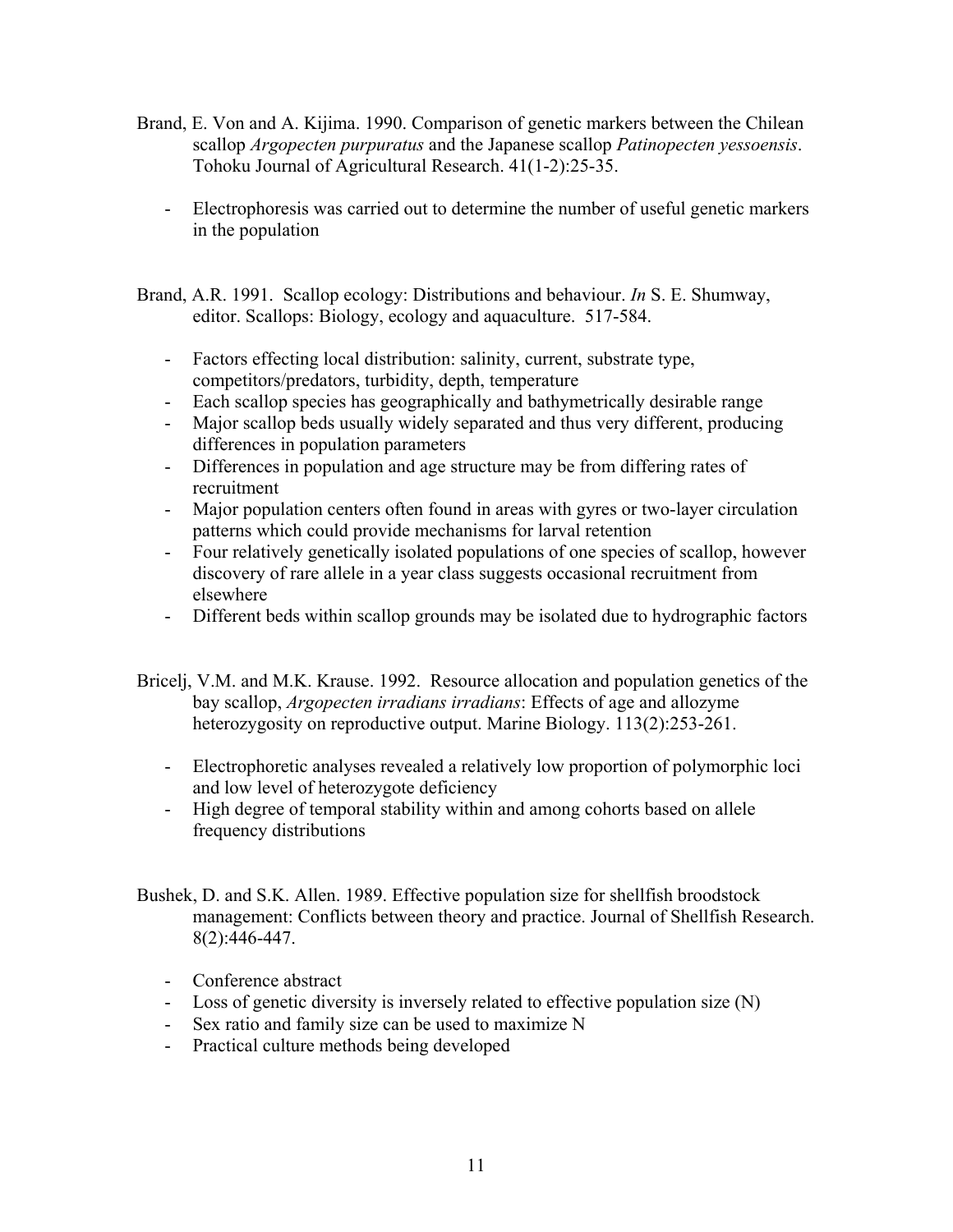- Calvo, G.W. and M.W. Luckenbach. 1998. Non-native oysters survive and grow in Virginia: evaluating the performance of *Crassostrea gigas* against *Crassostrea virginica*, in relation to salinity, in Chesapeake Bay and Atlantic coast waters. Journal of Shellfish Research. 17(1):320-321.
	- Conference abstract
	- Field testing of non-native oysters, triploids and diploids

Carlton, J.T. 1992. Introduced marine and estuarine mollusks of North America: an endof-the-20<sup>th</sup>-century perspective. Journal of Shellfish Research.  $11(2)$ :489-505.

- 36 non-indigenous bivalves and gastropods transplanted to coasts of North America, some intentional, some unintentional
- With a few exceptions, there is little experimental elucidation of the ecological impact of the introductions
- Some introductions (periwinkle) have altered indigenous environment

Carriker, M.R. 1992. Introductions and transfers of molluscs: risk considerations and implications. Journal of Shellfish Research. 11(2):507-510.

- Genetic consequences of introductions and transfers examined on how readily they hybridize
- Consequence of uncontrolled invasion could include ecosystem alteration by invaders and descendents
- Estuarine species rarely invade open water habitat and vice versa
- Castagna, M. and J.J. Manzi. 1989. Clam Culture in North America: Hatchery Production of Nursery Stock Clams. *In* J. Manzi and M. Castagna, editors. Clam Mariculture in North America. Developments in Aquaculture and Fisheries Science, 19. Elsevier. New York, NY. 111-126.
	- Over 100 species of clams have been cultured in North America.
	- Less than 10 species of clams are cultured in commercial facilities in North America
	- Occurrence of large numbers of wild seed is not dependable
	- Discussion of hatchery procedures to produce seed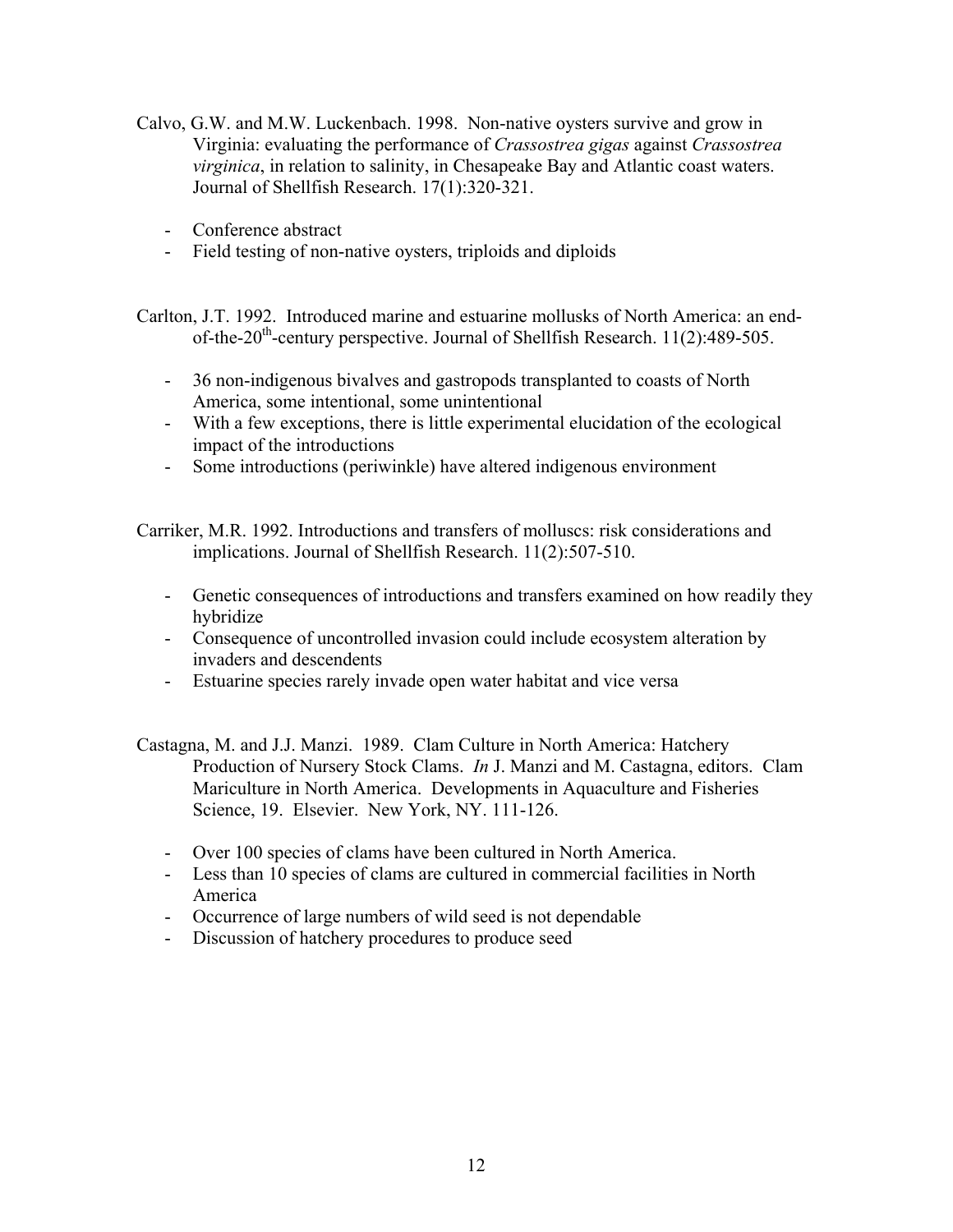- Chandler, W., A. Howe and S.K. Allen. 1999. Use of flow cytometry and histology to assess gametogenesis in triploid *Crassostrea ariakensis*. Journal of Shellfish Research. 18(1):327-328.
	- Conference abstract
	- Cytochalasin B used to induce triploidy
	- Flow cytometry used to verify triploidy
	- Good tool to detect hermaphrodites
- Choromanski, J., S. Stiles, C. Cooper, E. Bedan, S.W. Lonergan and P.J. Trupp. 1999. Growth and survival of juvenile bay scallops from genetic lines at different densities and depths: Collaborative study between the National Marine Fisheries Service and the Bridgeport Aquaculture School. Journal of Shellfish Research. 18(1):263.
	- Hatchery-reared juvenile scallops field tested to evaluate growth and survival of genetic lines

Cochard, J.C., F. Delaunay, B. Fauconneau and F. Takashima. 1991. What about growth variability for *Pecten maximus* production? Oceanis. 18(1):49-66.

- Large production variability in rearing observed under standard hatchery conditions
- Improvement in reliability important to industry
- Sources of variability include food source, water quality and genetic source of parents
- Cochard, J.C. and N. Devauchelle. 1993. Spawning, fecundity and larval survival and growth in relation to controlled conditioning in native and transplanted populations of *Pecten maximus* (L.): Evidence for the existence of separate stocks. Journal of Experimental Marine Biology and Ecology. 169(1):41-56.
	- Differences in reproductive behavior suggest genetically-determined reproductive strategies between stocks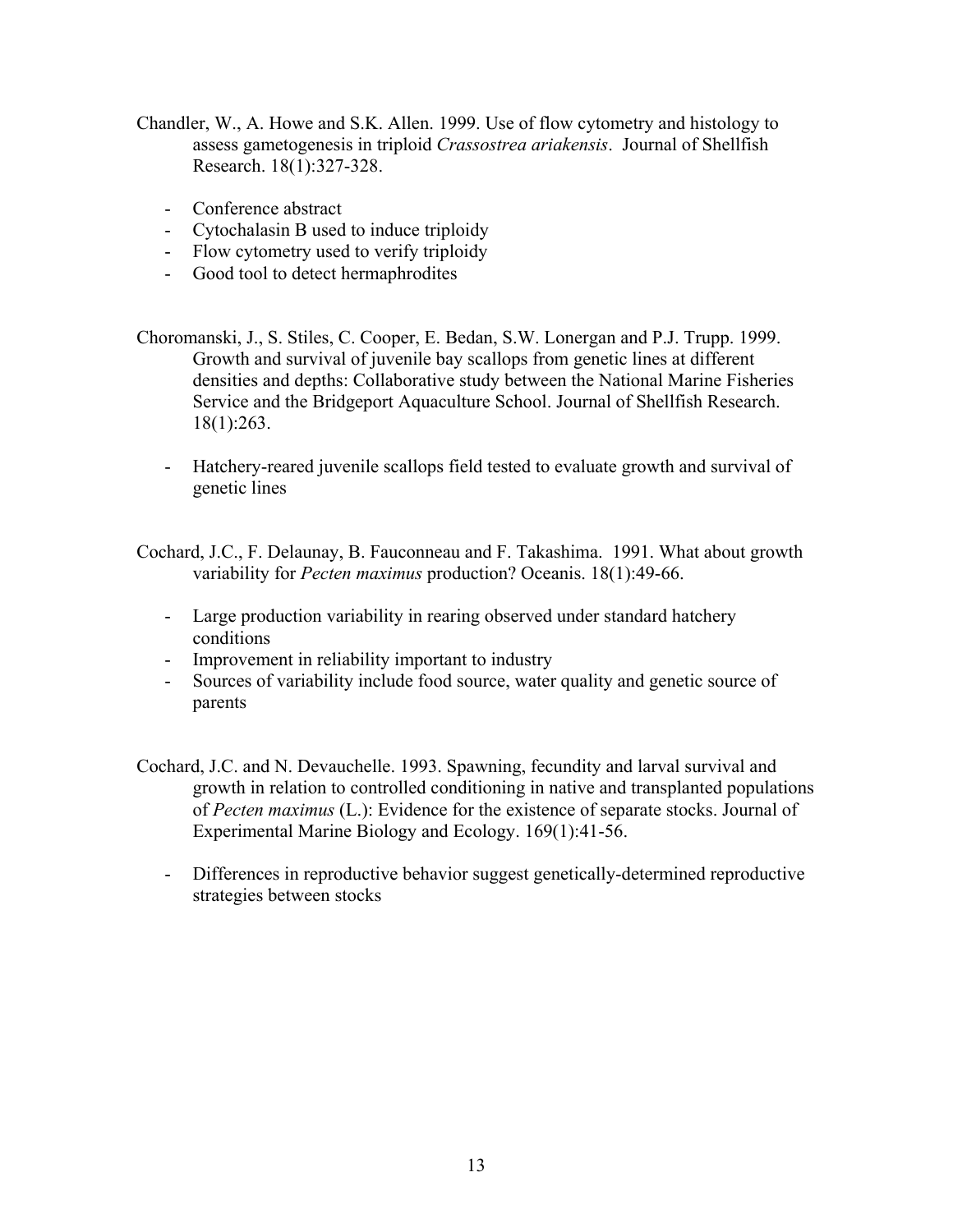- Cruz, P., C. Rodriguez-Jaramillo and A.M. Ibarra. 2000. Environment and population origin effects on first sexual maturity of catarina scallop, *Argopecten ventricosus* (Sowerby II, 1842). Journal of Shellfish Research. 19(1):89-93.
	- Experimental groups of hatchery scallops evaluated for age at first sexual maturity at different sites
	- Differences suggest environmental conditions have a significant role in maturation processes

Dame, R.F. 1996. Ecology of Marine Bivalves: an Ecosystem Approach. CRC Press. Boca Raton, FL. 254p.

- Larval stage is planktonic and subject to very high mortality
- Planktonic stage is important for the dispersal of the species
- Juvenile-adult stage is important for reproduction
- For organisms with great potential for dispersal (e.g., bivalve plankton) large geographic areas and single closed population is difficult to define
- Physical factors that limit populations: temperature, aerial exposure, salinity, oxygen, siltation and waves
- Debrosse, G.A. and S.K. Allen. 1996. The suitability of land-based evaluations of C*rassostrea gigas* (Thunberg, 1793) as an indicator of performance in the field. Journal of Shellfish Research. 15(2):291-295.
	- Introduction of non-native species to the mid-Atlantic requires prior knowledge of their likely ecological response
	- Not attainable without experimental introduction
	- Will land based experiments work? Tests indicate no

Dolganov, S.M. 1995. Allozyme Markers In Scallop *Mizuhopecten-Yessoensis* Jay. Genetika. 31(6):825-832.

- Gene markers developed, adductor muscle used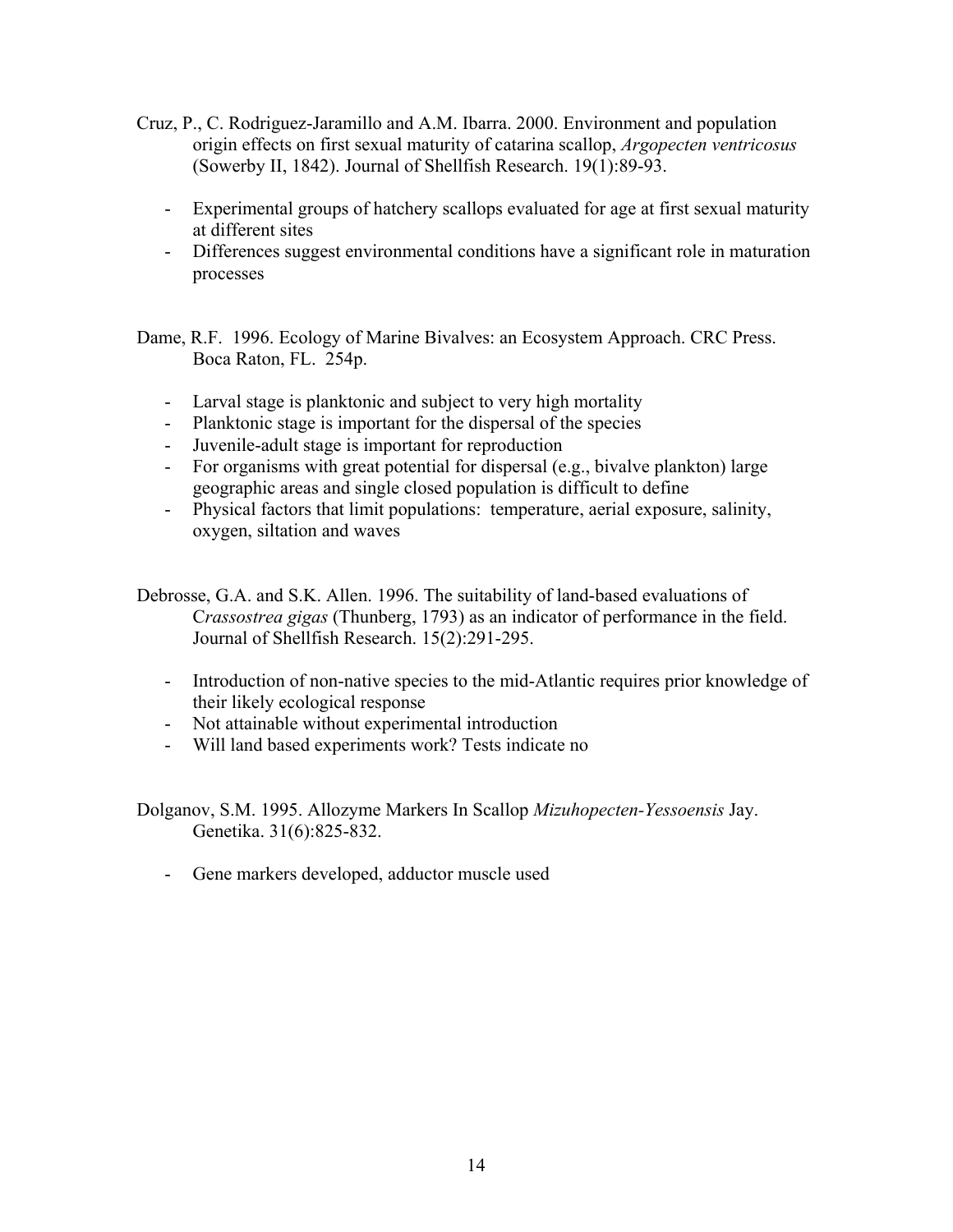Dolganov, S.M. and A.I. Pudovkin. 1997. Genetic diversity of the scallop *Mizuhopecten (Patinopecten) yessoensis* Jay, 1856 from Primorye. Genetika. 33(10): 1387-1394.

- 19 natural settlements studied along 1300 km coast and found to be genetically homogenous
- Settlement located furthest south differed significantly from the others assumed to belong to another scallop population
- Age groups did not differ significantly in allele frequencies
- Findings based on limited available data
- Dolganov, S.M. and A.I. Pudovkin. 1998. Population-genetic structure of the Japanese scallop *Mizuhopecten (Patinopecten) yessoensis* from Sakhalin Island and the southern Kuril Islands. Genetika. (Language: Russian). 34(10):1411-1419.
	- Authors observed several populations of genetically different Japanese scallops
	- Large genetically homogeneous populations along 1300 km coastline
	- Interpretation of the genetic structure based on limited available data
- Fevolden, S.E. 1987. Genetic variation within and between populations of Iceland scallops (C*hlamys islandica*) Ices Council Meeting 1987 (Collected Papers). Publisher: Ices, Copenhagen (Denmark) Report Number: ICES-CM-1987/K: 499p.
	- Investigate genetic variation and of thirty enzymes; glucosephosphate isomerase (*GPI*) and phosphoglucomutase (*PGM*) are the most variable
	- Within sample heterozygosity  $= 80\%$
	- Extreme variability at the *GPI* locus does not support hypotheses suggesting that more stable environments regulate more monomorphic species
- Fevolden, S.E. 1992. Allozymic variability in the Iceland scallop *Chlamys islandica*: Geographic variation and lack of growth-heterozygosity correlations. Marine Ecology Progress Series. 85(3):259-268.
	- Populations were investigated for allelic variation at 6 polymorphic gene loci
	- Substantiated earlier findings of exceptionally high polymorphism
	- Allele frequencies varied between populations
	- Partial geographic isolation between stocks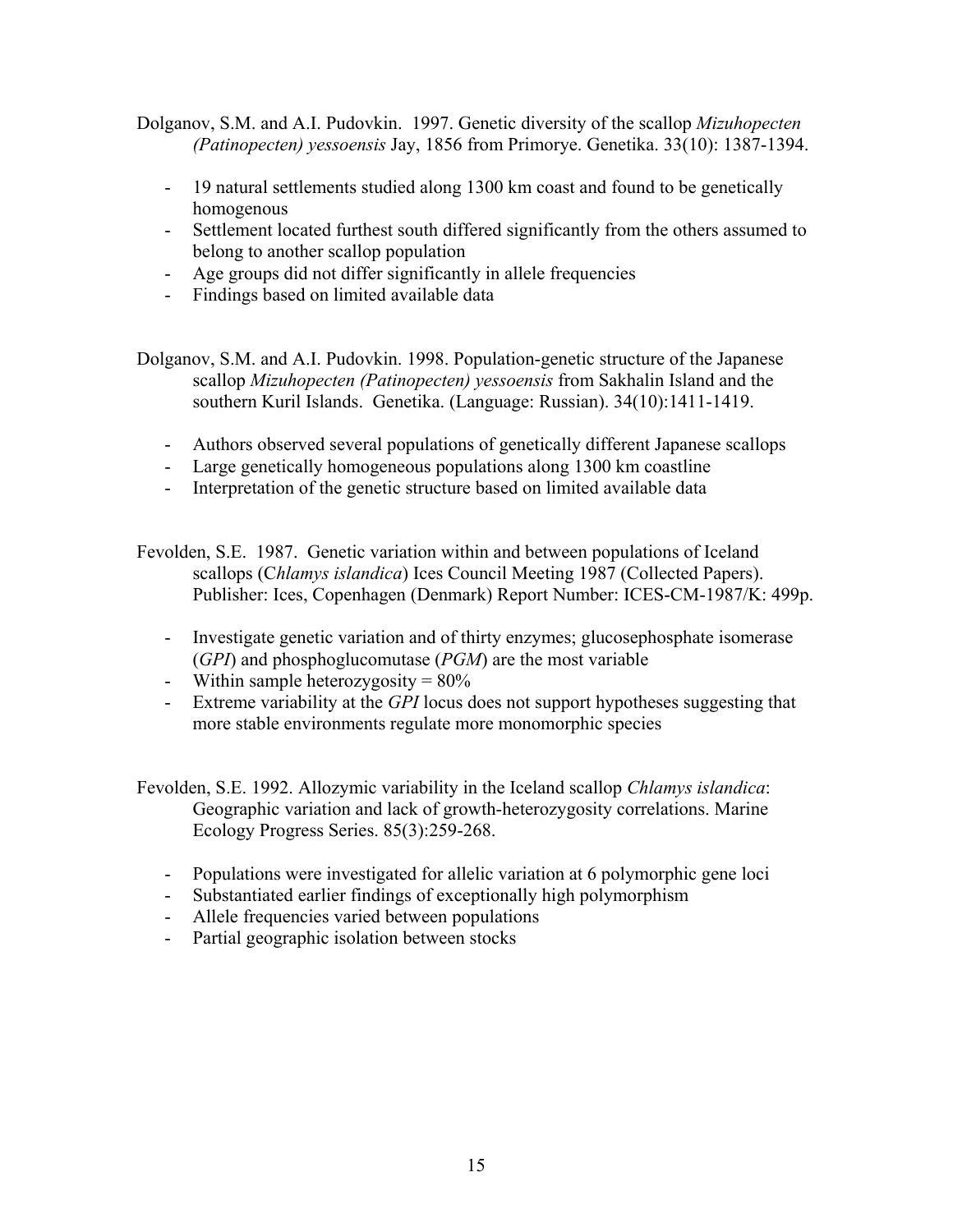- Freeman, K. 1988. Ecology and aquaculture: Shall the twain meet? Biology Bulletin of the Aquaculture Association of Canada. 88-2:82-87.
	- Growing industry in Canada raises questions of potential impact to environment
- Frischer, M.E., J.M. Danforth, L.C. Tyner, J.R. Leverone, D.C. Marelli, W.S. Arnold and N.J. Blake. 1999. A genetic probe for bay scallop larvae. Book of Abstracts: 12th International Pectinid Workshop. Skidaway Institute of Oceanography, Savannah, GA 31411, USA, Conference Title: 2. Int. Pectinid Workshop.
	- Genetic marker developed to track larvae in water column to areas of settlement
- Fujio, Y. and E. Von Brand. 1991. Differences in degree of homozygosity between seed and sown populations of the Japanese scallop *Patinopecten yessoensis*. Dep. Fish. Sci., Fac. Agric., Tohoku Univ., Sendai, Miyagi 981, Japan. Nippon Suisan Gakkaishi/ Bulletin of the Japanese Society of Scientific Fisheries. 57(1):45-50.
	- Starch gel electrophoresis to estimate level of genetic variation in seed and sown populations
	- Observed heterozygosity lower than expected in the seed population, indicating an excess of homozygosity
	- Not observed in the samples of the sown population
	- Homozygote excess lower in large size than in the small size animals
	- Decrease of homozygosity during growth may depend on differentiated survival rate between homozygotes and heterozygotes
- Fuller, K.M. and E. Zouros. 1988. Size variation in mitochondrial DNA *of Placopecten magellanicus*. Journal of Shellfish Research. 7(1):158.
	- Differences in mitochondrial genome sizes may be useful as an indicator of population differences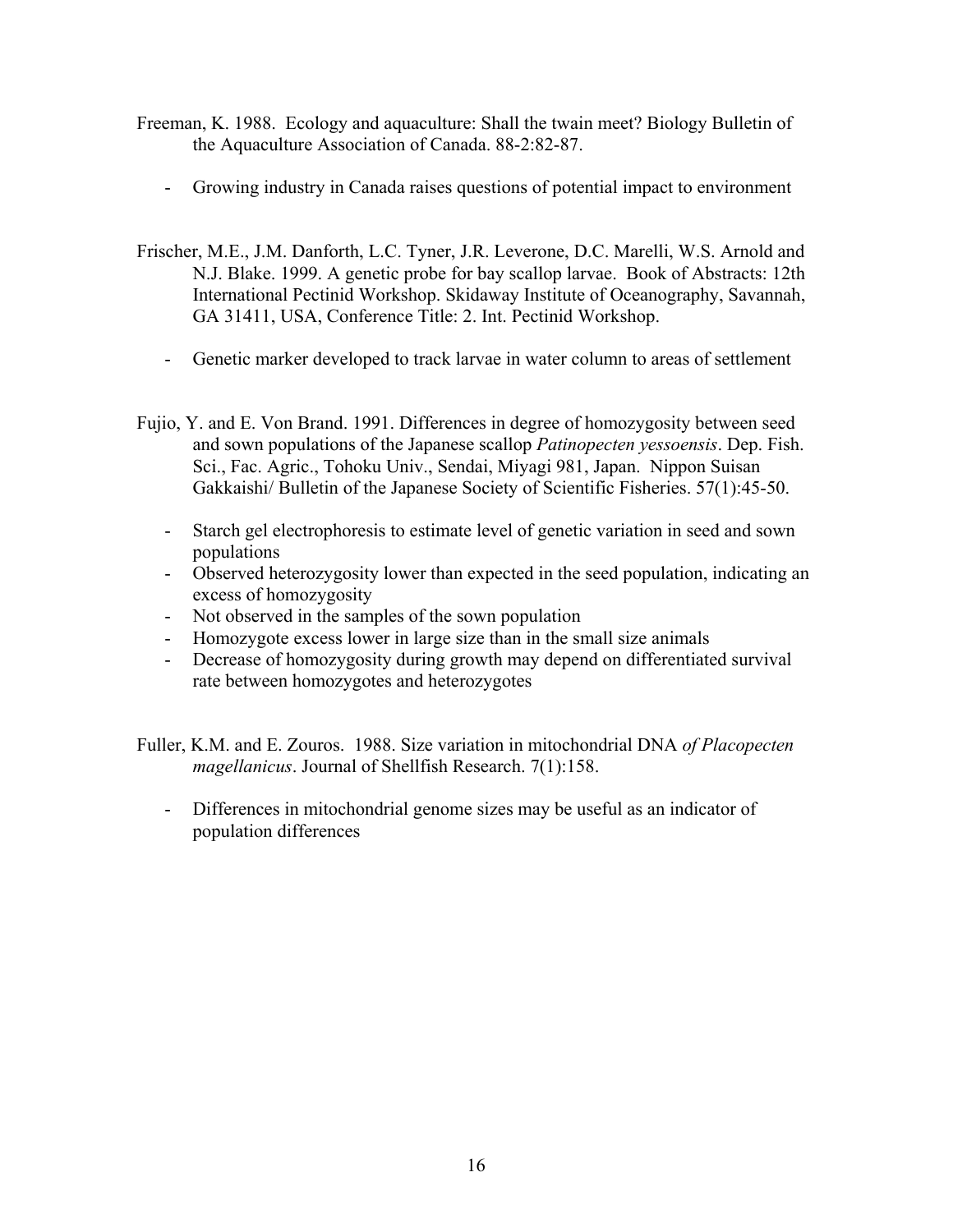- Gaffney, P.M., T. M. Scott, R.K. Koehn and W.J. Diehl. 1990. Interrelationships of heterozygosity, growth-rate and heterozygote deficiencies in the coot clam, *Mulinia lateralis*. Genetics. 124(3): 687-699.
	- Heterozygote deficiencies correlated between multiple locus heterozygosity and size or both
	- Large sample size, 1906 individuals
	- Significant heterozygote deficiencies at 13 of 15 loci
	- Correlation between magnitude of heterozygote deficiency at a locus and effect of heterozygosity at that locus on shell length
	- Distribution of multiocus heterozygosity deviates from that predicted by observed single locus heterozygosities

Gaffney, P.M., C.V. Davis and R.O. Hawes. 1992. Assessment of drift and selection in hatchery populations of oysters (*Crassostrea virginica).* Aquaculture*.* 105:1-20.

- Effective breeding numbers were significantly lower than the total number of adults in mass-spawned populations
- Discrepancy reduced by pooling the progeny of multiple small spawning groups

Gaffney, P.M. and S.K. Allen. 1992. Genetic aspects of introduction and transfer of molluscs. Journal of Shellfish Research. 11(2):535-538.

- Small transfers into large natural populations less of a genetic impact than large transfers
- Beneficial genes from even small transfers may have long term positive impact
- Immediate and long-term genetic effects of transfers range from negligible to positive
- Pacific oyster introduced repeatedly into east coast but has not become established

Gaffney, P.M. and S.K. Allen. 1993. Hybridization among C*rassostrea* species - a review. Aquaculture. 116(1):1-13.

- No unequivocal evidence for hybridization among C*rassostrea* species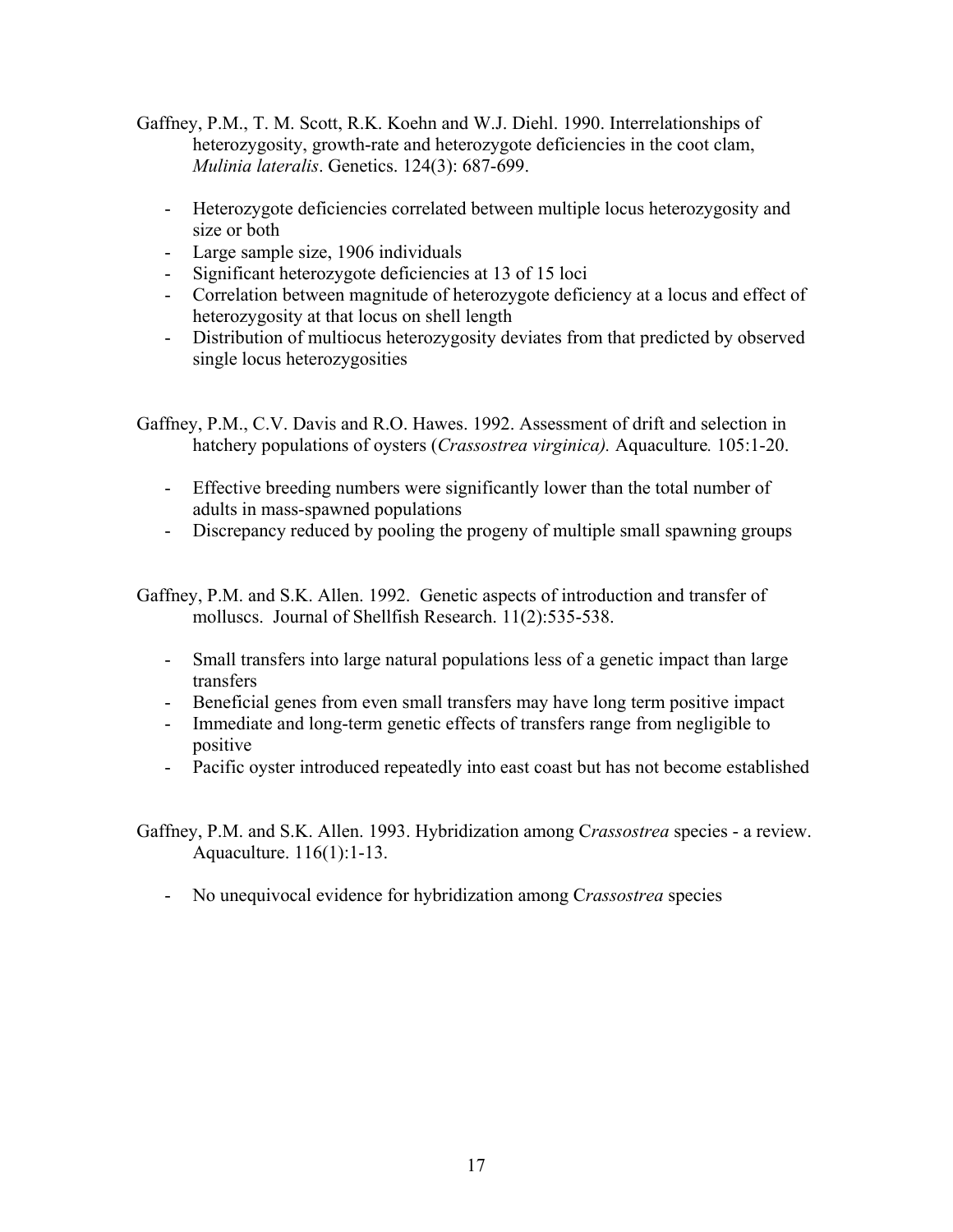- Gaffney, P.M. and D. Bushek. 1996. Genetic-aspects of disease resistance in oysters. Journal of Shellfish Research. 15(1):135-140.
	- Resistance to disease is generally subject to underlying genotypic variability
	- Understanding of genetic influences on physiological and life history variation in *Crassostrea* reviewed
	- Current view of population structure and how it may affect the evolution of disease resistance described
	- Explore approaches to the development of disease-resistant oysters
- Gaffney, P.M., V.P. Rubin, D. Hedgecock, D.A. Powers, G. Morris and L. Hereford. 1996. Genetic-effects of artificial propagation - signals from wild and hatchery populations of red abalone in California. Aquaculture. 143(3-4):257-266.
	- Effective breeding numbers in hatchery less than total number of spawners available
	- Localized variation may arise from post-settlement selection
	- Hatchery stocks prone to bottlenecks from unequal spawning and nonrandom larval mortality
	- Rare alleles lost in bottlenecks
	- Reseeding projects can succeed but care must be taken to minimize production of large quantities of progeny from few parents
- Gerard, A., C. Ledu, P. Phelipot and Y. Naciri Graven. 1999. The induction of MI and MII triploids in the Pacific oyster *Crassostrea gigas* with 60DMAP or CB. Aquaculture (Amsterdam). 174(3-4):229-242.
	- Meiosis I triploids more difficult to induce than Meiosis II
- Gilg, M.R. and T.J. Hilbish. 2000. The relationship between allele frequency and tidal height in a mussel hybrid zone: a test of the differential settlement hypothesis. Marine Biology. 137(3):371-378.
	- Two species of blue mussels hybridize
	- Nuclear alleles specific to one species increase in frequency with age and size
	- Relationship changes with tidal height
	- No evidence of differential settlement of mussels with different genotypes in connection with tidal height
	- Newly settled larvae may be experiencing different selective pressures than adults
	- Genetic structure of hybrid mussel populations with respect to tidal height is consequence of differences in selection intensity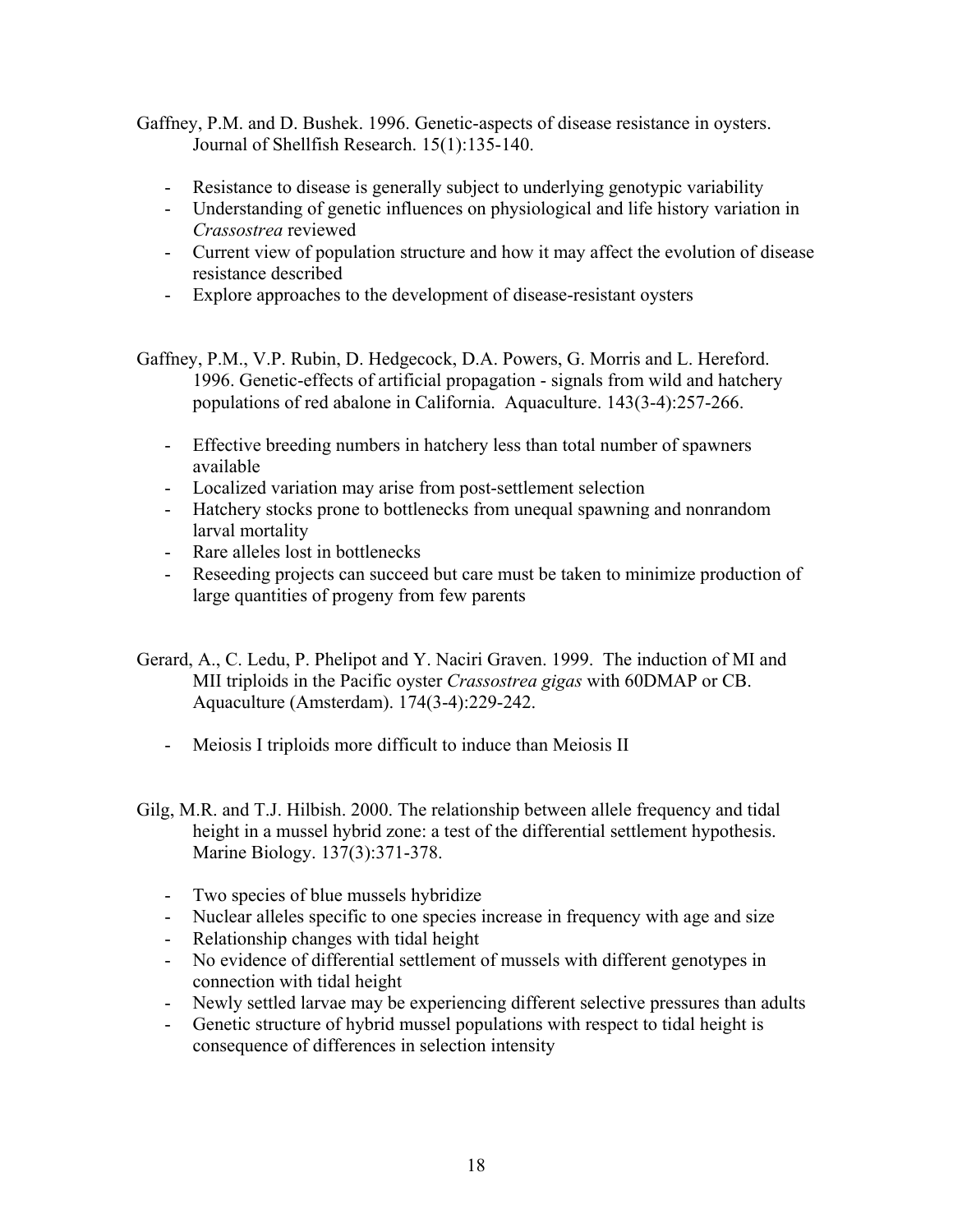- Gjetvaj B., D. Cook and E. Zouros. 1992. Repeated sequences and large-scale size variation of mitochondrial-DNA - a common feature among scallops (*Bivalvia, Pectinidae*). Journal of Molecular Biology and Evolution. 9:106-124.
	- Mitochondrial genomes of seven species of scallops examined for the presence of repeated sequences and within-species size variation
- Gosling, E.M. 1982. Genetic variability in hatchery-produced Pacific oysters (*Crassostrea gigas* Thunberg). Aquaculture. 26(3-4):273-287.
	- Bottlenecked hatchery production exhibit as much variation as natural populations
- Goswami, U. 1991. Sperm density required for inducing gynogenetic haploidy in scallop *Chlamys nobilis*. Indian Journal of Marine Sciences. 20(4):255-258.
	- Conducted experiments for standardizing sperm density for artificial insemination and induction of gynogenesis by ultra-violet rays irradiated sperm
- Grady, J.M., T.M. Soniat and J.S. Rogers. 1989. Genetic variability and gene flow in populations of *Crassostrea virginica* (Gmelin, 1791) from the northern Gulf of Mexico. Journal of Shellfish Research. 8(1):227-232.
	- Gene flow among populations was quite high
	- Allelic frequency differences did not represent a discernible geographic pattern
	- Homogeneous populations can occur when effective population size is large and there are few isolating mechanisms
	- Differentiation can occur when there are local selective pressures
- Guo, X. 1999. Superior growth as a general feature of triploid shellfish: Evidence and possible causes. Journal of Shellfish Research. 18(1):266.
	- Interest in triploid shellfish so far has primarily focused on their sterility
	- Superior growth, has been largely overlooked
	- Review of recent data indicates that superior growth may be a general feature of triploid molluscs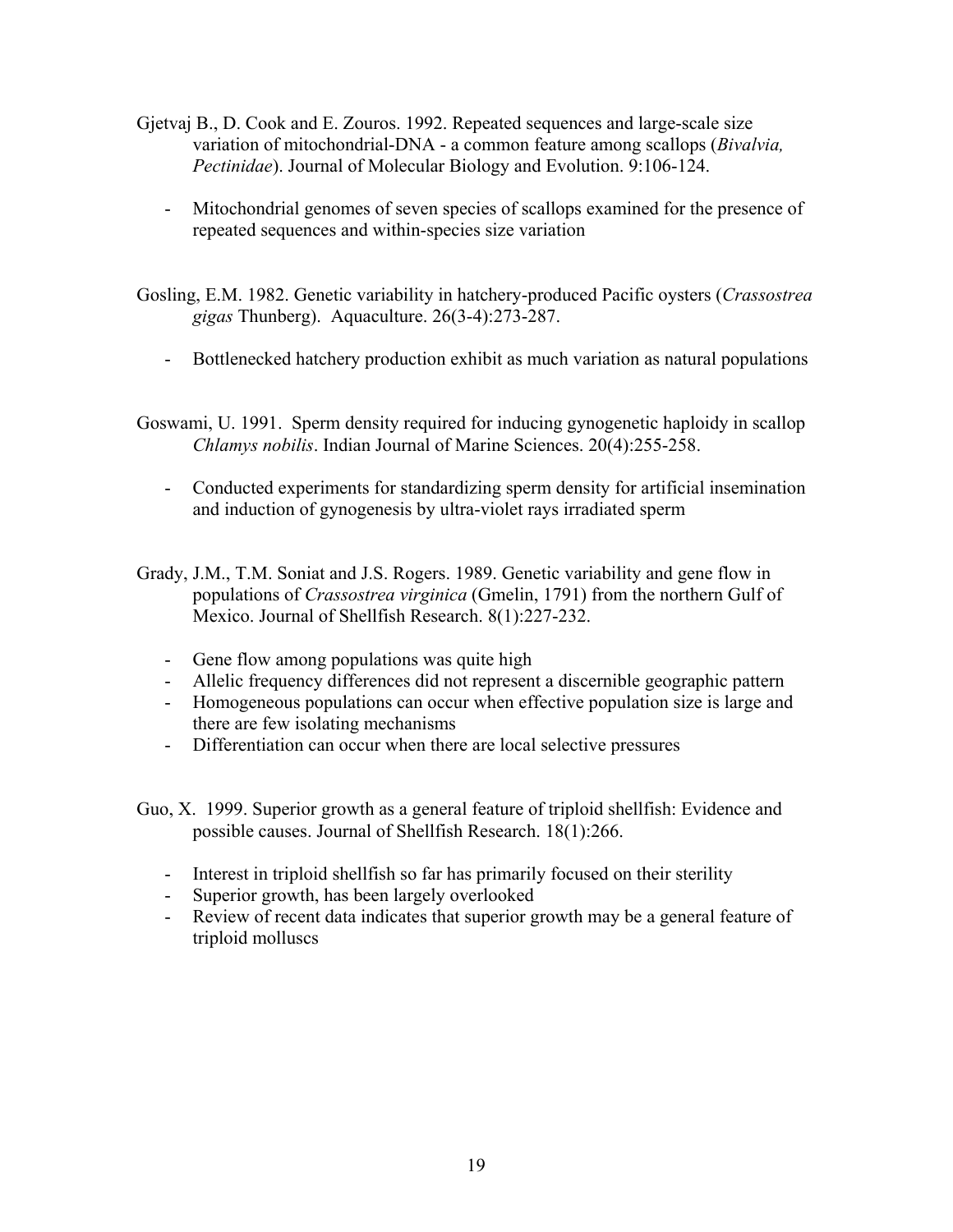Hadley, N.H. and Dillon, R.T., Jr. 1989. Use of offspring genotypes to determine "best" parents in a mass spawning of hard clams. Journal of Shellfish Research. 8(2):448.

- Conference abstract
- Gametes, from South Carolina wildstock clams, collected separately from each individual and then pooled
- Progeny segregated by size and approximately 60 of the largest and 60 of the smallest were subjected to electrophoresis
- Best parents selected to reduce size variation

Hadley, N.H., R.T. Dillon, Jr. and J.J. Manzi. 1991. Realized heritability of growth rate in the hard clam *Mercenaria mercenaria*. Aquaculture. 93(2):109-119.

- Directed breeding program
- Largest 10% of population, and an equal number of mean size clams, were segregated to become selected and control-line parents
- Mass selection appears to be a promising technique for improvement broodstocks

Hadley, N.H. 1993. Effects of hard clam hatchery management practices on productivity and on broodstock quality. World Aquaculture. 24(3):30-31.

- Performance of cohort improves with increasing number of parents
- Effective parental number is 20
- Gametes from under-conditioned clams have lower viability
- Mass-spawning in common containers disadvantageous (super spawner)
- Hallerman, E., D. King and A. Kapuscinski. 1998. A computer software package for assessing and managing risks posed by experiments with genetically modified fish and shellfish. NAGA The ICLARM Quarterly. 21(1):12-17.
- Harasewych, M.G. and S. Tillier. (Editors). 1994. The highly variable and high mutable mitochondrial DNA molecule of the deep sea scallop *Placopecten magellanicus*. Nautilus. 108(Suppl. 2):85-90.
	- Because of its rapid turnover, mtDNA size polymorphisms, do not provide useful information for taxonomic studies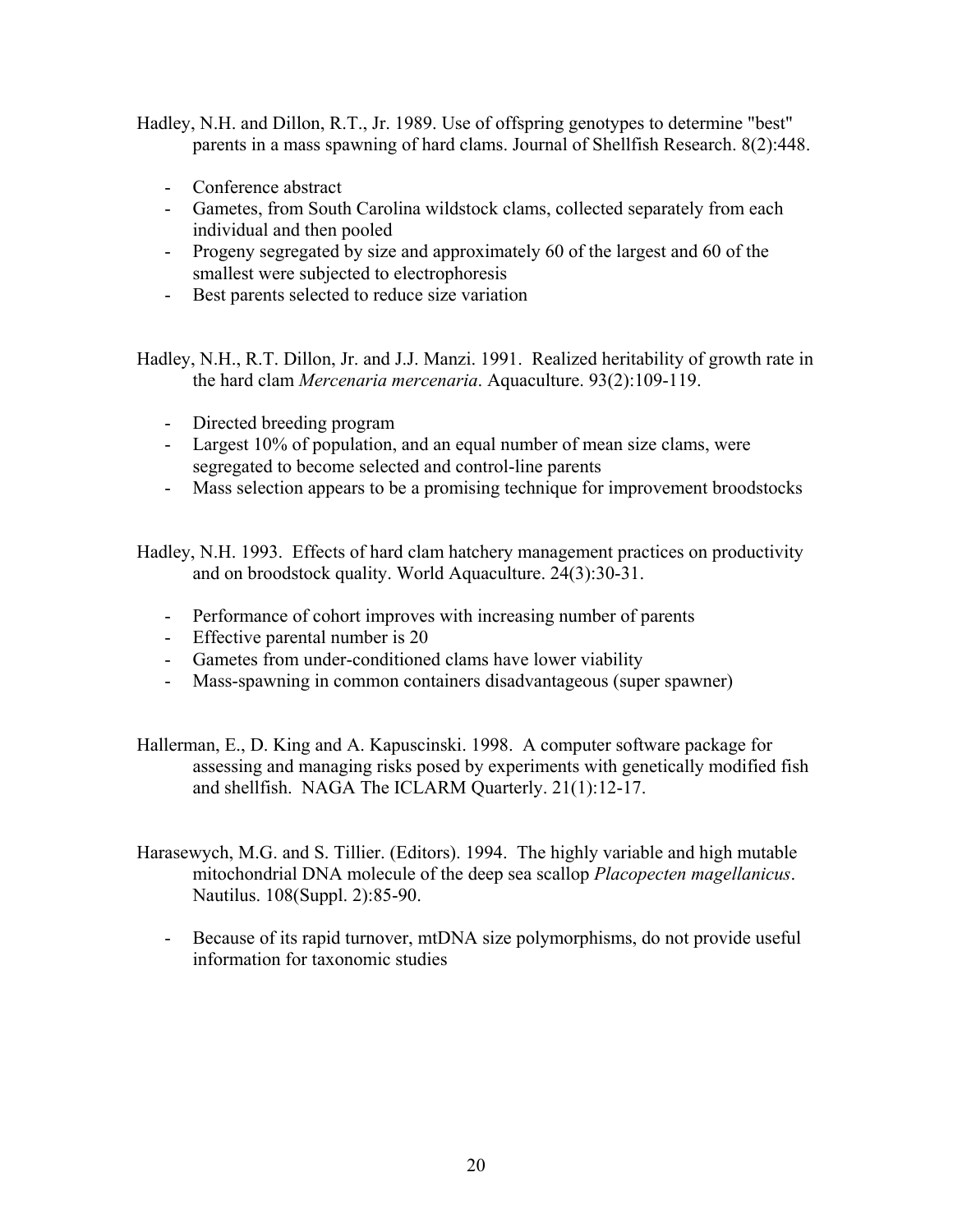- Heath D.D., P.D. Rawson and T.J. Hilbish. 1995. PCR-based nuclear markers identify alien blue mussel (M*ytilus* spp.) genotypes on the west coast of Canada. Canadian Journal of Fisheries and Aquatic Sciences. 52(12):2621-2627.
	- Two markers are described to differentiate between mussel species
- Heath, D.D., D.R. Hatcher and T.J. Hilbish. 1996. Ecological interaction between sympatric *Mytilus* species on the west coast of Canada investigated using PCR markers. Molecular Ecology. 5(3):443-447.
	- One mussel species dominant on exposed coast and another dominant in sheltered waters
	- Physically indistinguishable so markers were developed
	- Outside mussels excluded from inside waters during early life stages while inside mussels excluded from outside waters by mortality later in life
- Hedgecock, D., V. Chow and R.S. Waples. 1992. Effective population numbers of shellfish broodstocks estimated from temporal variance in allelic frequencies. Aquaculture. 108(3-4):215-232.
	- Few estimates of effective population size in hatchery stocks have been made
	- Small  $(N_e)$  can result from inadequate number of breeders, poor sex ratios, "super spawners"
	- High fecundities and variable spawning success results in hatchery seed from few parents
	- Effective population only a fraction of available spawners
	- Genetic drift controlled by development of pedigreed broodstock
- Hedgecock, D. 1993. Human impacts on the biological diversity of sessile marine invertebrate populations: Introductions, invasions, and artificial propagation. *In:* Human Impact on Self-Recruiting Populations. 125-150
	- Commercial shellfish hatcheries generally ineffective in safeguarding genetic resources
	- Variation in recruitment appears to be caused chiefly by climate
	- Sweepstakes survival scenario: Match spawn with correct current, climate, food, etc.
	- Random genetic drift in finite populations erodes genetic diversity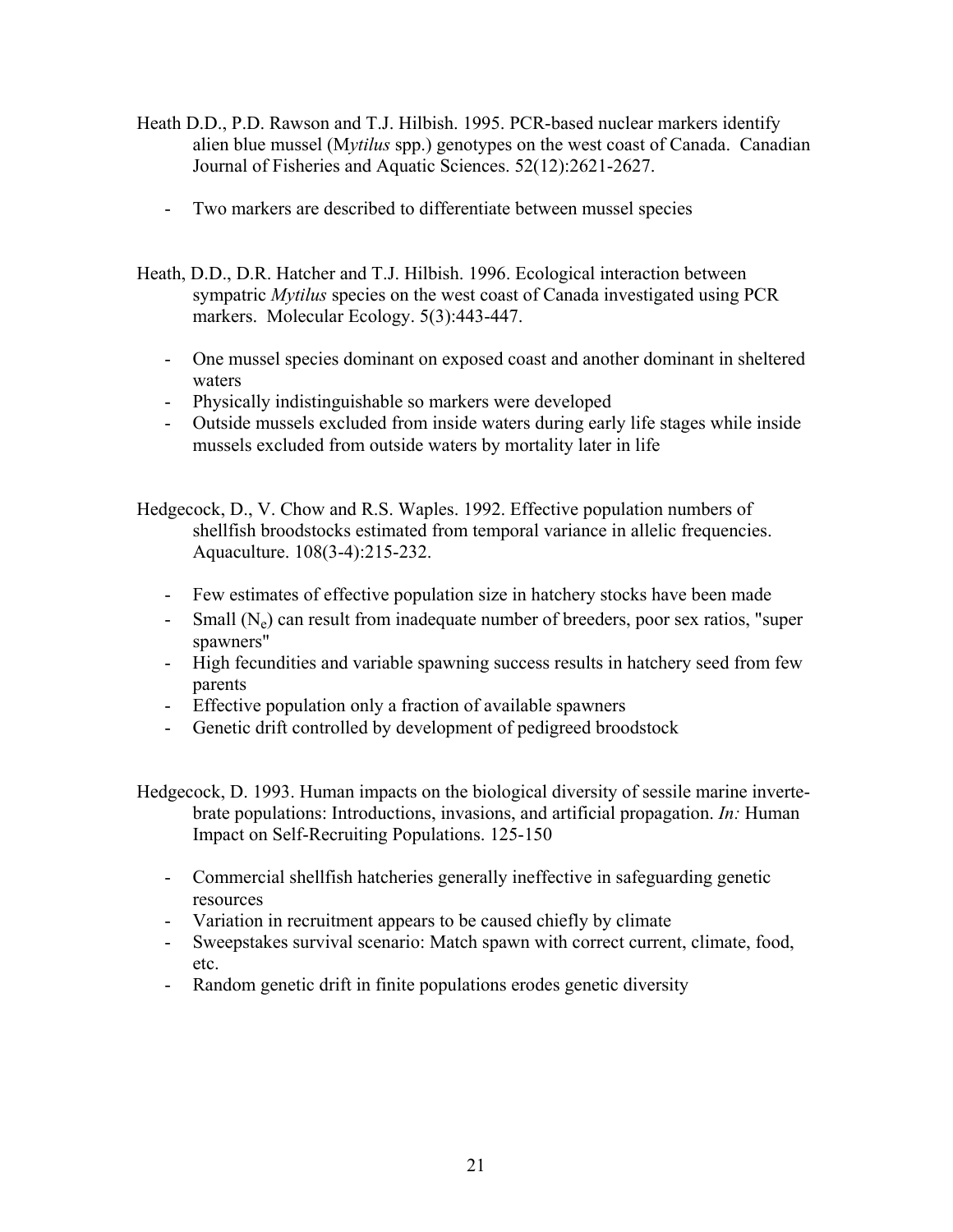- Hedgecock, D. 1995. Triennial meeting of fish culture section of American Fisheries Society World Aquaculture Society and National Shellfisheries Association. Journal of Shellfish Research. 14(1):268.
	- Conference abstract
	- Paper refers to management of broodstock for the purposes of maintaining genetic diversity
	- Studies of aquatic hatchery broodstock have revealed substantial genetic drift likely due to inadequate numbers of broodstock and large individual variance

Hedgecock, D. 1995. The cupped oyster and the Pacific oyster. Conservation of Fish and Shellfish Resources: Managing Diversity. Academic Press, London. 115-137.

- Different segments of natural population ripening and spawning at different times
- Risks to wild stocks due to over harvesting and replacement by hatchery stock
- Random genetic drift in finite populations erodes genetic diversity
- Risks to genetic conservation: habitat destruction, over harvesting and over planting, hatchery propagation
- Heipel, D.A., J.D.D. Bishop, A.R. Brand and J.P. Thorpe. 1998. Population genetic differentiation of the great scallop *Pecten maximus* in western Britain investigated by randomly amplified polymorphic DNA. Marine Ecology Progress Series. (162):163-171.
	- DNA (RAPD) banding patterns compared between samples of the same year class
	- The RAPD data indicates population genetic structuring in exploited open water stocks
	- Previous allozyme studies indicated genetic uniformity
	- Differentiation of the Mulroy Bay population from open-water stocks has been demonstrated previously in a study of mtDNA polymorphisms
- Heipel, D.A., J.D.D. Bishop, and A.R. Brand. 1999. Mitochondrial DNA variations among open-sea and enclosed populations of the scallop *Pecten maximus* in western Britain. Journal of the Marine Biological Association of the United Kingdom. 79(4):687-695.
	- Genetic differentiation between locations can provide important indirect evidence reflecting the pattern and scale of effective larval dispersal
	- Dynamic hydrographic conditions may generally ensure extensive mixing of the planktonic larvae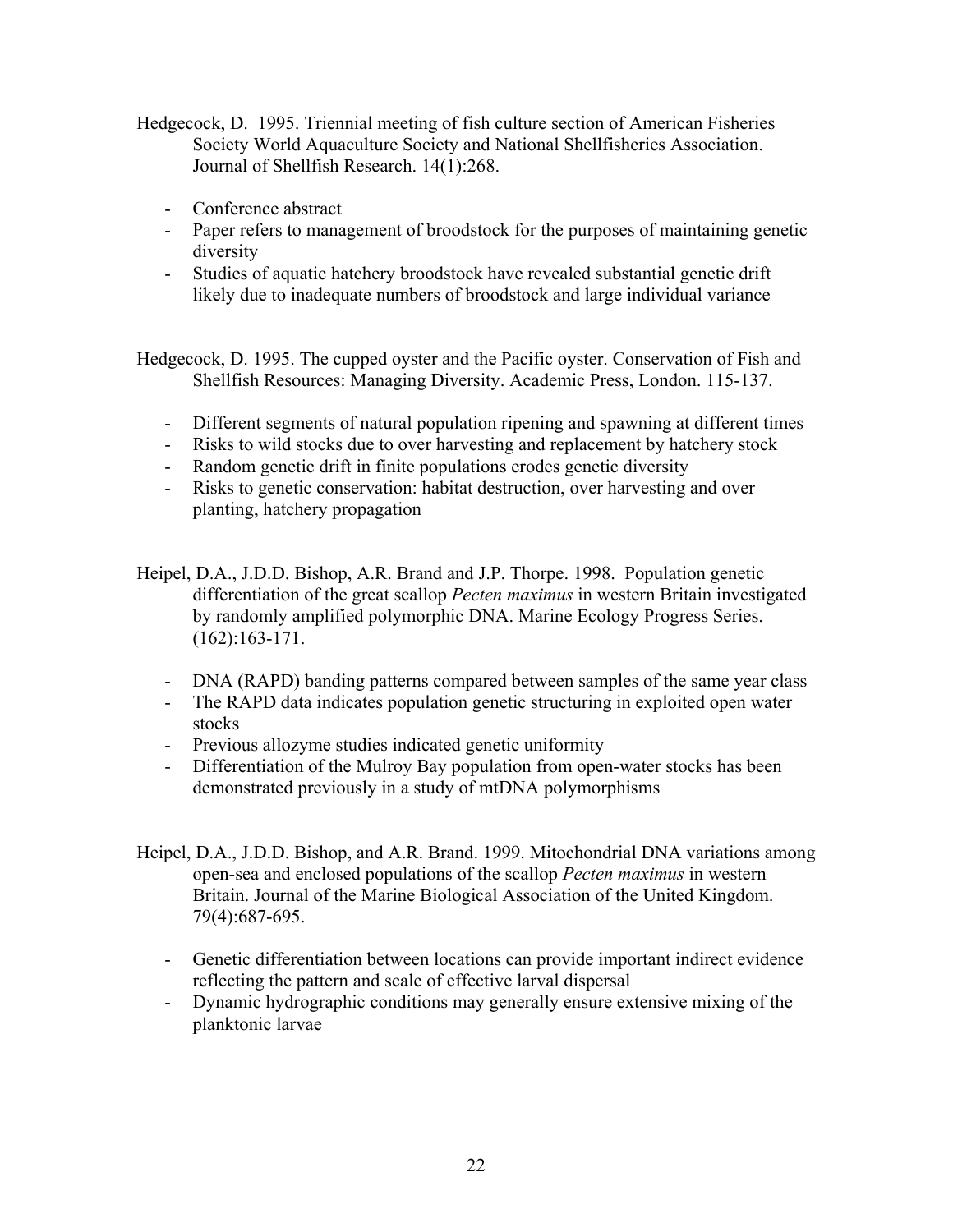- Herbinger, C.M., B.M. Vercaemer, B. Gjetvaj and R.K. O'Dor. 1998. Absence of genetic differentiation among geographically close sea scallop (*Placopecten magellanicus*  G.) beds with cDNA and microsatellite markers. Journal of Shellfish Research. 17(1):117-122.
	- Studied extent of genetic differentiation between two geographically close beds (shallow and deep)
	- No genetic differences were found between the shallow and deep scallops
	- Physiological differences observed in situ appear to be mainly related to environmental conditions and not genetic differentiation
	- The use of genetic markers allowed us to clarify the level of differentiation between physiologically distinct but proximate beds of sea scallops
	- Variety of approaches can be used to address population differences: oceanographic modeling, ecology, physiology, and genetics

Hilbish, T.J. 1985. Demographic and temporal structure of an allele frequency cline in the mussel *Mytilus edulis*. Marine Biology. 86:163-71.

- Steep allele-frequency cline at the *Lap* locus in eastern Long Island Sound over a distance of 30 km
- Large temporal and demographic variation in frequency
- Recruitment composed of larvae originating from oceanic populations
- Selection is directed against the  $Lap^{94}$  allele
- Larger size classes seem to be relatively immune to selective forces

Hilbish, T.J., and R.K. Koehn. 1985. The physiological basis of natural selection at the *Lap* locus. Evolution. 39:1302-1317.

- Describes research program to evaluate the contribution of genetic variation at the *Lap* locus to variation in physiological traits under natural conditions
- Hilbish, T.J., B.L. Bayne and A. Day. 1994. Genetics of physiological differentiation within the marine mussel genus *Mytilus*. Evolution. 48(2):267-286.
	- Two divergent taxa largely isolated geographically and routinely exposed to different thermal environments are physiologically differentiated
	- Differentiation between these taxa may be controlled by a few genes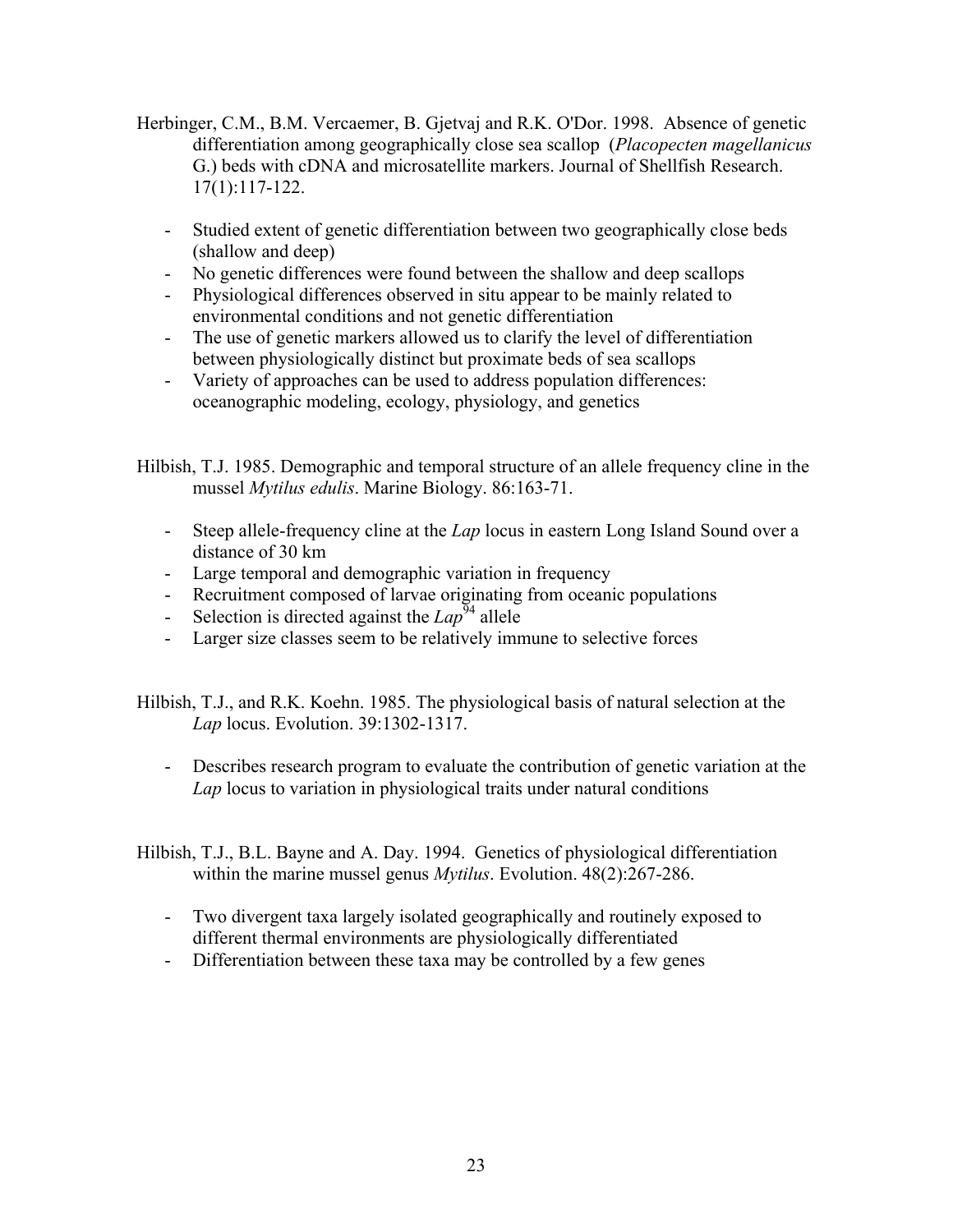- Hilbish, T.J. 1996. Population-genetics of marine species the interaction of naturalselection and historically differentiated populations Journal of Experimental Marine Biology and Ecology. 200(1-2):67-83.
	- High gene flow usually viewed as sufficient to limit geographic isolation
	- Cases of divergence have been observed and natural selection has usually been used to explain geographic divergence
	- Study provides evidence that selection may be the predominant force that determines genetic divergence in marine systems
	- Growing evidence that marine species with high larval dispersal rates may lead to distinct populations

Humphrey, C. and J. Crenshaw. 1989. Clam Genetics. *In* J. Manzi and M. Castagna, editors. Clam Mariculture in North America. Developments in Aquaculture and Fisheries Science, 19. Elsevier. New York, NY. 323-356

- Generally, little genetic work has been done on clams
- Citation for one study of genetic relationships of east coast clam that demonstrated little or no gene flow between the Atlantic coast and Gulf of Mexico
- Discussion about use of genetic selection to improve broodstock
- Igland, O.T. and G. Naevdal. 1995. Genetic differentiation between samples of scallops*, Pecten maximus*, from two areas in Norway: Hordaland and Troendelag. Department Fisheries Marine Biology, University of Bergen, N-5008 Bergen, Norway Univ. Bergen, Bergen (Norway) Sent. Miljoe Ressursstud. Rapp 18, 15p.
	- Two Norwegian populations studied showed no genetic differences
	- Significant differences between populations from UK and France
- Insua, A., M.J. Lopez-Pinon and J. Mendez. 1999. Cytogenetic analysis of the pectinid *Chlamys distorta.* Book of Abstracts: 12th International Pectinid Workshop. Conference Title: 12. Int. Pectinid Workshop.
	- 400 known species of scallops
	- Work presents cytogenetic data of *Chlamys distorta*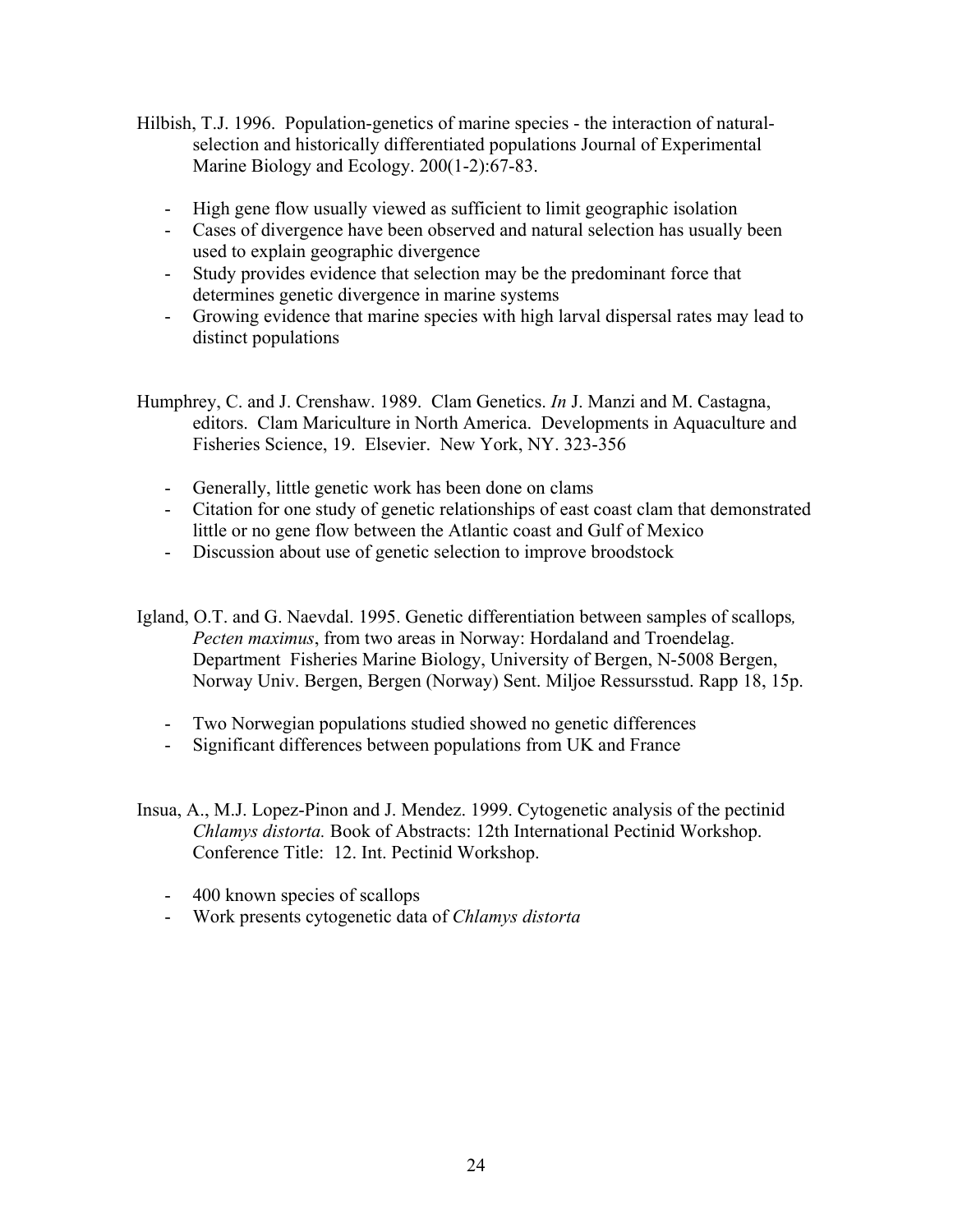- International introductions of inland aquatic species. 1988. Fisheries Resource Environmental Division, Fisheries. Department, FAO, 00100 Rome, Italy FAO, Rome (Italy) 294. 318p.
	- 1,354 introductions of 237 species into 140 countries are analyzed
	- Introductions carry risks such as degradation of environment, disruption of the host community, genetic degradation of the indigenous stock, introduction of diseases and socio-economic effects
- Jamieson, G.S. and D.A. Armstrong. 1991. Spatial and temporal recruitment patterns of Dungeness crab in the northeast Pacific. Memoirs of the Queensland Museum 31:365-381
	- Increasing evidence that "inland sea" side of Vancouver Island may be distinct from stock on outer coast

Johnson, M.S. and R. Black. 1982. Chaotic genetic patchiness in an intertidal limpet, *Siphonaria* sp. Marine Biology. 70:157-164.

- Significant genetic differences were found among sites along 50 m of shore, between high and low portions of the shore within sites, between adults and recruits, and between recruits
- Genetic heterogeneity chaotic, no discernable pattern
- May result from temporal variation of numbers and genotypes of recruits
- Planktonic dispersal can create fine scale genetic patchiness and still cause uniformity on a large scale
- Karl, S.A. 1997. Geographic scale and molecular stock assessment. Journal of Shellfish Research. 16 (1):324-325.
	- Conference abstract
	- Use of politics and geography to define boundaries can be misleading
- Kenchington, E., C.J. Bird and E. Zouros. 1999. Genetic variation in *Placopecten magellanicus* with implications for fisheries management. Journal of Shellfish Research. 18(1):313.
	- Conference abstract
	- Significant differences between the scallop beds
	- Significant year class effect observed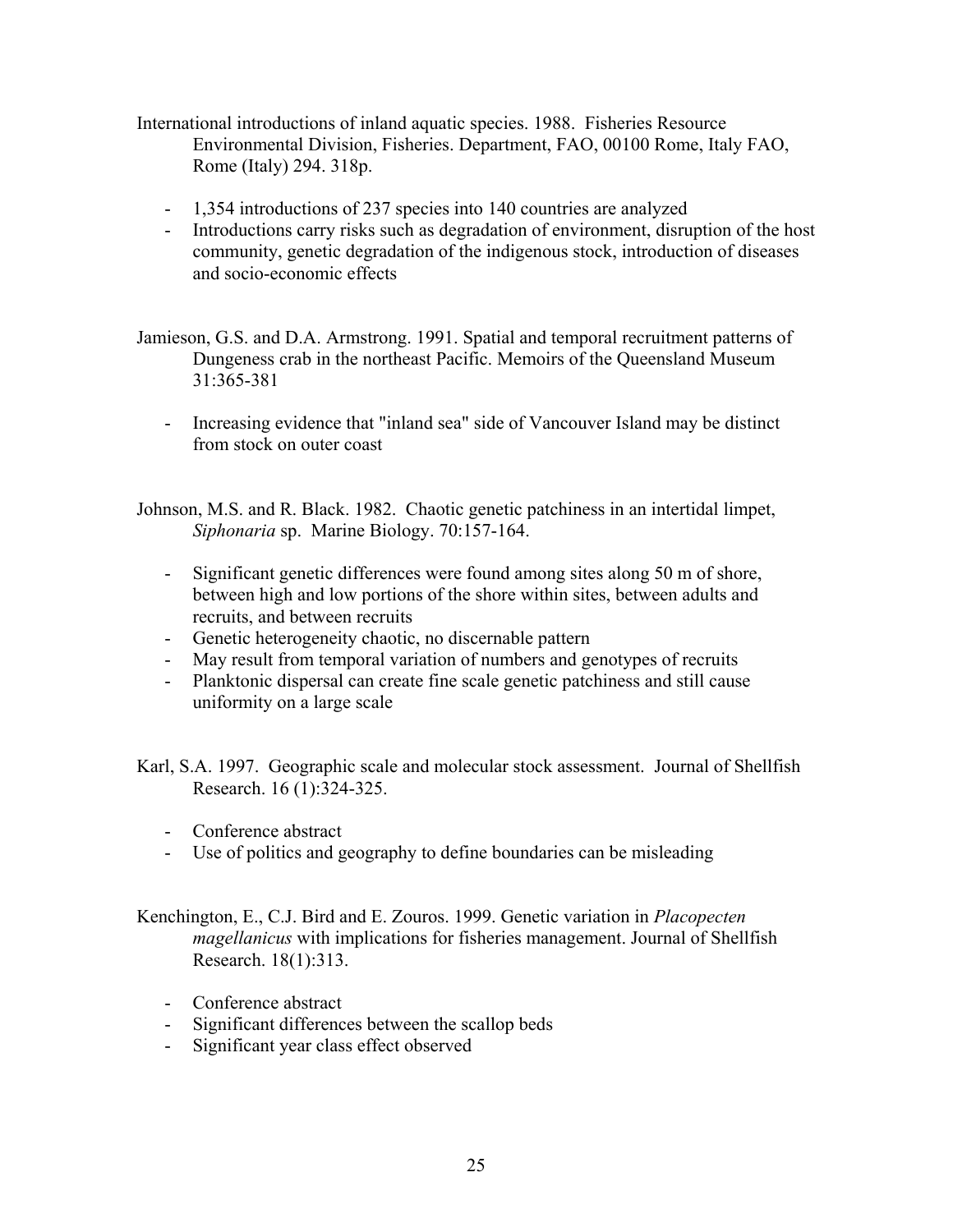- Kijima, A., K. Mori and Y. Fujio. 1984. Population differences in gene frequency of Japanese scallop *Patinopecten yessoesis* on Okhotsk Sea coast of Hokkaido. Bulletin of the Japanese Society of Science and Fisheries/Nissoishi 50(2):241-248.
	- Genetic variability studied in ten collections of native and sown populations
	- Analysis indicates an independent breeding structure
	- Genetic distance larger in native versus sown populations
	- Results suggest population has a structure capable of being split into a number of local subpopulations

Kittel, M.T. 1988. Comparative analysis of Tasmanian Pacific oysters, *Crassostrea gigas,*  after growout in Washington State. Journal of Shellfish Research. 17(1):329.

- Conference abstract
- Imported (Tasmania) *C. gigas,* transferred to Washington state and compared with local (control) *C. gigas*
- Study shows that the imported  $F_1$  generation had significantly lower mortalities at one location and significantly greater length, weight, and volume than control oysters at both locations
- Knaub, R.S., A.G. Eversole and J.J. Manzi. 1988. Reproductive development in three *Mercenaria mercenaria* stocks grown in South Carolina waters. Journal of Shellfish Research. 7(1):122-123.
	- Conference abstract
	- Crosses made between two stocks
	- Original stocks had distinct and separate spawning periods and spawn timing of the hybrid progeny fell between the two
- Koehn, R.K., R. Milkman, and J.B. Mitton. 1976. Population genetics of marine pelecypods. IV. Selection, migration, and genetic differentiation in the Blue Mussel *Mytilus edulis.* Evolution. 30:2-32.
	- 25,000 individuals from 150 sites from Virginia to Iceland analyzed at six loci
	- Homogeneity in allele frequencies, in some loci, over large distances while other loci exhibited differences over very small, medium and large distances
	- Variation consistence with selection against some genotypes
	- Populations exposed to reduced salinity had reduced allele most common to marine coastal animals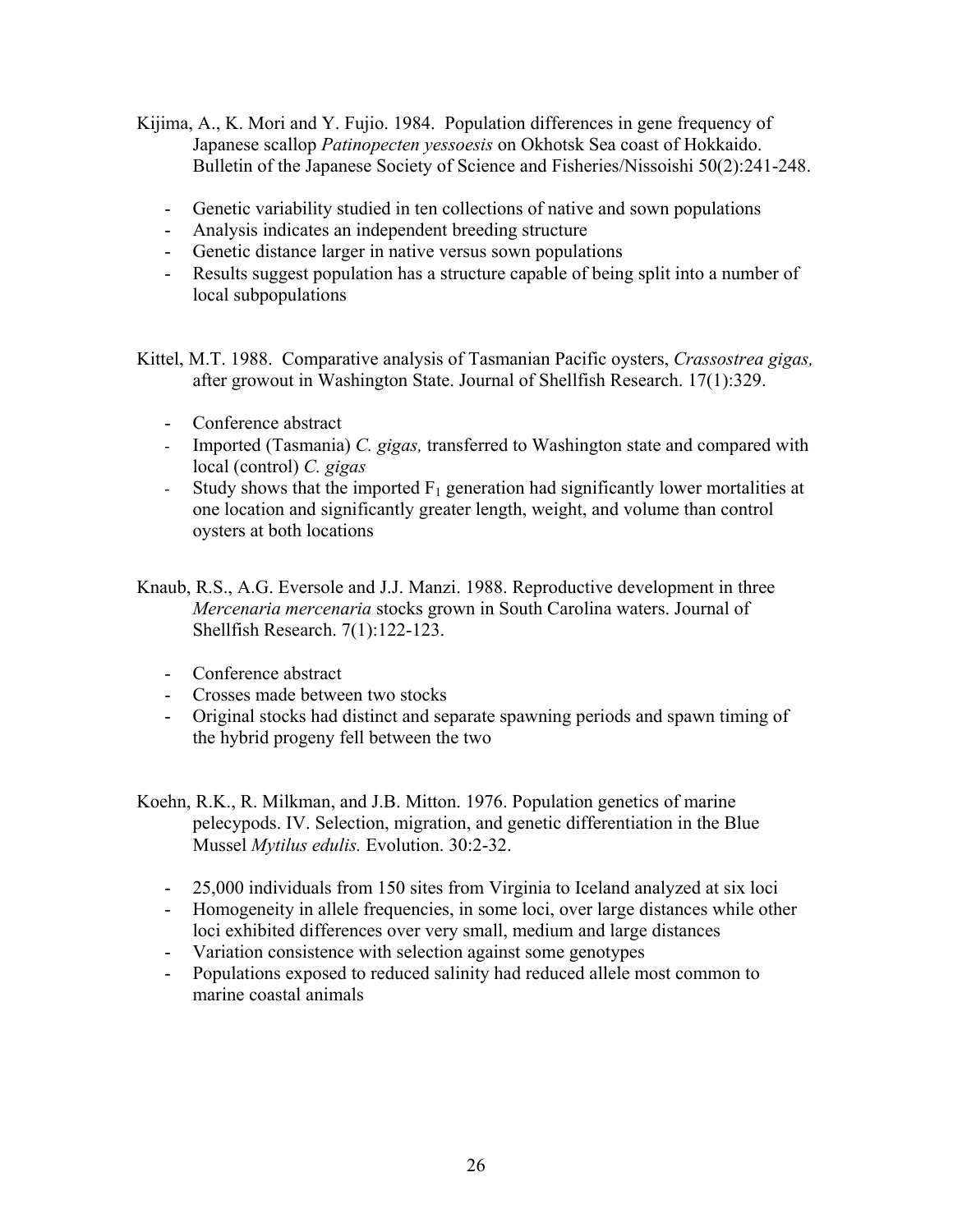- Koehn, R.K., B.L. Bayne, M.N. Moore and J.F. Siebenauer. 1980a. Salinity related physiological and genetic differences between populations of *MytiIus edulis*. Biological Journal of the Linnean Society. 14:319-334.
	- Allele frequencies differ between populations according to environmental salinities
	- Salinity changes can be measured on the biochemical, physiological, and population genetic levels
- Koehn, R.K. and S.E. Shumway.1982. A genetic physiological explanation for differential growth-rate among individuals of the American oyster, *Crassostrea virginica* Marine Biology Letters. 3(1):35-42.
	- Studies the correlation between the degree of individual heterozygosity and growth rate as related to oxygen consumption rates
- Koehn, R.K. and P.M. Gaffney. 1984. Genetic heterozygosity and growth rate in *MytiIus edulis.* Marine Biology. 82:1-7.
	- Growth rate positively correlated with individual heterozygosity
- Koehn, R.K., J.G. Hall, D.J. Innes and A.J. Zera. 1984. Genetic differentiation of *Mytilusedulis* in eastern north America. Marine Biology. 79(2):117-126.
	- Significant differentiation at five polymorphic loci among certain geographical areas
	- Three population groups identified
	- No evidence for interbreeding among genetically distinct individuals
	- May be distinct species

Koehn, R.K. and T.J. Hilbish. 1987. The adaptive importance of genetic variation. American Scientist. 75:134-141.

- Long Island Sound mussels
- One study confirms that gene flow is extensive among populations
- Another study shows genetic differentiation over small distances (few meters to several kilometers) "which implies a high degree of differential mortality among genotypes in a species with enormous fecundity"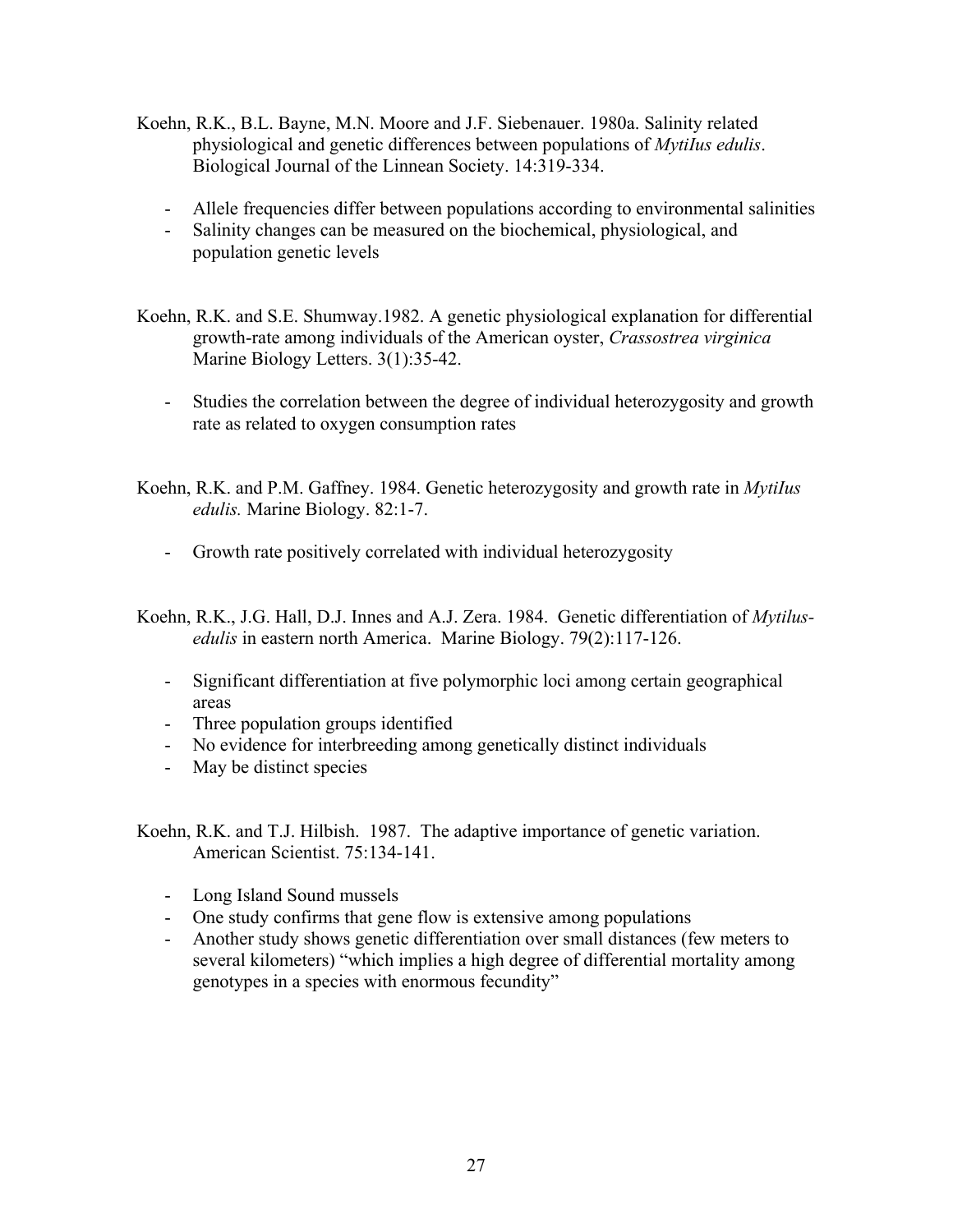Koehn, R.K. 1991. The genetics and taxonomy of species in the genus *Mytilus*. Aquaculture. 94(2-3):125-145.

- Study of *Mytilus* genetics after a 15-year hiatus
- Substantial genetic differentiation thought to occur between adjacent populations in early work
- Populations relatively homogeneous, over vast geographical distances
- Differences between adjacent populations represent taxonomic differences, not population differences

Krause, M.K. 1989. Genetics of transplanted bay scallops in Long Island waters: Evidence for selective mortality. Journal of Shellfish Research. 8(2):449.

- Conference abstract
- Hatchery produced seed were transplanted into Long Island waters
- Differences in allele frequencies between transplanted and native populations
- Transplanted scallops shifted allele frequencies towards wild populations after one year (selective mortality)

Krause, M.K. 1992. Use of genetic markers to evaluate the success of transplanted bay scallops. Journal of Shellfish Research. 11(1):199.

- Conference abstract
- Hatchery produced seed transplanted into Long Island waters
- Significant allele frequency differences among indigenous and transplanted scallops
- Differences not sufficient to separate the stocks using discriminate analysis
- Maximum likelihood estimation of stock composition more reliable
- Krause, M.K., W.S. Arnold and W.G. Ambrose. 1994. Morphological variation and genetic variation among 3 populations of calico scallops, *Argopecten gibbus*. Journal of Shellfish Research. 13(2):529-537.
	- Analyses of electrophoretic loci showed significant allele frequency heterogeneity among sites for one of seven polymorphic loci
	- Gene flow estimates between populations suggest relatively frequent migration, sufficient for panmixia
	- Oceanographic processes play a critical role in larvae transport between populations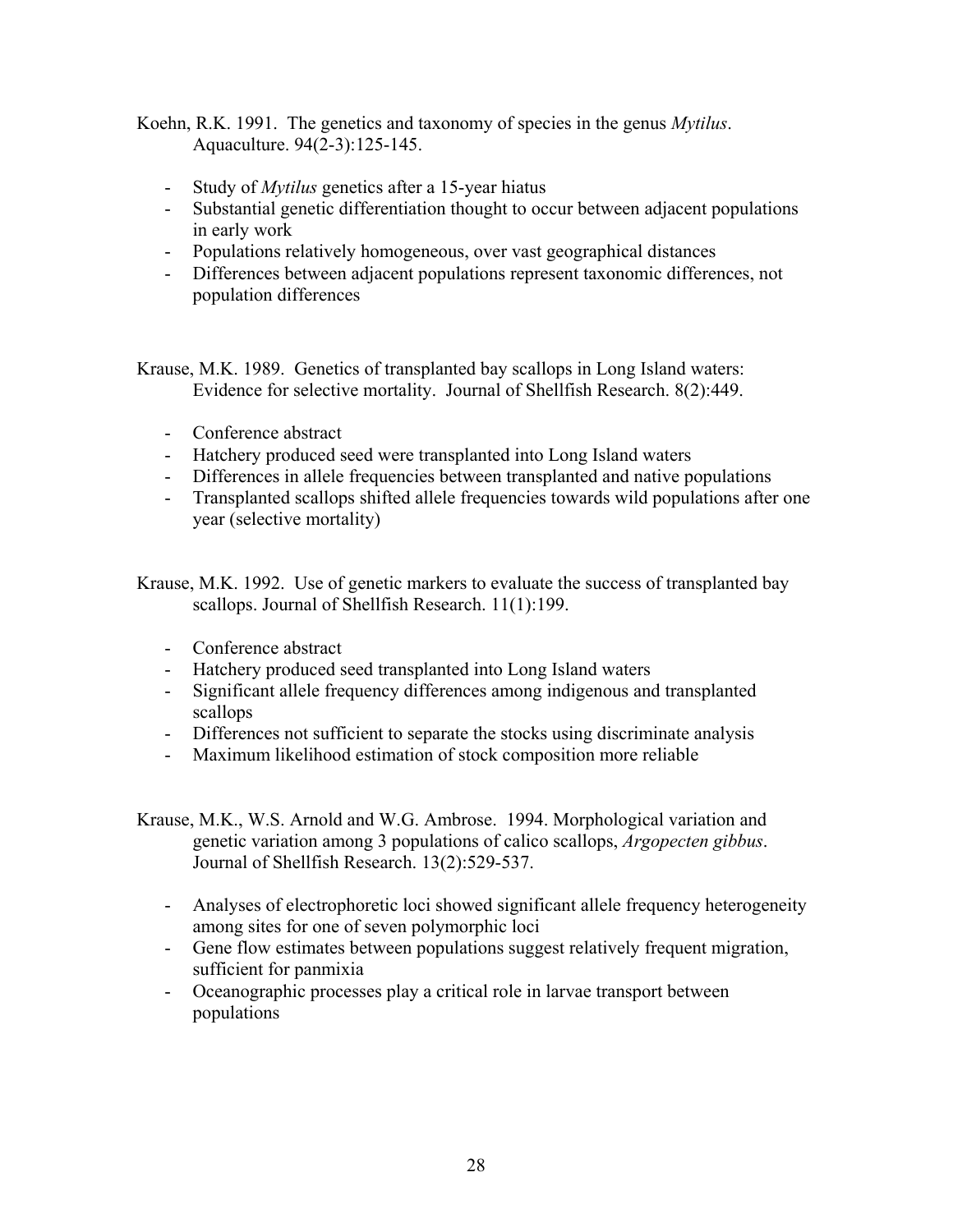- Krause, M.K. 1999. Molecular evolution of the GPI locus in bay scallops, *Argopecten irradians*. Journal of Shellfish Research. 18(1):294.
	- Presents initial results from a molecular evolutionary study of nucleotide variation at the *Gpi* locus
- Laing, I. and S.D. Utting. 1994. The physiology and biochemistry of diploid and triploid Manila clam (*Tapes philippinarum* Adams & Reeve) larvae and juveniles. Journal of Experimental Marine Biology and Ecology. 184(2):159-169.
	- Methods and results of producing triploids
- Lakra, W.S. and P. Das. 1998. Genetic engineering in aquaculture. Indian Journal of Animal Sciences. 68(8):873-879.
	- Discusses progress made in genetic manipulations including induced polyploidy
- Landau, B. and X. Guo. 1999. Growth characteristics in triploid Pacific oysters. Journal of Shellfish Research. 18(1):270-271.
	- Conference abstract
	- Triploids grow faster and heavier than diploids
- Levinton, J.S. and R.K. Koehn. 1976. Population genetics of mussels. *In* Marine Mussels: Their Ecology and Physiology, B. L. Bayne, editor. Cambridge University Press. 357-384.
	- Geographic variation on east and west coast
	- Micro-geographic variation by distance (less than one meter) and size
	- Differential selective mortality of setting mussels
	- Environmental factors in intertidal zone can influence variation: exposure time, water retention, heat transfer
- Lewis, R.I. and J.P. Thorpe. 1994. Temporal stability of gene-frequencies within genetically heterogeneous populations of the queen scallop *Aequipecten (Chlamys) opercularis*. Marine Biology. 121(1):117-126.
	- Hydrographic data suggest that the particular population studied is self-recruiting, even though the larvae stage lasts several weeks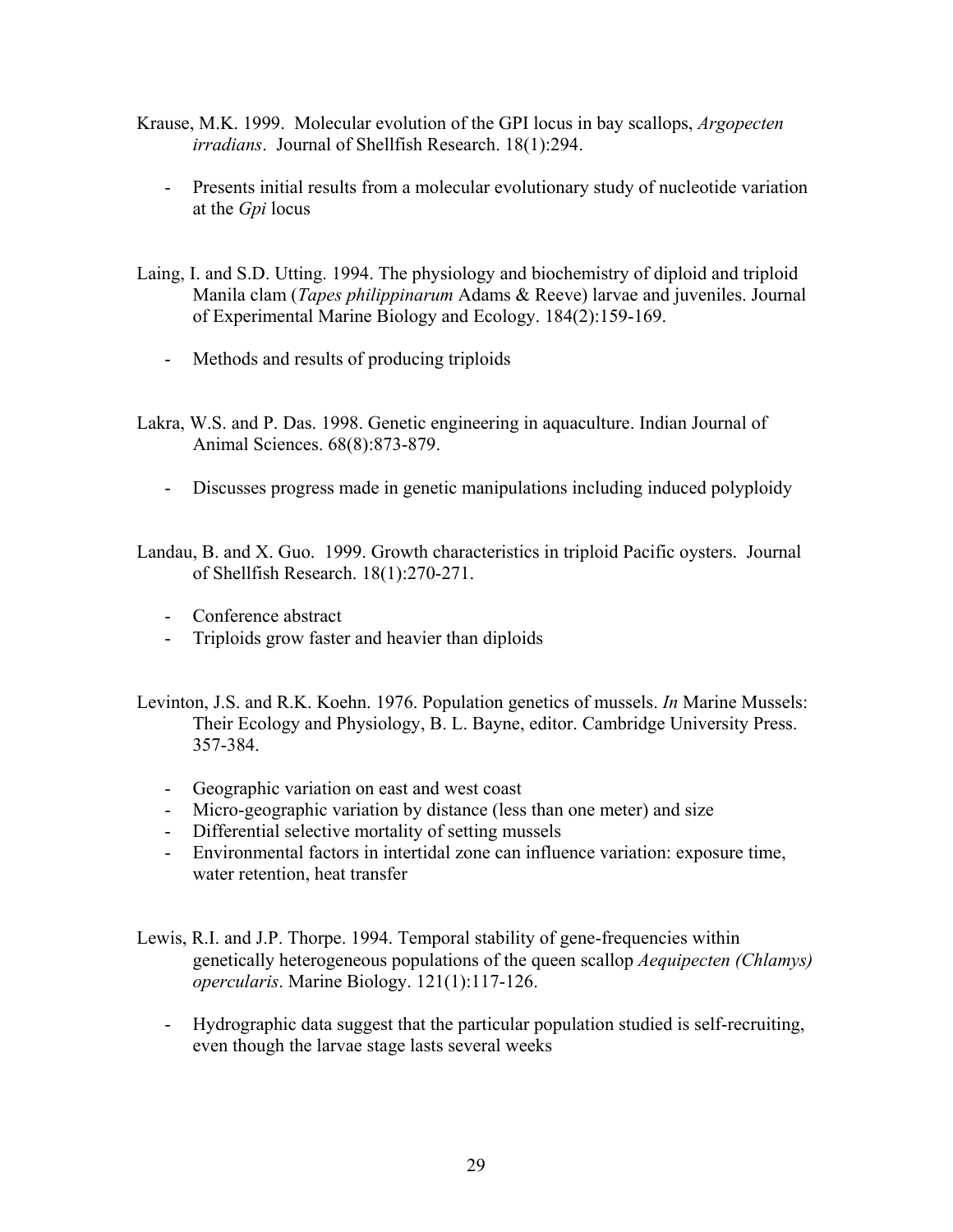- Manzi, J.J., N.H. Hadley and R.T. Dillon. 1988. Applied breeding of the hard clam *Mercenaria*: Growth of outbred lines from crosses of selected commercial hatchery stocks. Journal of Shellfish Research. 7(1):168-169.
	- Discusses and analyzes breeding strategies to "improve" clam stocks
- Manzi, J.J., N.H. Hadley and R.T. Dillon. 1988. Improved stocks of hard clams (*Mercenaria* spp.) through genetic manipulation. Journal of Shellfish Research. 7(1):125.
	- Discusses and analyzes breeding strategies to "improve" clam stocks
- McDonald, J.H. and R.K. Koehn. 1988. The mussels *Mytilus galloprovincialis* and *M. trossulus* on the Pacific coast of North America. Marine Biology. 99:111-118.
	- Southern California mussels similar to Mediterranean species, apparently due to introductions
- McDonald, J.H. and J.F. Siebenaller. 1989. Similar geographic variation at the *Lap* locus in the mussels *Mytilus trossulus* and *M. edulis.* Evolution. 43:228-231.
	- Differences between estuary and coastal samples, possibly due to selection
	- Environmental differences include salinity, temperature, food quantity and type
- McDonald, J.H., R. Seed and R.K. Koehn. 1991. Allozyme and morphometric characteristics of three species of *Mytilus* in the Northern and Southern hemisphere. Marine Biology. 111:1313-1335.
	- Northern and southern hemisphere populations may be similar because of transfers
- McLean, D.C., Jr. 1988. Variations in allelic frequencies in juveniles of the hard clam, *M. mercenaria*. World Aquaculture. 19(3):66-67.
	- Long Island sound *M. edulis* have different allele frequencies at *Lap* locus due to differences in selection pressures
	- Natural selection acts on the *Lap* locus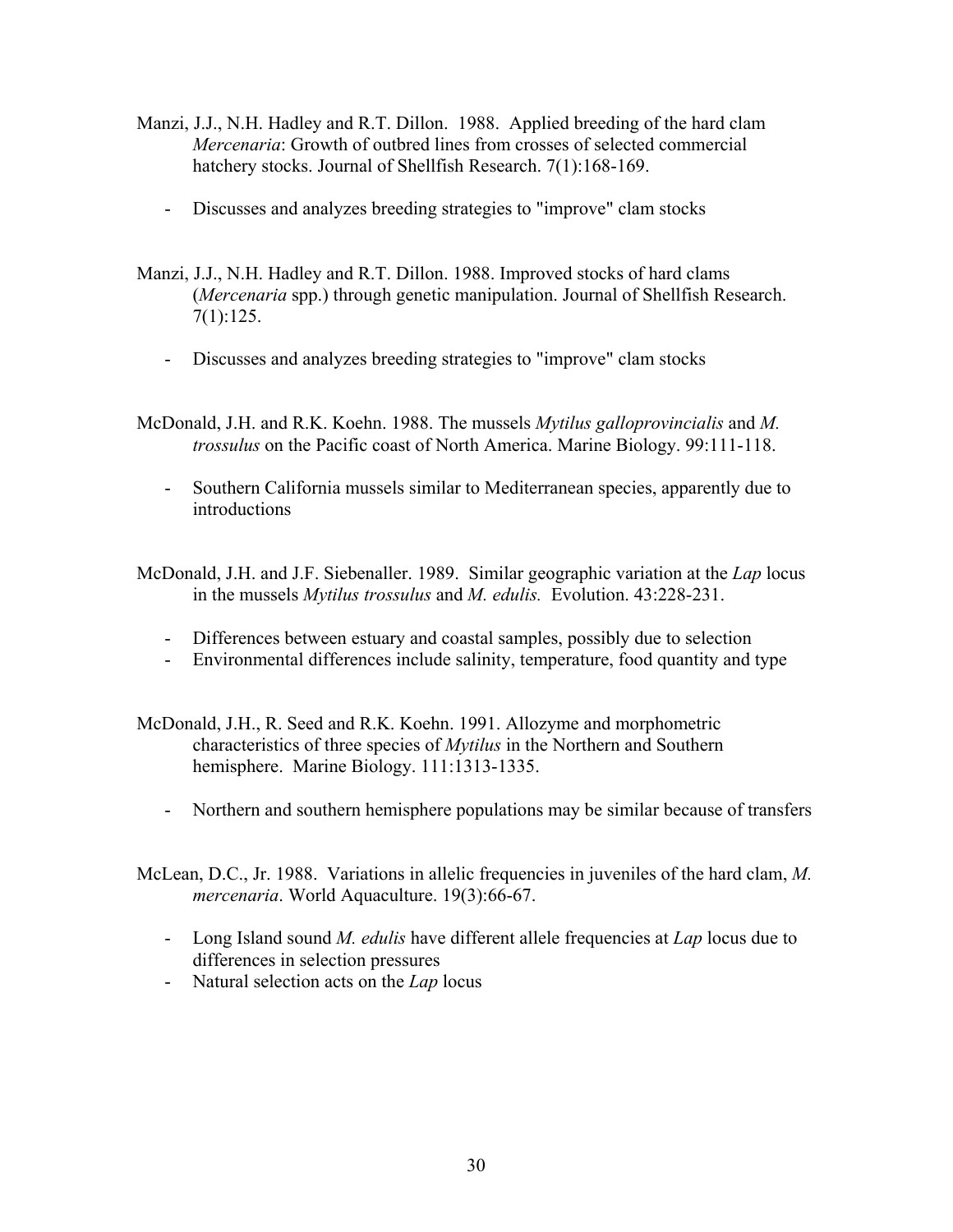- McLean, D.C., Jr., R.T. Dillon, Jr. and J.J. Manzi. 1988. Variations in allelic frequencies in juveniles of the hard clam, *Mercenaria mercenaria*. Journal of Shellfish Research. 7(1):203.
	- Mendelian cross at the *Lap* locus made to study differential survival rates
- Metznerroop, K.L. 1994. The effect of aquaculture on the genetics of natural-populations of the hard-clam, *Mercenaria mercenaria* (L.). Journal of Shellfish Research. 13(2):487-491.
	- Hatchery clams with unique alleles transplanted to wild areas
	- Three years after last transplant, wild areas surveyed
	- Effect of aquaculture on genetics of wild population negligible

Milkman, R. and R.K. Koehn. 1977. Temporal variation in the relationship between size, numbers, and an allele-frequency in a population of *Mytilus edulis*. Evolution.  $31:103-115$ 

- Differences in allele frequencies over short distances observed
- Influences from several sources, differing over time
- Genetic composition of the studied population does not result directly from selfseeding
- Moore, M.N., R.K. Koehn and B.L. Bayne. 1980. Leucine aminopeptidase (aminopeptidase-I), N-acetyl-β-hexosamidase and lysosomes in the mussel, *Mytilus edulis* L., in salinity changes. Journal of Experimental Zoology. 214:239- 249.
	- Study of various enzymes in the mussel
- Myrand B. and J. Gaudreault. 1995. Summer mortality of blue mussels (*Mytilus-edulis linneaus*, 1758) in the Magdalen Islands (southern Gulf of St. Lawrence, Canada). Journal of Shellfish Research. 14(2):395-404.
	- Survival is influenced by genetic rather than environmental factors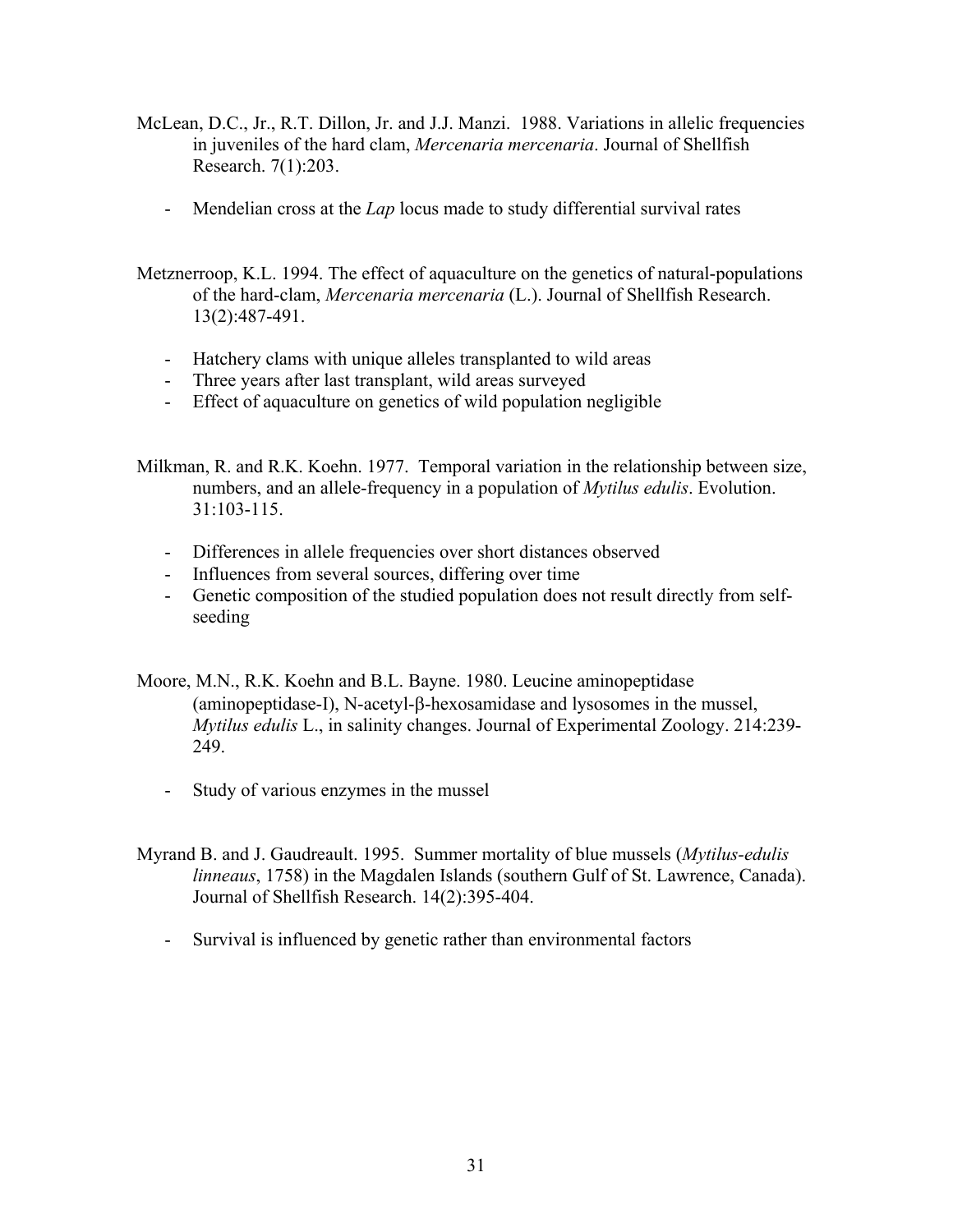- Myrand, B., R. Tremblay and J.M. Sevigny. 1999. Impact of culture practices on the heterozygosity of suspension-cultured blue mussels. Journal of Shellfish Research. 18(1):294.
	- Conference abstract
	- Changes in heterozygosity in cultured mussels
	- May be rectified with changes in culture methods

Nikiforov, S.M. and S.M. Dolganov. 1982. Genetic variability of the Yezo scallop in the Vostok Bay of the Sea of Japan. Biologija Morya. (2):46-51.

- Description of polymorphic protein systems likely to serve as gene markers
- Oniwa, K., A. Kijima and Y. Fujio. 1994. Relationship between genetic variability and quantitative traits in the Japanese scallop, *Patinopecten yessoensis*. Fac. Agricult., Tohoku Univ., Sendai 981, Japan. Tohoku Journal of Agricultural Research. 45(1- 2):1-10.
	- Positive correlations observed between body weight (whole and soft parts) and heterozygosity
	- Genetic variation in the quantitative traits is hypothesized from the positive correlation between quantitative traits and genetic variability
- Patwary, M.U., E.L. Kenchington, C.J. Bird and E. Zouros. 1994. The use of random amplified polymorphic DNA markers in genetic studies of the sea scallop *Placopecten magellanicus* (Gmelin, 1791). Journal of Shellfish Research. 13(2):547-553.
	- First published application of the random Amplified polymorphic DNA (RAPD) technique to bivalve DNA
	- Genetic similarities based on allele frequencies can be estimated and used as an additional tool for understanding the genetic structure of sea scallop populations
- Patwary, M.U., M. Reith and E.L. Kenchington. 1996. Isolation and characterization of a cDNA encoding an actin gene from sea scallop (*Placopecten magellanicus*). Journal of Shellfish Research. 15(2):265-270.
	- Description and results from analysis of specific scallop gene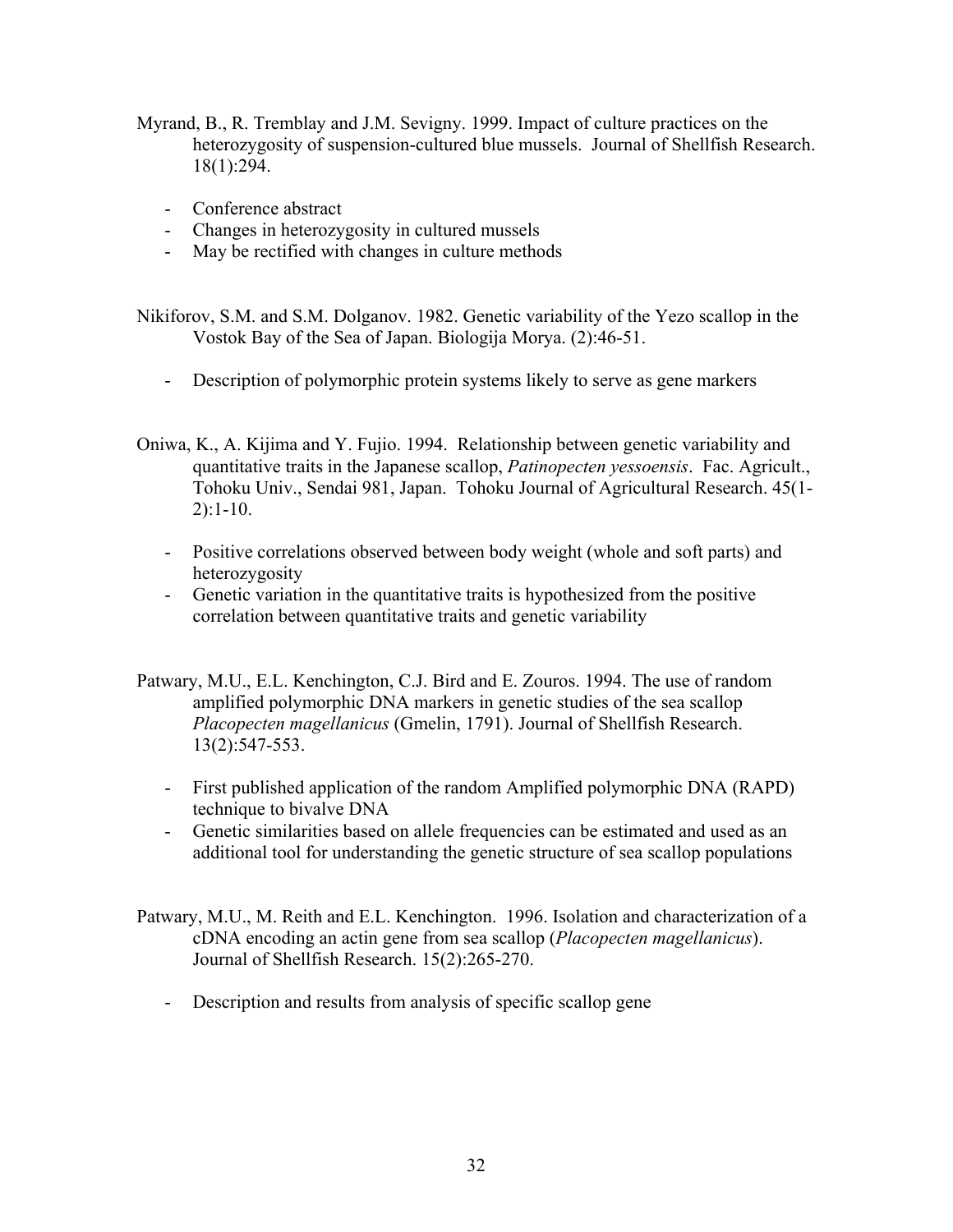- Perez, J.E. and C. Alfonsi. 1999. Selection and realized heritability for growth in the scallop, *Euvola ziczac* (L.). Aquaculture Research. 30(3):211-214.
	- Selection experiment
	- Largest 10% of population, and an equal number of mean size scallops were segregated to become selected and control-line parents
- Perez, J.E., O. Nusetti, N. Ramirez and C. Alfonsi. 2000. Allozyme and biochemical variation at the octopine dehydrogenase locus in the scallop *Euvola ziczac.* Journal of Shellfish Research. 19(1):85-88.
	- Study of the octopine dehydrogenase (Odh) locus in the adductor muscle
- Picozza, E., J. Crivello, M.V. Brown, L. Strausbaugh and S. Stiles. 2000. Status report for the characterization of the bay scallop, *Argopecten irradians*, genome. Journal of Shellfish Research. 19(1):578-579.
	- Describes creation of genomic library and potential uses
- RaLonde, R. 1993. Shellfish aquaculture in Alaska and the potential of interaction with wild species. Proceeding of the twenty-second U.S.- Japan aquaculture panel symposium. Homer, Alaska, August 21-22, 1993. 27-39.
	- Discussion of potential larval drift zones is Alaska
- Rigaa A., D. Cellos and M. Monnerot. 1997. Mitochondrial DNA from the scallop *Pecten maximus*: An unusual polymorphism detected by restriction fragment length polymorphism analysis. Heredity. 79(4):380-387.
	- Analysis of mitochondrial DNA diversity presented
- Rios, C., J. Canales and J.B. Pena. 1996. Genotype-dependent spawning: Evidence from a wild population of *Pecten jacobaeus* (L.) (Bivalvia: Pectinidae). Journal of Shellfish Research. 15(3):645-651.
	- Study of genetic basis for spawning asynchrony
	- Genotype dependent spawning time for the genetic structure of the population discussed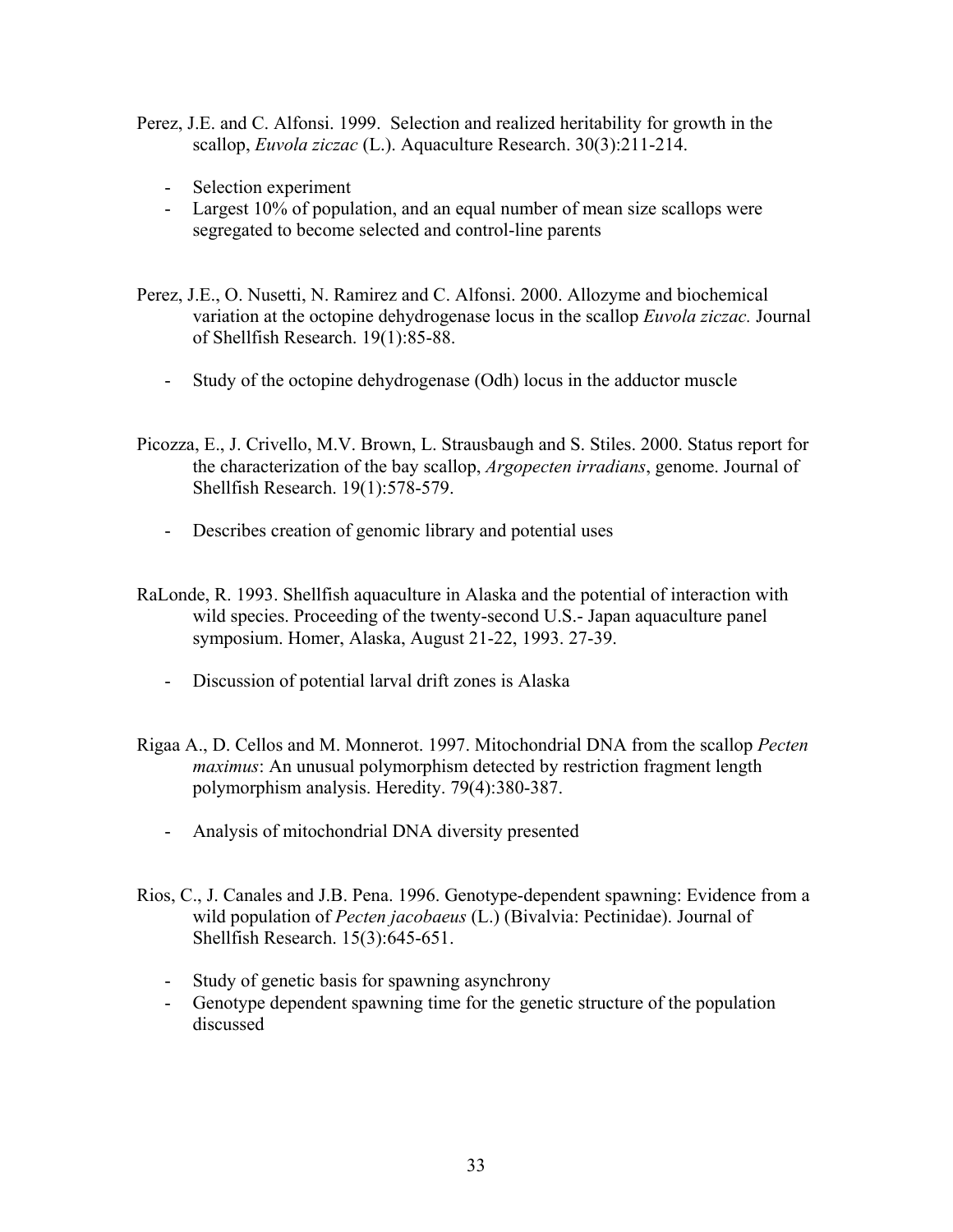Robinson, S.M.C. 1999. An overview of aquaculture research in Atlantic Canada. Journal of Shellfish Research. 18(1):276.

- Conference abstract
- 1989-1999 shellfish industry growth rate 10% and finfish industry 28%
- Mostly Atlantic salmon research
- Four main areas of shellfish research: broodstock, health, grow out and environment

Rodriguez-Juiz, A.M., M. Torrado and J. Mendez. 1996. Genome-size variation in bivalve molluscs determined by flow cytometry. Marine Biology. 126(3):489-497.

- The nuclear DNA content in 10 species studied using flow cytometry
- Distribution of DNA values among all species continuous and overlapping

Shaklee, J.B. and P. Bentzen 1998. Genetic identification of stocks of marine fish and shellfish. Bulletin of Marine Science. 62(2):589-621.

- Describes utility of using genetic markers for stock identification
- Differences in allozyme and DNA techniques with regards to resolution and tissue collection
- Methods for restriction enzyme analysis of mtDNA and length polymorphism analysis of nuclear mini- and microsatellites are being refined
- Genetic analyses revealing existence of multiple species where only one was thought to exist

Stiles, S, T. Robinson and J. Choromanski. 2000. Observations on growth and survival of juvenile bay scallops (*Argopecten irradians*) from genetic lines under different density and holding conditions. Journal of Shellfish Research. 19(1):582-583.

- Genetic selection for hatchery line of scallops
- Held in various types of rearing units
- Performance equal among all lines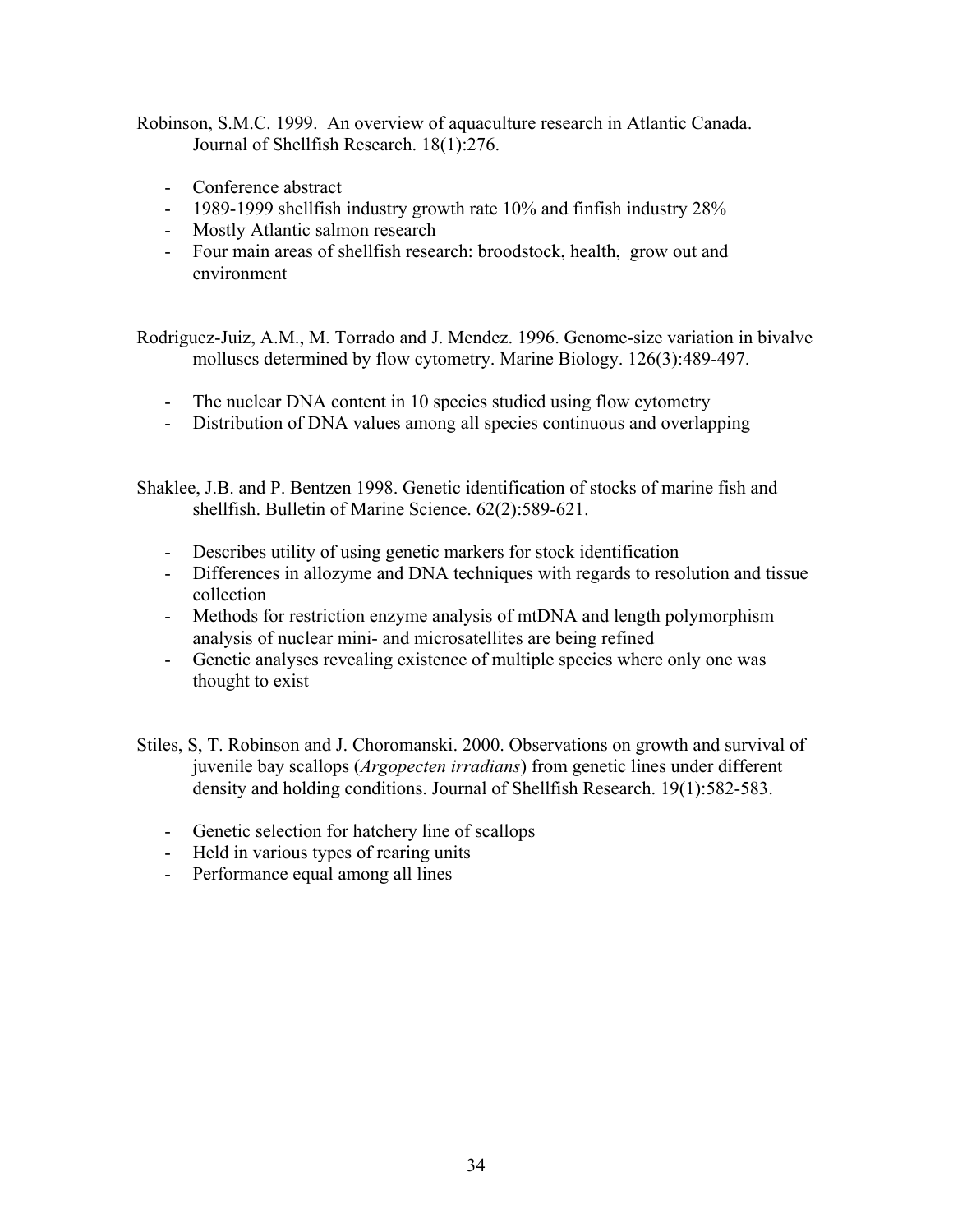Thorgaard, G.H. and S.K. Allen Jr. 1988. Environmental impacts of inbred, hybrid, and polyploid aquatic species. Journal of Shellfish Research. 7(3):556.

- Conference abstract
- Using hybrids and inbred animals for aquaculture transplants has led to concern for environment (competition, interbreeding or replacement)
- Sterile animals are least likely to have negative impacts
- Caution as sterile hybrids or triploids may interfere with reproduction of natural stocks in non-genetic ways
- Fertile hybrids should not be used outside closed systems
- Fertile hybrids provide opportunity for introducing beneficial genes into domesticated stocks

Tweed, S.M. and X. Guo. 1999. Preliminary evaluation of triploid American oysters, *Crassostrea virginica*, on a mid-Atlantic oyster farm. Journal of Shellfish Research. 18(1):335.

- Conference abstract
- Select stock triploids and diploids growth compared

Vadopalas, B.A. and J.P. Davis. 1998. Induction of triploidy in the geoduck clam, *Panope abrupta*. Journal of Shellfish Research. 17(4):1285.

- Conference abstract
- Concerns about genetic risks in cultured stocks
- No definitive results in diversity of Puget Sound stocks
- Temperature and chemical methods for triploidy induction studied
- Vercaemer, B. and R.K. O'Dor. 1993. Filtration rate variations in scallops: Environmental and/or genetic control? Proceedings of the 10th Annual Meeting of the Aquaculture Association of Canada. Bulletin of the Aquaculture Association of Canada. (93-4):128-131.
	- Physiological differences between close populations appeared to be related to environmental conditions but distant populations may be genetically different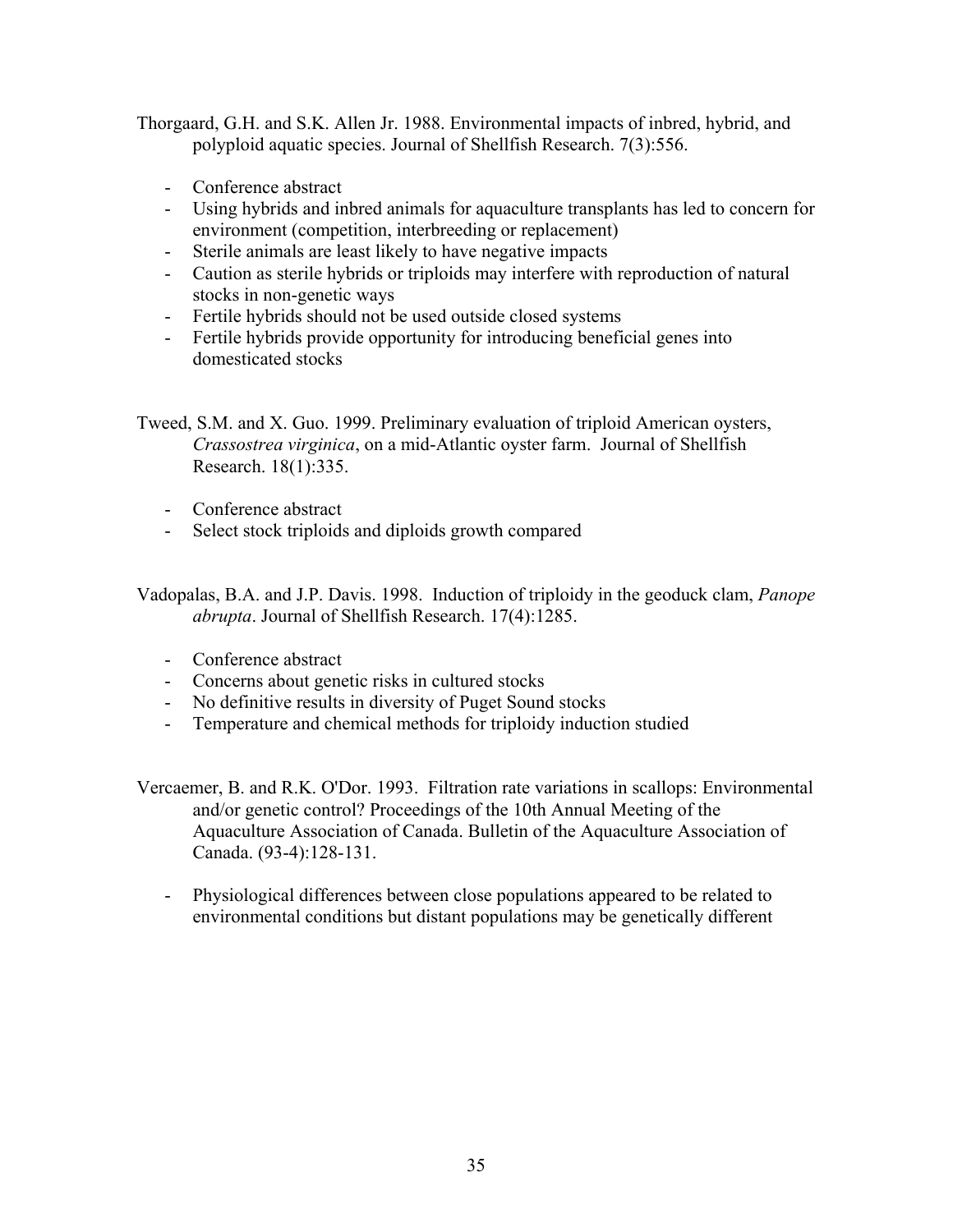- Volckaert, F. and E. Zouros. 1989. Allozyme and physiological variation in the scallop *Placopecten magellanicus* and a general model for the effects of heterozygosity on fitness in marine molluscs. Marine Biology. 103(1):51-61.
	- Heterozygosity and growth rate have been correlated in many molluscs
	- Heterozygote deficiency was small in six samples collected and decreased with age
	- No correlation observed between genotype and growth rate
- Wada, K.T. 1998. The present status of genetic conservation of cultured aquatic species in Japan: Action before extinction. *In* World Fisheries Trust. 202-505 Fisgard St. 225-231.
	- Government support to promote genetic diversity in aquaculture stocks
	- Description of status and effectiveness programs
- Wang, Z., R. Wang, R.Yu and C. Tian. 1998. Biological characteristics of polyploid shellfish. Journal of Ocean University of Qingdao. 28(3):399-404.
	- Production and culture of polyploid shellfish reviewed
	- Reduced survival at larval stage but similar to diploids at adult stage
	- Triploids not 100% sterile
- Wilbur, A.E. and P.M. Gaffney. 1993. The effect of parental relatedness on progeny growth and viability in the bay scallop, *Argopecten irradians*. Journal of Shellfish Research. 12(1):151-152.
	- Inbreeding depression can affect progeny fitness
	- Outbreeding depression may also reduce offspring fitness
- Wilbur, A.E., and P.M. Gaffney. 1997. Mitochondrial DNA variation and population structure of the bay scallop, *Argopecten irradians*. Journal of Shellfish Research. 16(1):329-330.
	- Conference abstract
	- Geographic variation in morphology and physiology has led to the recognition of three subspecies
	- Test hypothesis of restricted gene flow among subspecies
	- Results from mtDNA analysis suggested significant variation among populations
	- Pattern of divergence among populations was inconsistent with expectations based on geographic proximity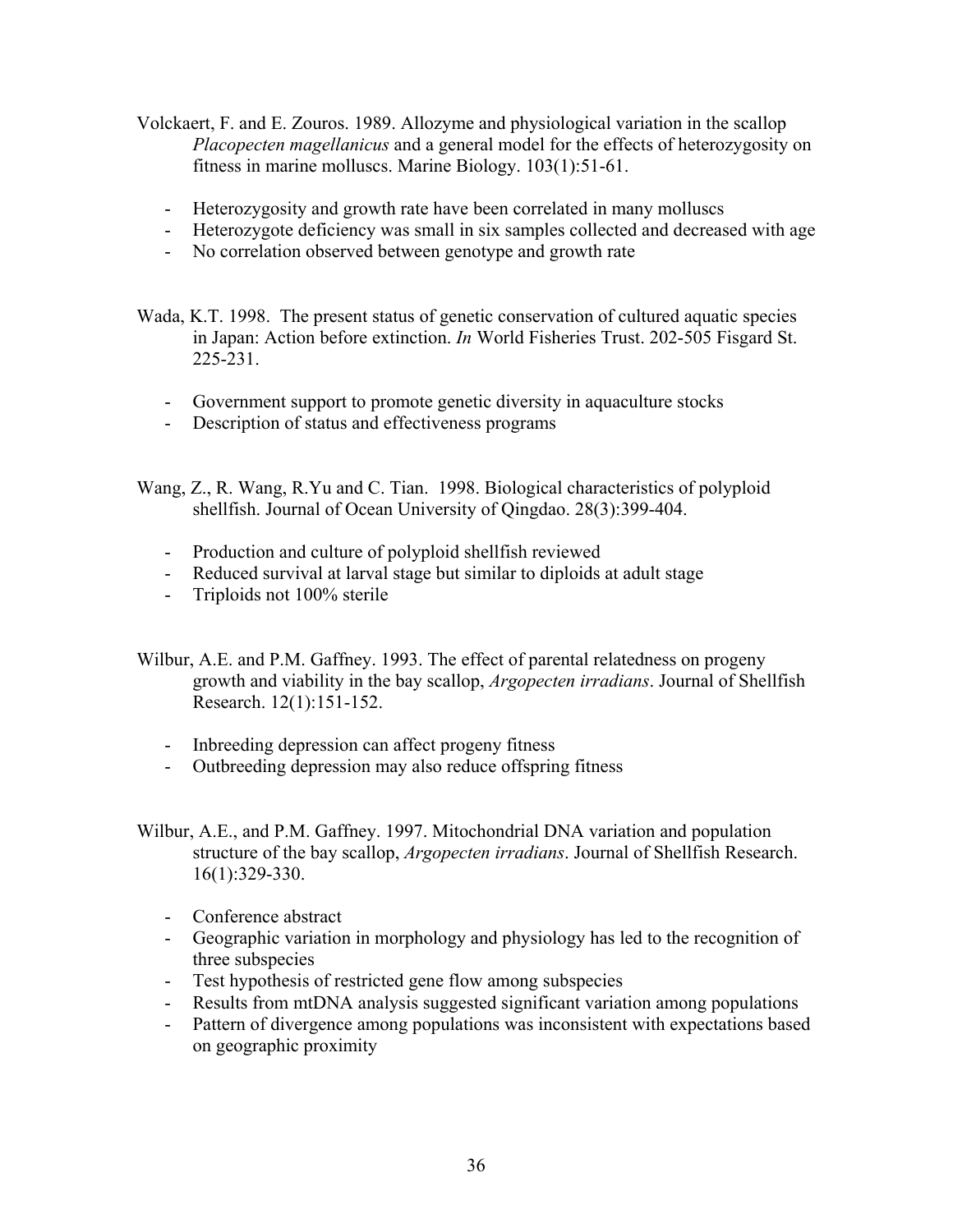- Wilbur A.E., E.A. Orbacz, J.R. Wakefield and P.M. Gaffney. 1997. Mitochondrial genotype variation in a Siberian population of the Japanese scallop, *Patinopecten yessoensis* (*Jay*). Journal of Shellfish Research. 16(2):541-545.
	- Genetic variation evaluated with restriction fragment-length polymorphisms
- Wilbur, A.E., W.S. Arnold and T.M. Bert. 1999. Evaluating bay scallop stock enhancement efforts with molecular genetic markers. Journal of Shellfish Research. 18(1):315-316.
	- Conference abstract
	- Collapsing Florida population of bay scallops not halted by management efforts
	- Enhancement taken place with genetic evaluation to determine impact from hatchery infusions
	- Genetic markers used for evaluation
- Wilding, C.S., J.W. Latchford and A.R. Beaumont. 1998. An investigation of possible stock structure in *Pecten maximus* (L.) using multivariate morphometrics, allozyme electrophoresis and mitochondrial DNA polymerase chain reactionrestriction fragment length polymorphism. Journal of Shellfish Research. 17(1):131-139.
	- Total concordance not found across methodologies: morphology, allozymes and mtDNA
	- Trends suggestive of morphological distinctness of a population or populations were difficult to uncover
- Wilhelm, R. and T.J. Hilbish. 1998. Assessment of natural selection in a hybrid population of mussels: Evaluation of exogenous vs. endogenous selection models. Marine Biology. 131(3):505-514.
	- Frequency of hybrid genotypes among age classes evaluated
	- Strong viability selection occurs among hybrid genotypes
	- Recombinant hybrid genotypes intermediate in fitness

Xiang, Jian-Hai, R.R. Desrosiers and F. Dube. 1993. Studies on the chromosomes of the giant scallop *Placopecten magellanicus* (Gmelin) and the surf clam *Spisula solidissima* (*Dillwyn*). International Journal of Cytology. 58(2):125-132.

- Increased desire to enhance declining stocks
- Use of polyploids considered
- Paper identifies karyotypes of diploids and triploids.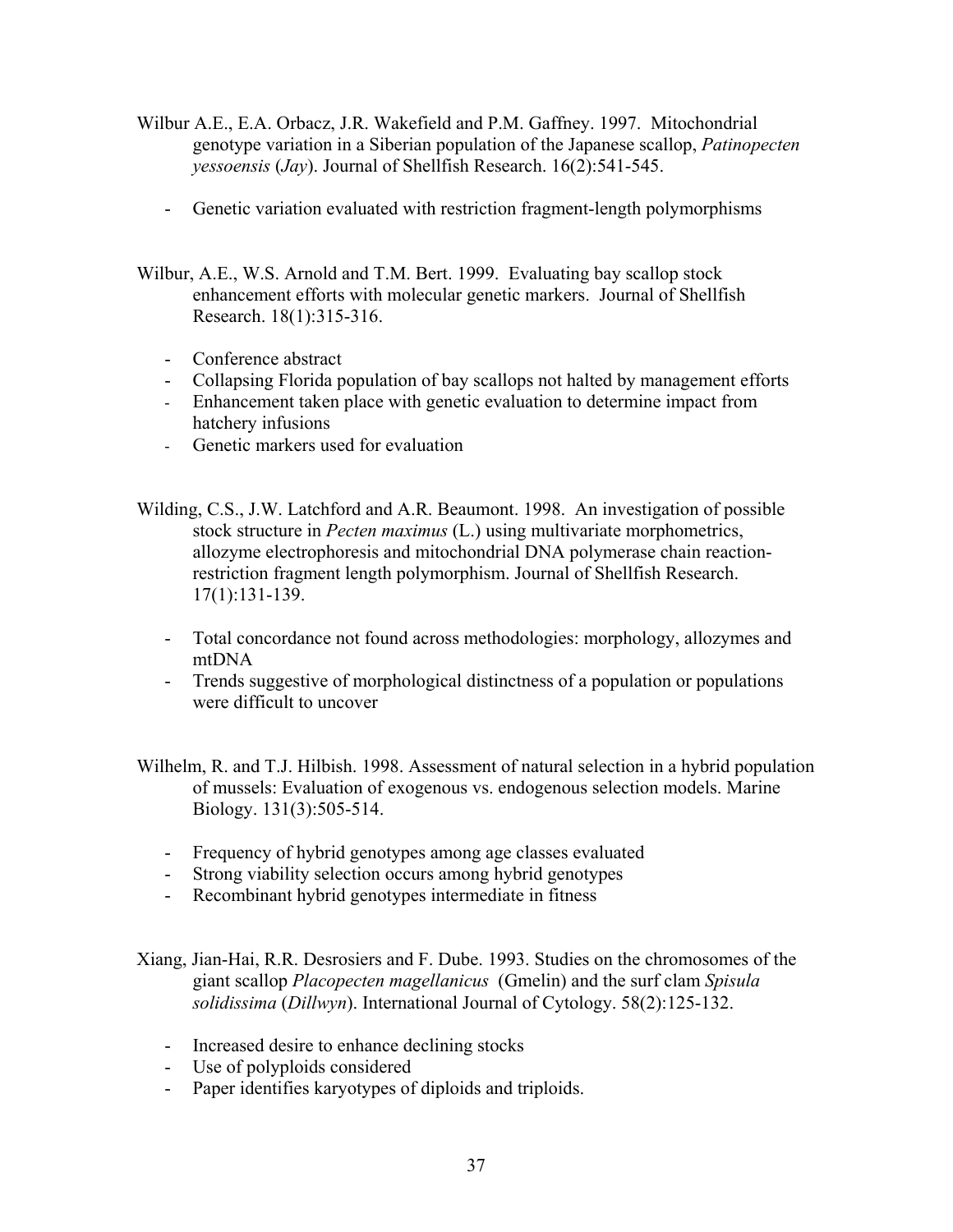- Zouros, E., G.H. Pogson, D.I. Cook and M.J. Dadswell. 1992. Apparent selective neutrality of mitochondrial DNA size variation: A test in the deep-sea scallop *Placopecten magellanicus*. Evolution. 46(5):1466-1476.
	- Individual shell lengths compared with different copy numbers of a large mtDNA repeated sequence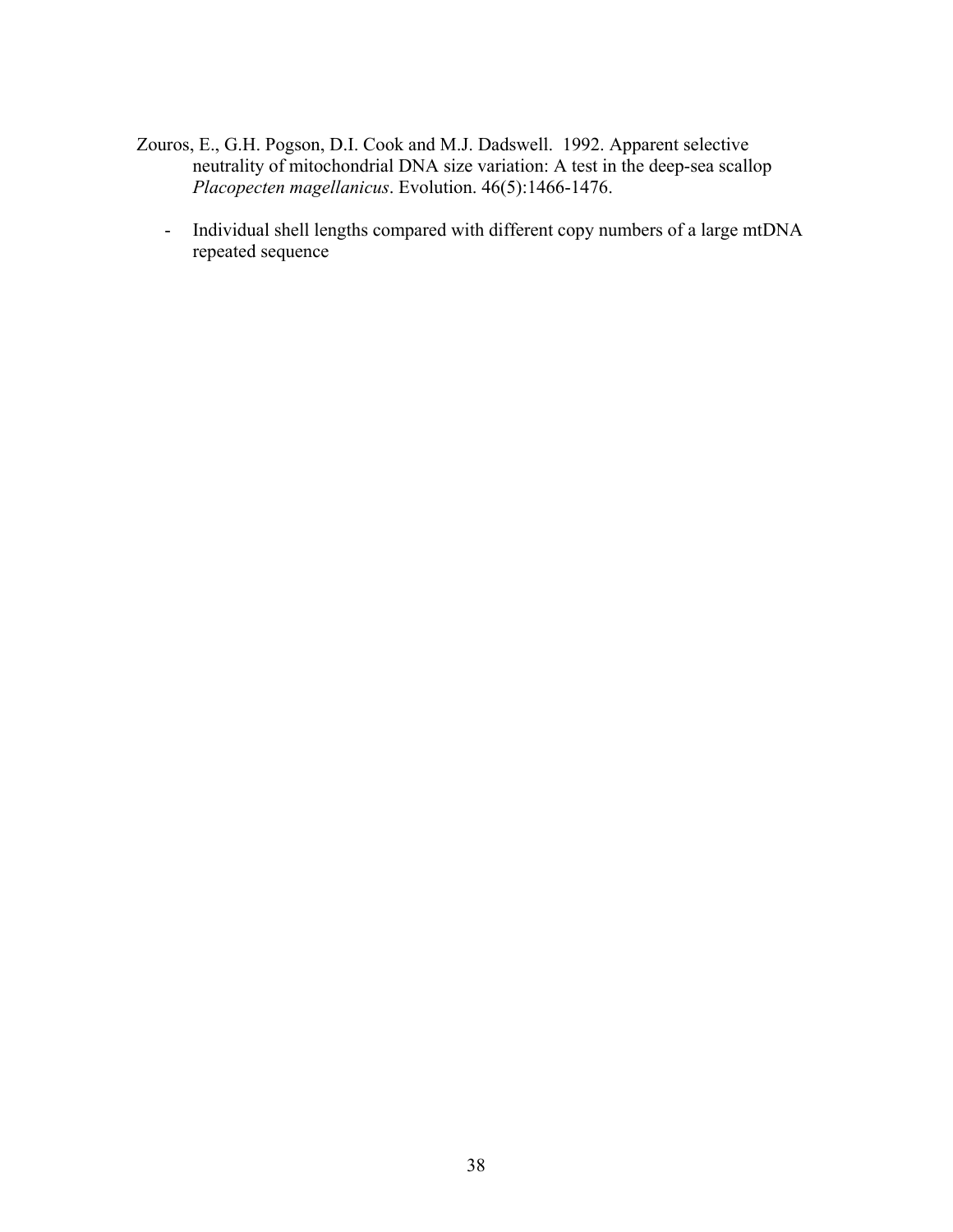# **Appendix A**

# **Selected Fish and Game Laws, Regulations and Guidelines Related to Shellfish Transport and Aquaculture**

### **Commercial Fisheries Mission Statement.**

The mission of the Division of Commercial Fisheries is to manage, protect, rehabilitate, enhance, and develop fisheries and aquatic plant resources in the interest of the economy and general well-being of the state, **consistent with the sustained yield principle** and subject to allocations established through public regulatory processes. The division is responsible for management of the state's commercial, subsistence, and personal use fisheries; the rehabilitation and enhancement of existing fishery resources; and the development of new fisheries. Technical support is provided to the private sector mariculture and salmon ranching industries. The division also plays a major role in the management of fisheries in the 200-mile Exclusive Economic Zone and participates in international fisheries negotiations.

# **5 AAC 41.070. Prohibitions on Importation and Release of Live Fish.**

(a) Except as provided in (b), (c), and (d) of this section, no person may import any live fish into the state for purposes of stocking or rearing in the waters of the state.

(b) Live oysters native to and originating from the Pacific Coast of North America may be imported for aquaculture purposes, under a permit required by this chapter, and may be released into the waters of the state only of the

(1) broodstock is derived from oysters commercially cultured on the Pacific Coast of North America through three or more generations; and

(2) disease history or an inspection indicates no incidence of disease that is not indigenous to Alaska.

(c)Ornamental fish not raised for human consumption…..

(d) Weathervane scallops originating from wild stocks or cultured stocks in the Southeastern Alaska and Yakutat Areas may be imported for aquaculture purposes and may be released only in the Southeastern and Yakutat Areas……

### **Sec. 16.05.251. Regulations of the Board of Fisheries.**

 (a) The Board of Fisheries may adopt regulations it considers advisable in accordance with AS 44.62 (Administrative Procedures Act) for

(1) setting apart fish reserve areas, refuges, and sanctuaries in the waters of the state over which it has jurisdiction, subject to the approval of the legislature;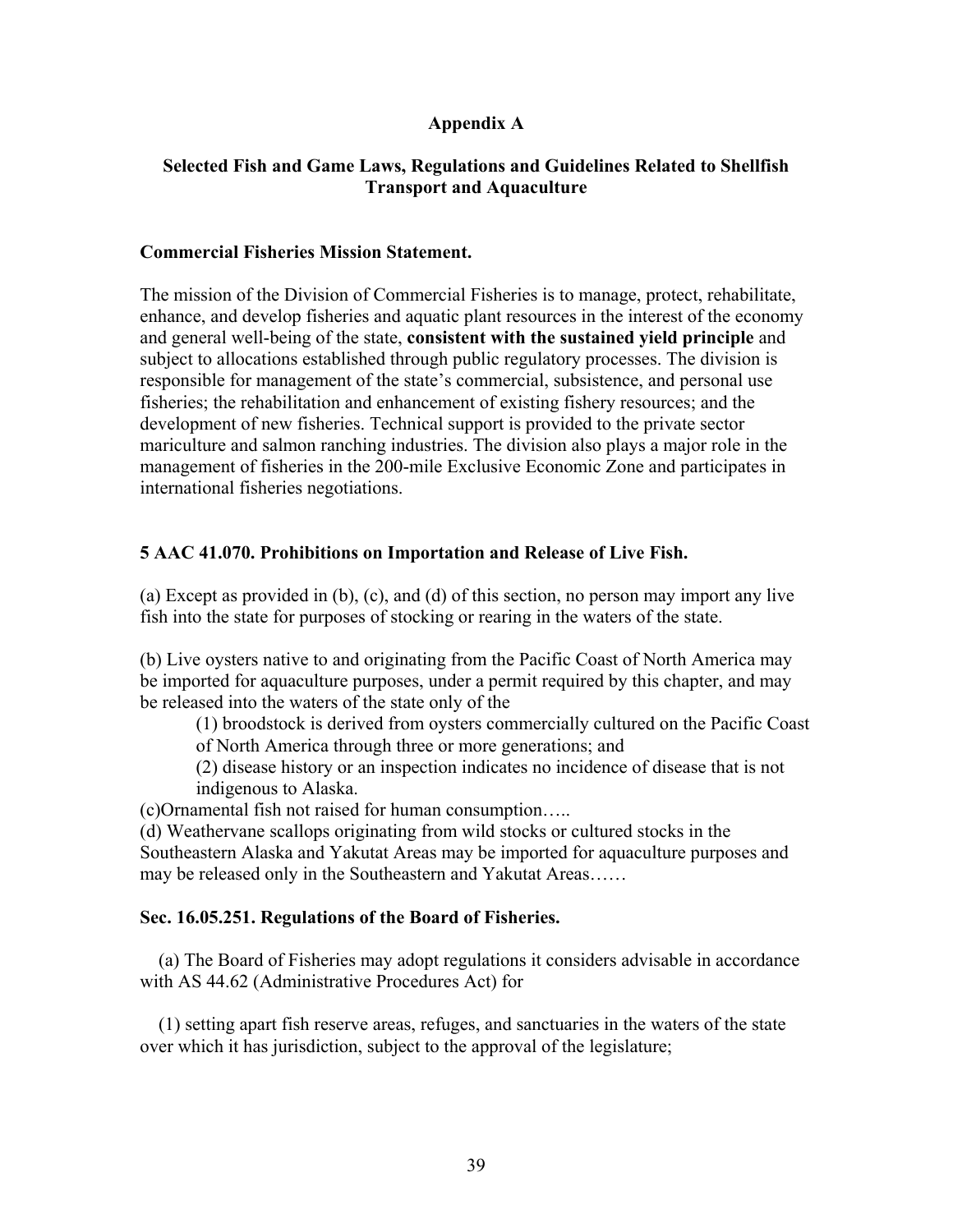(2) establishing open and closed seasons and areas for the taking of fish; if consistent with **resource conservation and development goals**, the board may adopt regulations establishing restricted seasons and areas necessary for persons 60 years of age and older to participate in sport, personal use, or subsistence fishing;

 (12) regulating commercial, sport, guided sport, subsistence, and personal use fishing as needed for the **conservation**, development, and utilization of fisheries;

 (d) Regulations adopted under (a) of this section must, **consistent with sustained yield**  and the provisions of AS 16.05.258, provide a fair and reasonable opportunity for the taking of fishery resources by personal use, sport, and commercial fishermen.

 (h) The Board of Fisheries shall adopt by regulation a policy for the management of mixed stock fisheries. The policy shall provide for the management of mixed stock fisheries in a manner that is consistent with **sustained yield of wild fish stocks.**

#### **Sec. 16.40.100. Aquatic farm and hatchery permits.**

 (c) The commissioner may attach conditions to a permit issued under this section that are necessary to **protect natural fish and wildlife resources**.

#### **Sec. 16.40.105. Criteria for issuance of permits.**

The commissioner shall issue permits under AS 16.40.100 on the basis of the following criteria:

 (2) the proposed farm or hatchery **may not require significant alterations in traditional fisheries** or other existing uses of fish and wildlife resources;

 (3) the proposed farm or hatchery **may not significantly affect fisheries, wildlife, or their habitats in an adverse manner**;

### **Sec. 16.40.120. Aquatic stock acquisition permits.**

 (d) **The commissioner shall deny or restrict a permit under this section upon finding that the proposed harvest will impair sustained yield of the species** or will unreasonably disrupt established uses of the resources by commercial, sport, personal use, or subsistence users. The commissioner shall inform the Board of Fisheries of any action taken on permit applications for species that support commercial fisheries subject to limited entry under AS 16.43 and of any permits denied because of unreasonable disruption of an established use. A denial of the permit by the commissioner must contain the factual basis for the findings.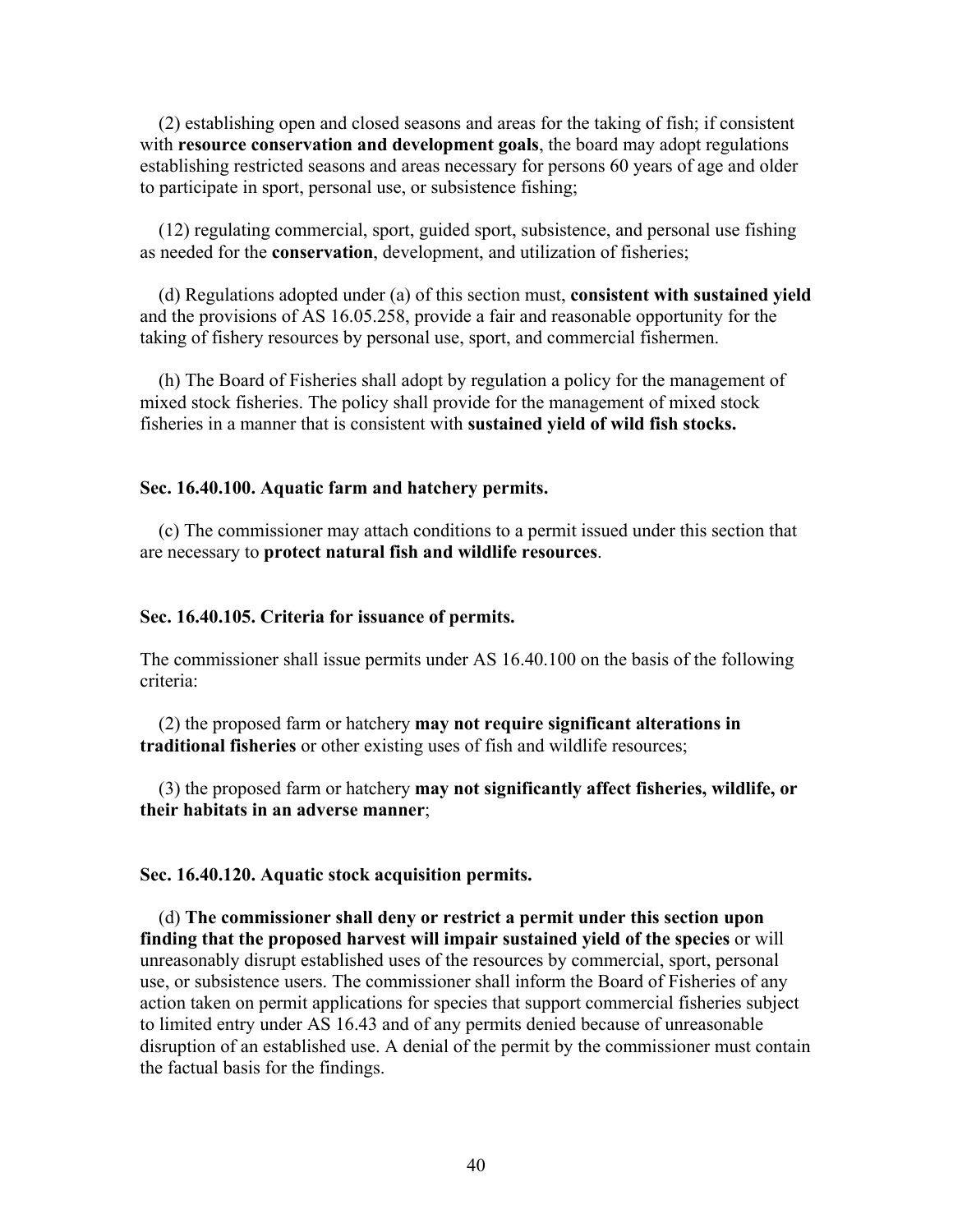# **Policy and Requirements for Fish Resource Permits.**

Permit Issuance, Denial, or Revocation The commissioner will deny a fish resource permit if it is determined that the proposed activities will adversely affect the **continued health and perpetuation** of native, wild, or propagated stocks of fish, shellfish, aquatic plants, or their habitat. The commissioner will also deny a fish resource permit if the proposed activities will adversely disrupt traditional common property fisheries.

# **Alaska Constitution Article 08 Natural Resources**

### **Section 8.1 - Statement of Policy.**

It is the policy of the State to encourage the settlement of its land and the development of its resources by making them available for maximum use consistent with the public interest.

### **Section 8.3 - Common Use.**

Wherever occurring in their natural state, fish, wildlife, and waters are reserved to the people for common use.

### **Section 8.4 - Sustained Yield.**

Fish, forests, wildlife, grasslands, and all other replenishable resources belonging to the State shall be utilized, developed, and maintained on the **sustained yield principle**, subject to preferences among beneficial uses.

### **Section 8.15 - No Exclusive Right of Fishery.**

No exclusive right or special privilege of fishery shall be created or authorized in the natural waters of the State. This section does not restrict the power of the State to limit entry into any fishery for purposes of resource conservation, to prevent economic distress among fishermen and those dependent upon them for a livelihood and to **promote the efficient development of aquaculture in the State.**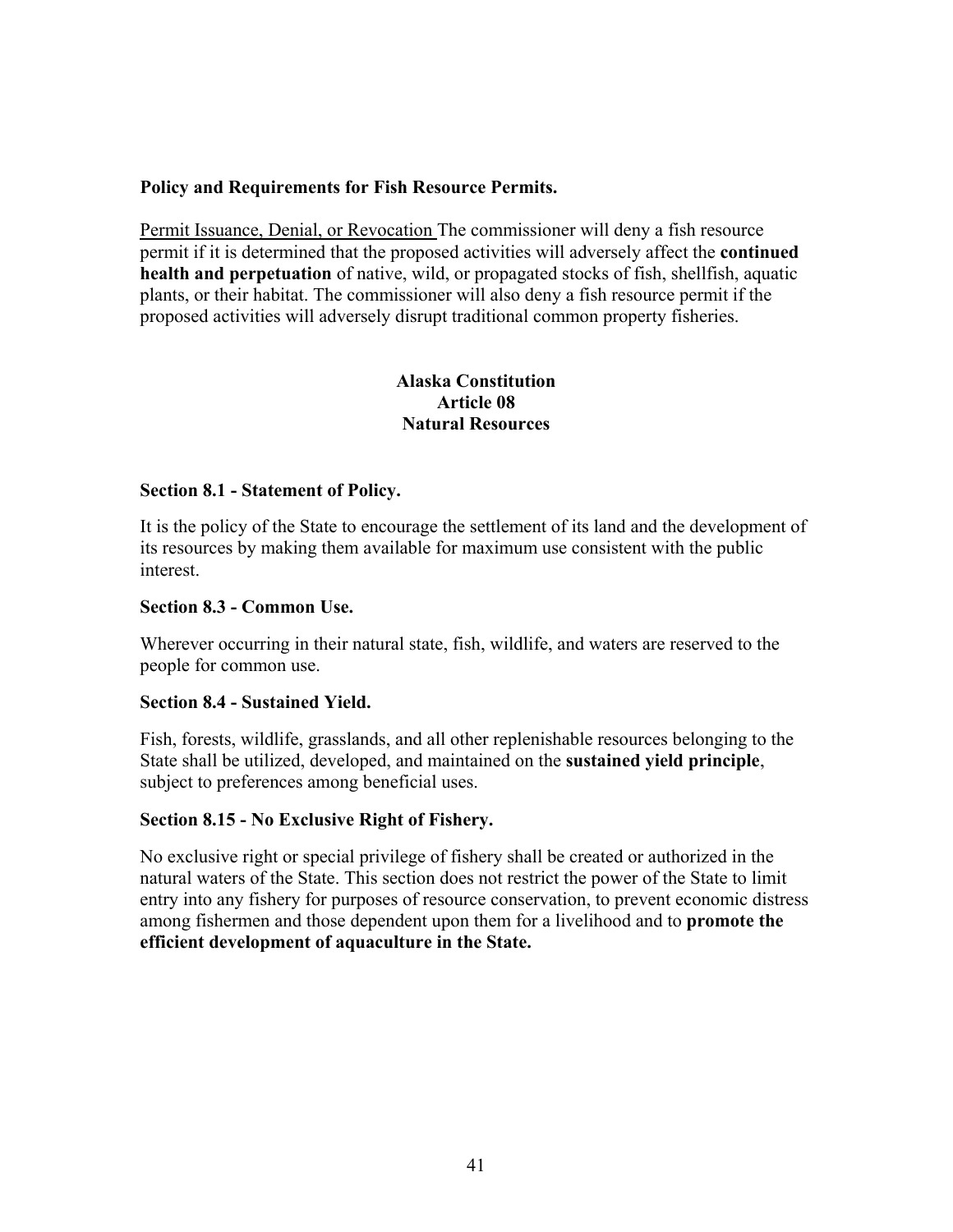# **Appendix B**

(Transcribed copy from original Rosier letter)

April 29, 1994

Mr. Jeff Hetrick President, ASGA P.O. BOX 7 Moose Pass, AK

Dear Jeff:

Thank you for taking the time to bring your thoughts regarding the proposed shellfish genetics policy to my attention. I appreciate that you would like to see the policy developed rapidly. You must understand, however, that the little knowledge there is available upon which to base such a policy is incomplete and complex (in contrast with information available on Pacific salmon, for example).

My staff has virtually no data on the population genetics of bivalves, in Alaska. In addition, the published data on bivalves from other areas is in disagreement. Many studies do suggest that unique stocks of shellfish subdivide along short sections of beach. If a genetics policy was written to protect wild stocks without gaining more knowledge of the structure of Alaskan stocks, then that policy would likely end up being very restrictive. We are faced with a tough-to-reconcile dichotomy: We want to restrict transfers in order to protect wild stocks, yet we want to promote a policy, that will facilitate the development of mariculture.

Superimposed over this dichotomy is the fact that I have limited staff assigned to genetics policy issues. As important as the finfish and shellfish genetics policies are, I am not willing to redirect them on the three-month schedule you suggest in your letter.

Let me relay the progress we have made and the direction I see the shellfish portion of the policy going. I fully understand the frustrations you and the industry must feel in not knowing what the final, policy will be.

First, after one meeting that you had with Mr. Jim Cochran and Dr. Jim Seeb last year, we did bring the University of Alaska Fairbanks(UAF) Marine Advisory Program into genetics policy discussions. Staff has spoken with and met with Mr. Ray RaLonde a number of times. Dr. Seeb met with Mr. RaLonde and reviewed his theories on larval drift which were presented to an international panel of mari ulturists in Homer last August. Mr. RaLonde's paper, *Shellfish Aquaculture in Alaska and the Potential of Interaction with Wild Species*, was well received, and he has recently submitted a final draft for review through the Sea Grant process.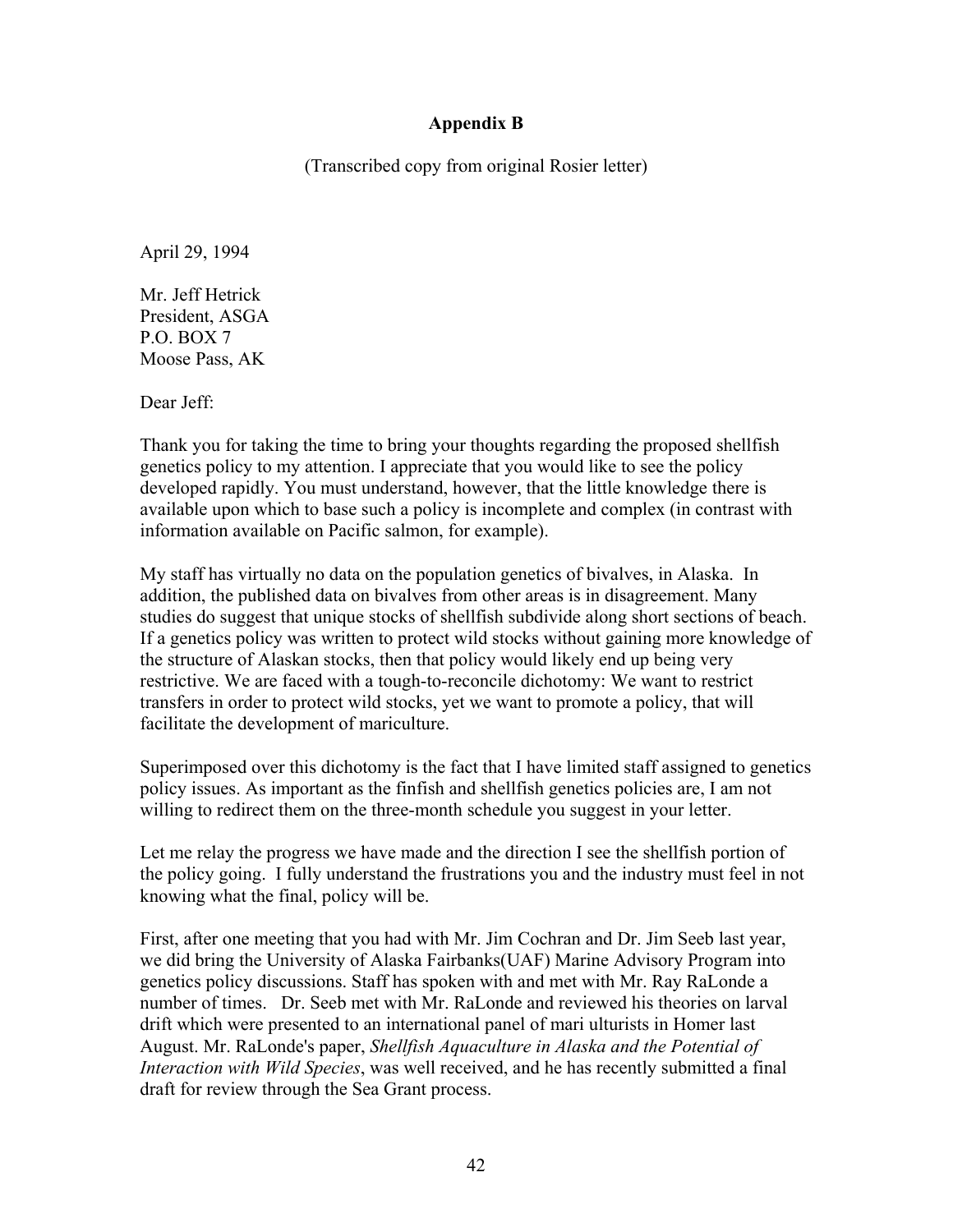We are enthused about this document because, depending on the reviews, it appears to offer important insight upon which to base a meaningful genetics policy. I encourage you to ask Mr. RaLonde for a copy.

Based upon this preliminary information, staff believe it will be possible to divide the state into three regions, corresponding to our management regions, I (Southeast), II (Prince William Sound to Cook Inlet), III (Kodiak and the Aleutians), for genetics and mariculture purposes using Mr. RaLonde's larval drift model. Transports between regions for purpose of release will be prohibited. Transports within a region will be approved on a case-by-case basis following appropriate staff review. Transports within regions, like the one you describe in paragraph two of your letter, will be approved within the guidelines of hatchery quarantine, though two transport permits will still be required. One permit allows acquisition and transport of a stock to the hatchery. The second allows transport of a given number of progeny from that stock to a specific location. This second permit covers a new generation and allows the department to review specific management, pathology, and genetic concerns after the species has been through the hatchery phase.

The point is that we are using the above guidelines for shellfish transport recommendations right now, and you can see where your projects fit within the framework the department is constructing. We are waiting for the peer review of Mr. RaLonde's paper, and if that is acceptable, plan to use it for the basis of a shellfish genetics policy. An operational Mariculture Technical Center is still years away with possible operation in 1996. Whereas the process. for developing a shellfish policy seems arduous, I believe such a completed policy will be in place when needed by the industry.

If you have additional questions or concerns please contact Mr. RaLonde about his paper and Dr, Seeb for his interpretation of this paper. Dr. Seeb can be reached at the department's Anchorage Office at 333 Raspberry Road, or at 267-2385,. Please let me know if I can be of further assistance.

Carl L. Rosier

Commissioner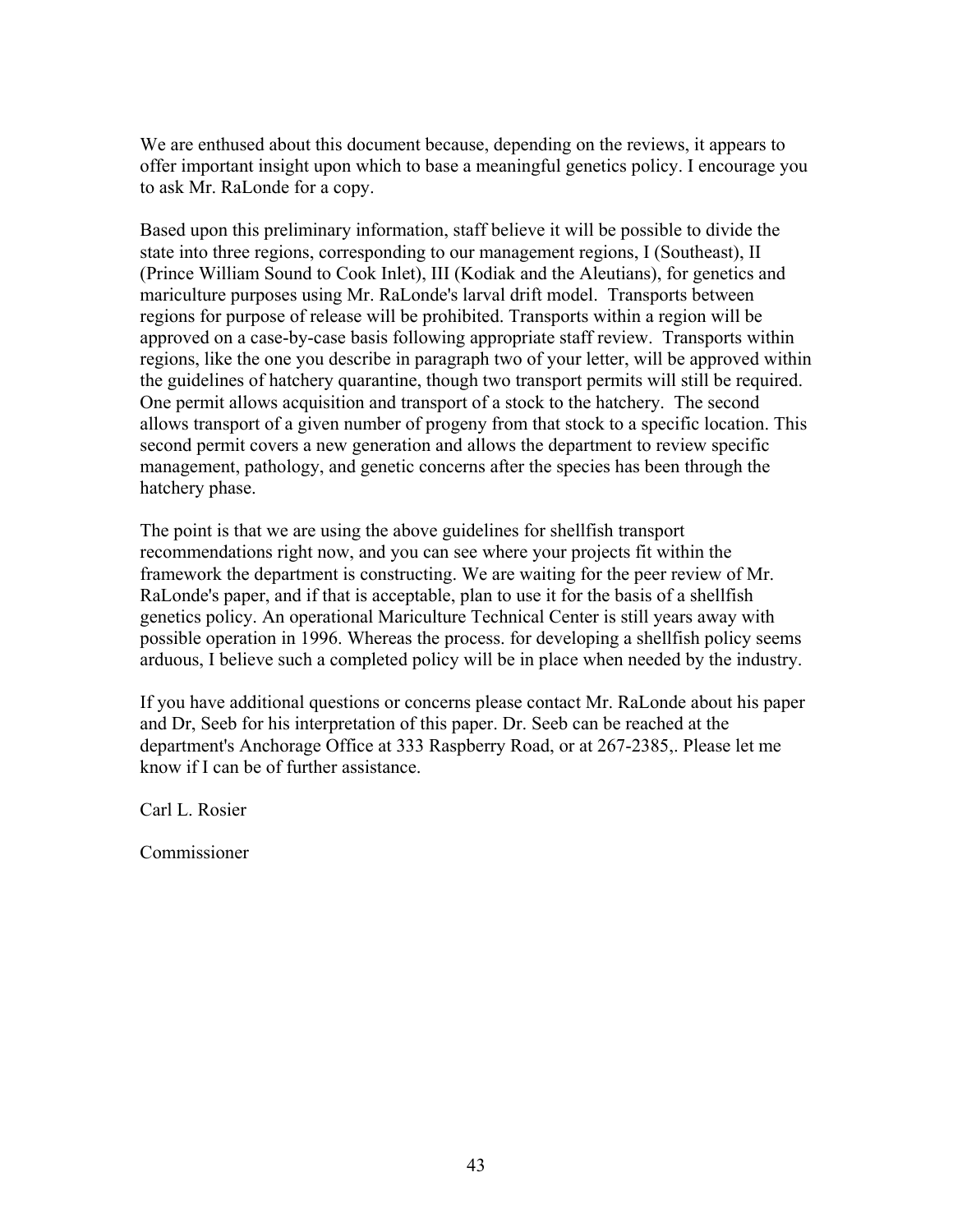The Alaska Department of Fish and Game administers all programs and activities free from discrimination based on race, color, national origin, age, sex, religion, marital status, pregnancy, parenthood, or disability. The department administers all programs and activities in compliance with Title VI of the Civil Rights Act of 1964, Section 504 of the Rehabilitation Act of 1973, Title II of the Americans with Disabilities Act of 1990, the Age Discrimination Act of 1975, and Title IX of the Education Amendments of 1972.

If you believe you have been discriminated against in any program, activity, or facility, or if you desire further information please write to ADF&G, P.O. Box 25526, Juneau, AK 99802-5526; U.S. Fish and Wildlife Service, 4040 N. Fairfax Drive, Suite 300 Webb, Arlington, VA 22203 or O.E.O., U.S. Department of the Interior, Washington DC 20240.

For information on alternative formats for this and other department publications, please contact the department ADA Coordinator at (voice) 907-465-4120, TDD) 907-465-3646, or (FAX) 907-465-2440.